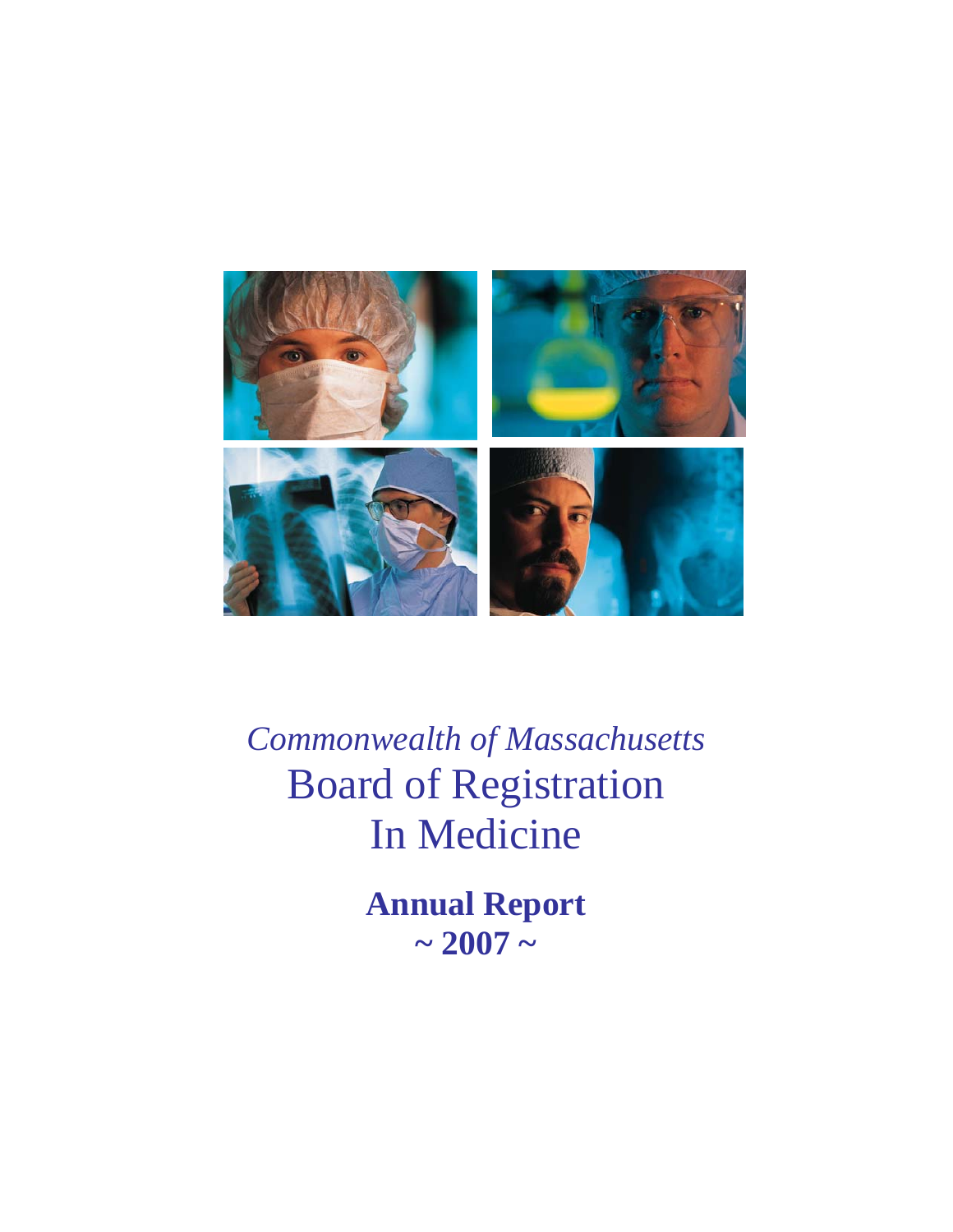

**Timothy P. Murray**  *Lieutenant Governor* 

*Commonwealth of Massachusetts*  **Board of Registration in Medicine 560 Harrison Avenue Boston, Massachusetts 02118** 

**Martin Crane, MD**  *Chairman* 

**Randy Wertheimer, MD**  *Secretary* 

> **Guy, Fish, MD**  *Physician Member*

**John Herman, MD**  *Physician Member* 

**Peter Paige, MD**  *Physician Member* 

His Excellency Deval L. Patrick Governor of the Commonwealth And the Honorable Members of the General Court

Dear Governor Patrick and Members of the General Court:

On behalf of the Board of Registration in Medicine, I am pleased to announce the submission and availability of the Agency's Annual Report for calendar year 2007. The Board remains dedicated to all areas of public health protection and health care quality assurance. The 2007 Annual Report can be found online on the Board's web site at: [www.massmedboard.org](http://www.massmedboard.org/).

In 2007, the Board took 72 disciplinary actions against the licenses of 67 physicians. Close to 200 other physicians received non-disciplinary letters of warning, advice or concern. It is reassuring that of the Commonwealth's over 30,000 licensed physicians, only a relative few found themselves the subject of Board action, a clear indication of the high caliber of physicians in Massachusetts. In order to maintain this level of excellence the Board continues to diligently and effectively investigate allegations of physician misconduct or incompetence.

The Board resides administratively with the Department of Public Health, but is an autonomous agency. This high-level autonomy granted by statute is consistent with the recommendations of national policy experts in the area of physician regulation. National consumer watchdog agency "Public Citizen" offers the analysis that "Boards are likely to be able to do a better job in disciplining physicians if most, if not all, of the following conditions are true:

- Adequate funding (all money from license fees going to fund board activities instead of going into the state treasury for general purposes)
- Adequate staffing
- Proactive investigations rather than only following complaints
- The use of all available/reliable data from other sources such as Medicare and Medicaid sanctions, hospital sanctions and malpractice payouts
- Excellent leadership
- Independence from state medical societies and other parts of the state government
- A reasonable statutory framework for disciplining doctors (preponderance of the evidence rather than beyond reasonable doubt or clear and convincing evidence as the legal standard for discipline)."

Due to the support of the Administration and the Legislature, the Massachusetts Board of Registration in Medicine is strong on each of the Public Citizen criteria.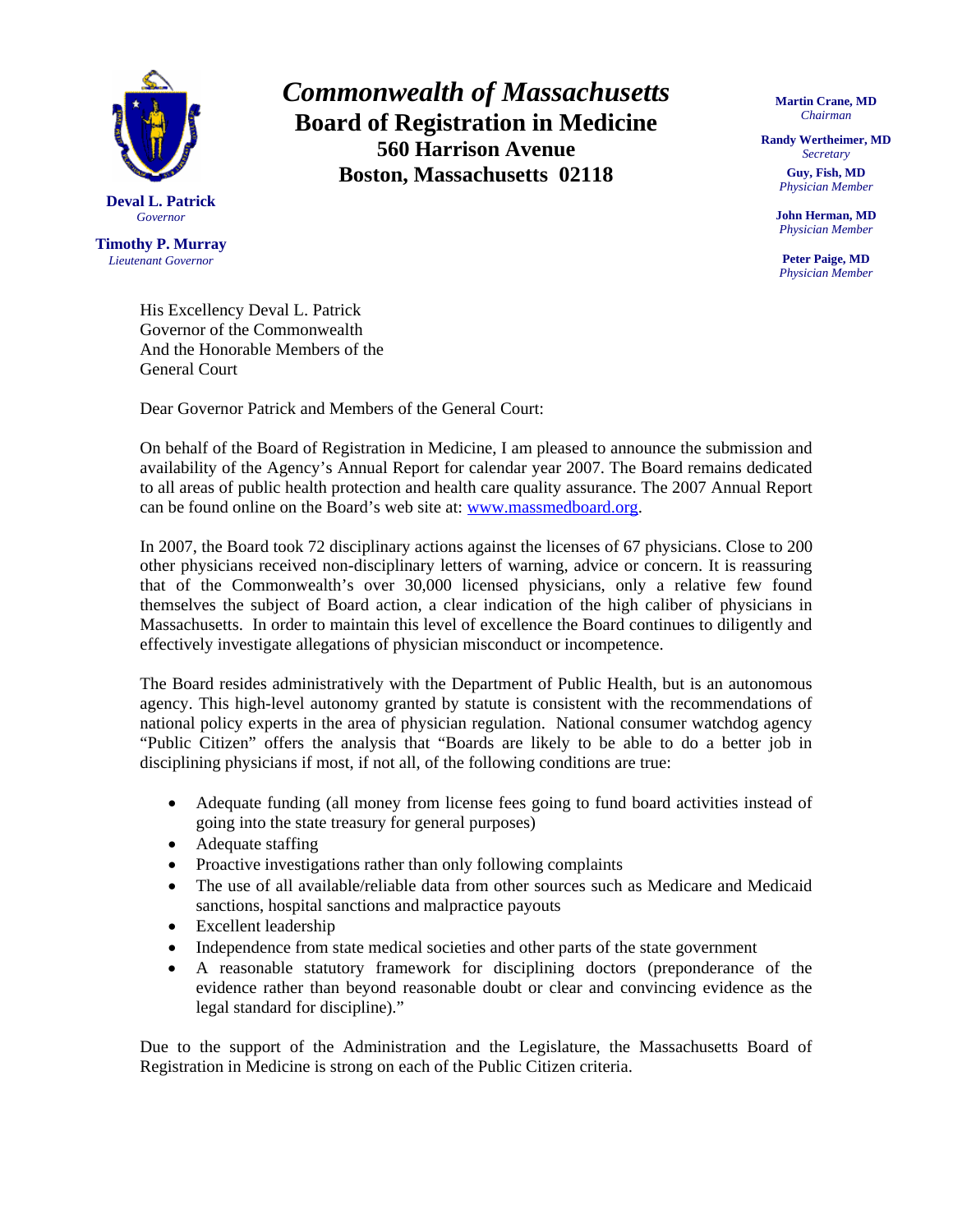It is not just consumers who recognize the importance of a strong state medical board. An editorial in the *Journal of the American Medical Association* stated, "The success of boards to improve medical discipline will finally depend, of course, on the funding, staffing, and authority of state boards. These can only come from state legislatures willing to act responsibly. . . . . Those who sit in the legislatures of the various states must recognize that the effective regulation of medical practice is in their hands." Editorial 1987 *JAMA*, (Vol. 257, pp. 828-9).

The Board generates the bulk of its finding from physician licensing fees deposited in the Board's Trust Fund. Legislation passed in 2006 improved the financial position and cash flow of the Board and makes long-term project planning possible. The first result will be the introduction of online physician license renewal, which will make the licensing process more convenient for physicians, more efficient for the agency and set the stage for future online services. The system will go online within the next several weeks, and is just the beginning of the Board's ambitious agenda to enhance patient safety, improve health care delivery and upgrade services to physicians and health care facilities.

Although operating with a high level of autonomy, the Board does not act alone. A close partnership exists between the Board and the Department of Public Health that helps to protect patients and support the physicians who offer the highest quality health care to the citizens of Massachusetts. The Board also works closely with other health care organizations including the Mass Health Data Consortium, the Massachusetts Coalition for the Prevention of Medical Errors, the Massachusetts Medical Society, other licensing boards, medical specialty societies, hospitals, researchers, and many others.

Once again, I want to acknowledge the professionalism and dedication of the Board's staff. They work every day to help ensure the safety of every citizen of the Commonwealth. I also want to thank my fellow Board members for their commitment and willingness to devote many long hours to improve the quality and delivery of health care in Massachusetts.

Sincerely, Martin Crane, MD

Martin Crane, MD Board Chair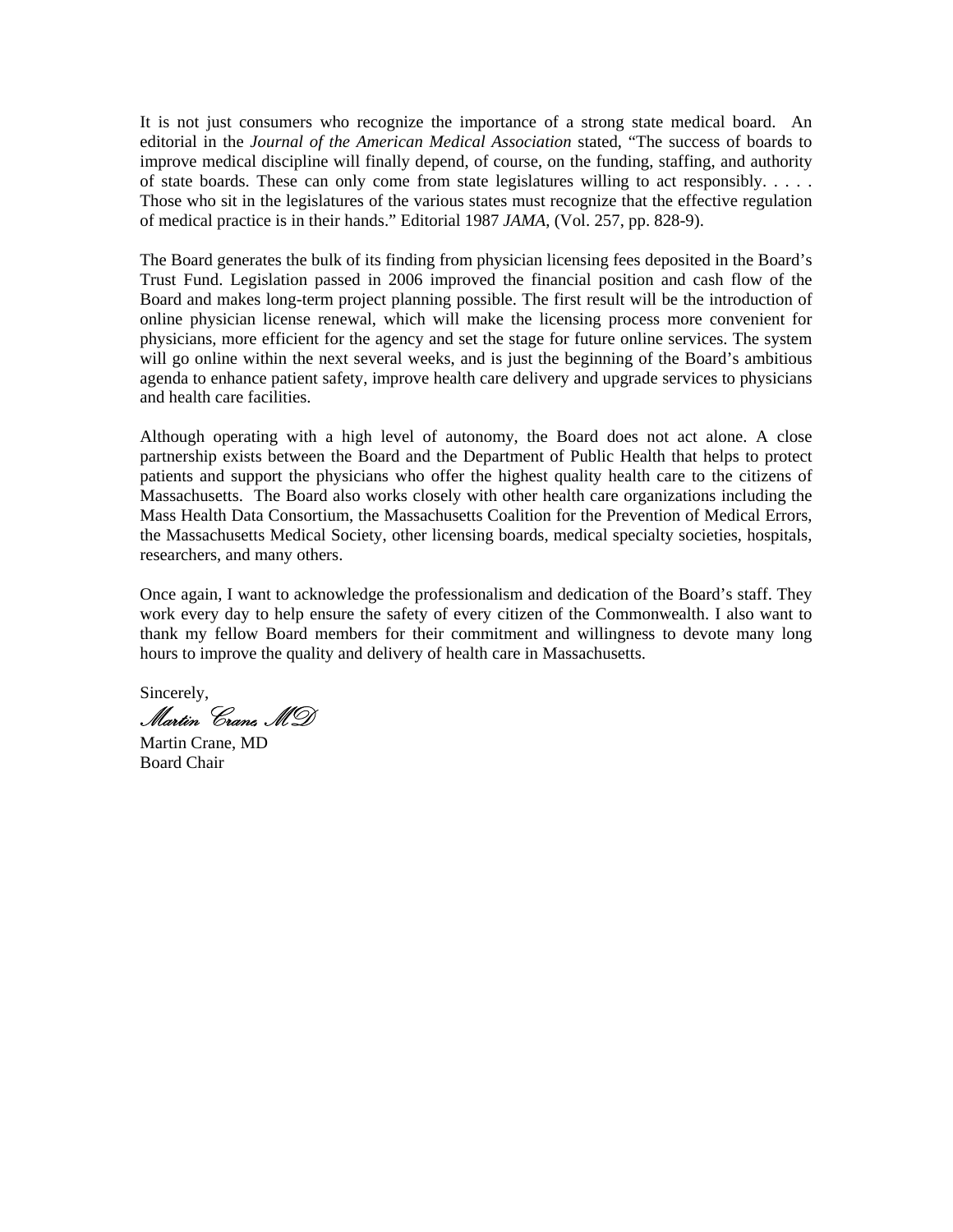# **Board of Registration in Medicine 2007 Annual Report**

# **Table of Contents**

| <b>Topic</b>                                              | Page                    |
|-----------------------------------------------------------|-------------------------|
| <b>Mission of the Board of Registration in Medicine</b>   | 1                       |
| Members of the Board of Registration in Medicine          | $\overline{2}$          |
| <b>Structure of the Board of Registration in Medicine</b> | $\overline{\mathbf{4}}$ |
| <b>Executive Director's Report</b>                        | 7                       |
| <b>Licensing Division Report</b>                          | 13                      |
| <b>Committee on Acupuncture</b>                           | 19                      |
| <b>Enforcement Division Report</b>                        | 23                      |
| <b>Consumer Protection Unit</b>                           | 23                      |
| <b>Clinical Care Unit</b>                                 | 24                      |
| <b>Disciplinary Unit</b>                                  | 24                      |
| <b>Division of Law And Policy Report</b>                  | 27                      |
| <b>Data Repository Unit</b>                               | 28                      |
| <b>Physician Health And Compliance Unit</b>               | 31                      |
| <b>Patient Care Assessment Unit</b>                       | 34                      |
| <b>Public Information Division Report</b>                 | 44                      |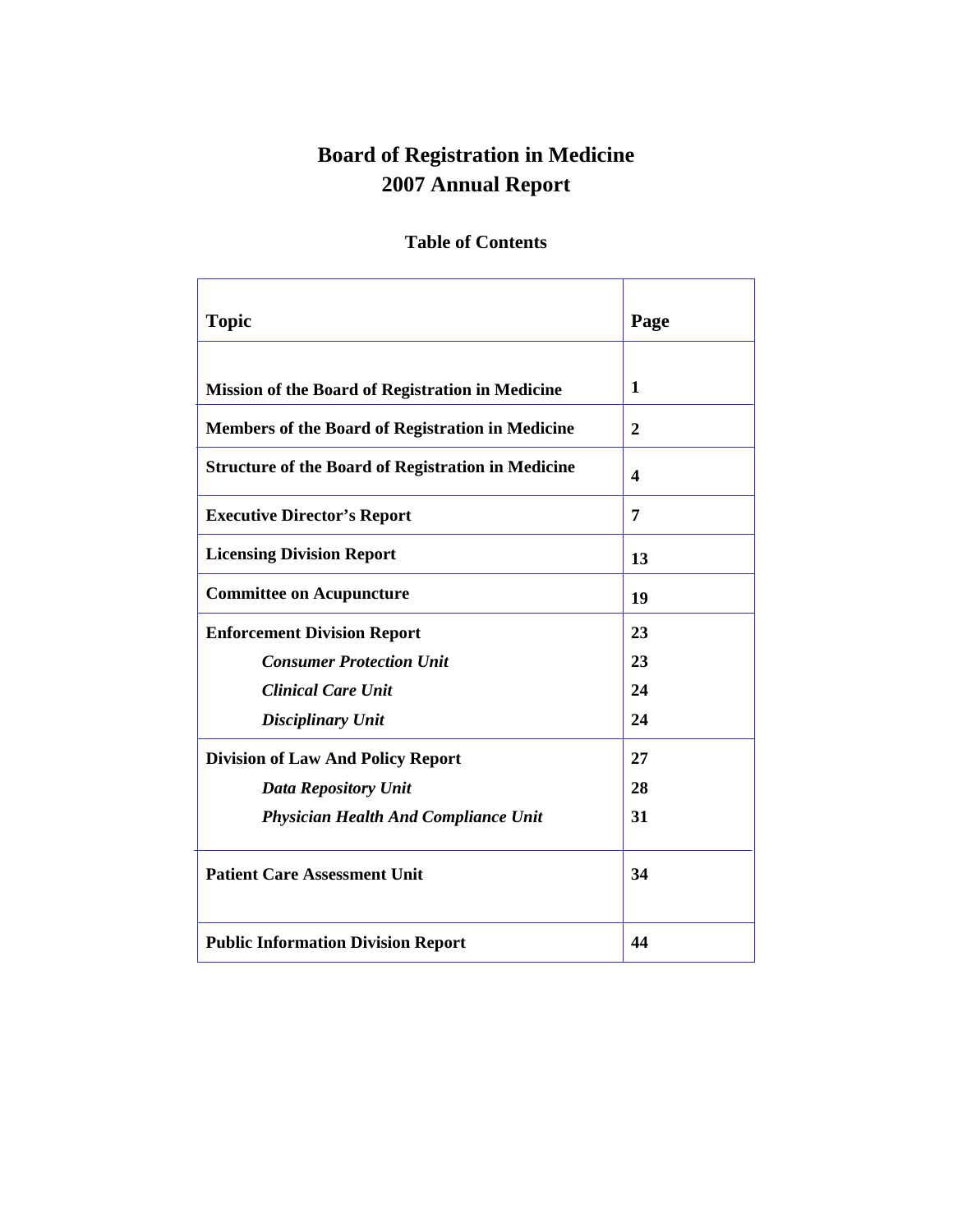# *Commonwealth of Massachusetts*  Board of Registration in Medicine

Annual Report

2007

# **Mission Statement**

The Board of Registration in Medicine's mission is to ensure that only qualified physicians are licensed to practice in the Commonwealth of Massachusetts and that those physicians and health care institutions in which they practice provide to their patients a high standard of care, and support an environment that maximizes the high quality of health care in Massachusetts.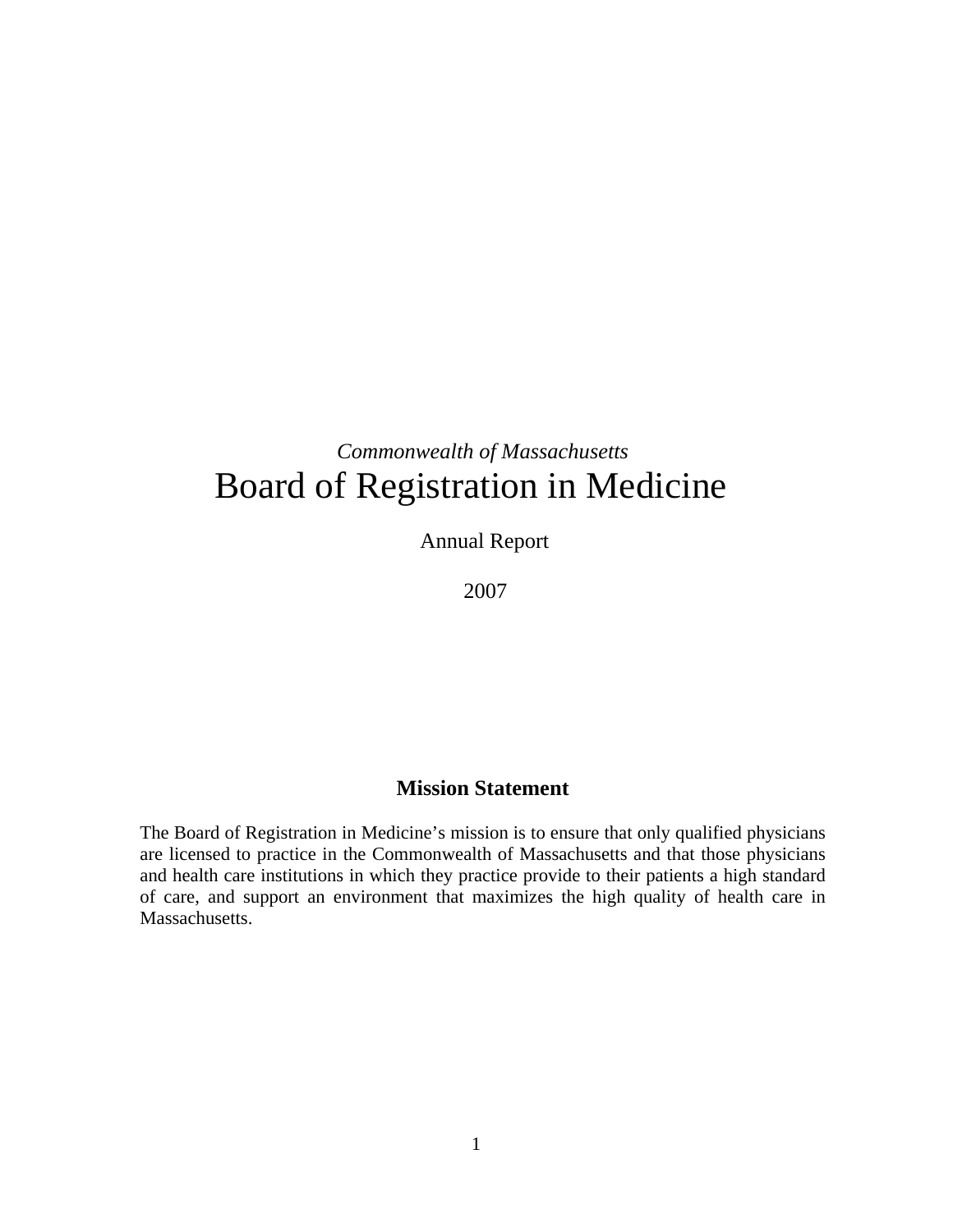Dr. Wertheimer is a Family Medicine physician, and joined the Board in 2002. She is a graduate of Swarthmore College and Boston University School of Medicine, and has been an active clinician / teacher for the past 25 years. Dr. Wertheimer is past President of the Massachusetts Academy of Family Physicians, and is known for her community advocacy to improve health care for underinsured and uninsured citizens of Massachusetts, and her passion for community-oriented primary care. She was a recipient of a Robert Wood

Johnson Foundation grant to develop physician driven initiatives to care for the uninsured in Central Massachusetts and serves on the Board of the Blue Cross Blue Shield Foundation, which focuses on accessible healthcare for all Massachusetts residents. She is the Chair of the Department of Family Medicine at Cambridge Health Alliance, and on the faculty of Harvard Medical School. Dr. Wertheimer serves on the Board's Complaint Committee.

#### **Guy Fish, M.D., Physician Member**

**Randy Ellen Wertheimer, M.D., Secretary** 

Dr. Fish, who was named to the Board in 2003, is a graduate of Harvard College, the Yale University School of Medicine, and the Yale School of Management. Dr. Fish did his internship and residency at MetroHealth, a Case Western Medical School affiliated public hospital, and is ABIM certified in Internal Medicine. A former solo-practitioner and ER physician, he is a Vice President at Fletcher Spaght Inc., Boston, a specialized consultancy focused on health care

# **2007 Members Massachusetts Board of Registration in Medicine**

The Board of Registration in Medicine consists of seven members who are appointed by the Governor to three-year terms. There are two public members and five physician members. Each member also serves on one or more of the Board's committees. Board members are volunteers who give tirelessly of their time and talent to lead the work of the agency. The Board hires an Executive Director to run the agency on a day-to-day basis. At the time this report was written, the Board had two vacancies.

#### **Martin Crane, M.D., Chairman**

Dr. Crane, who joined the Board in 2000, is Board-certified in obstetrics and gynecology, operates a private practice in Weymouth and is affiliated with South Shore Hospital. He is a graduate of Princeton University and Harvard Medical School, trained in general surgery at the University of Colorado Medical Center and did a residency in obstetrics/gynecology at Boston Hospital for Women. He also performed endocrine research at the Royal Karolinska Institute in Sweden. He is a member of the Board of Directors of

the Federation of State Medical Boards and holds the rank of Commander in the Medical Reserves of the United States Navy. U.S. Secretary of Education Spellings appointed Dr. Crane to be a member of the National Committee on Foreign Medical Education and Accreditation, and in 2007, he was appointed to the Step III Committee of the National Board of Medical Examiners. Dr. Crane serves as the Chairman of the Data Repository Committee.





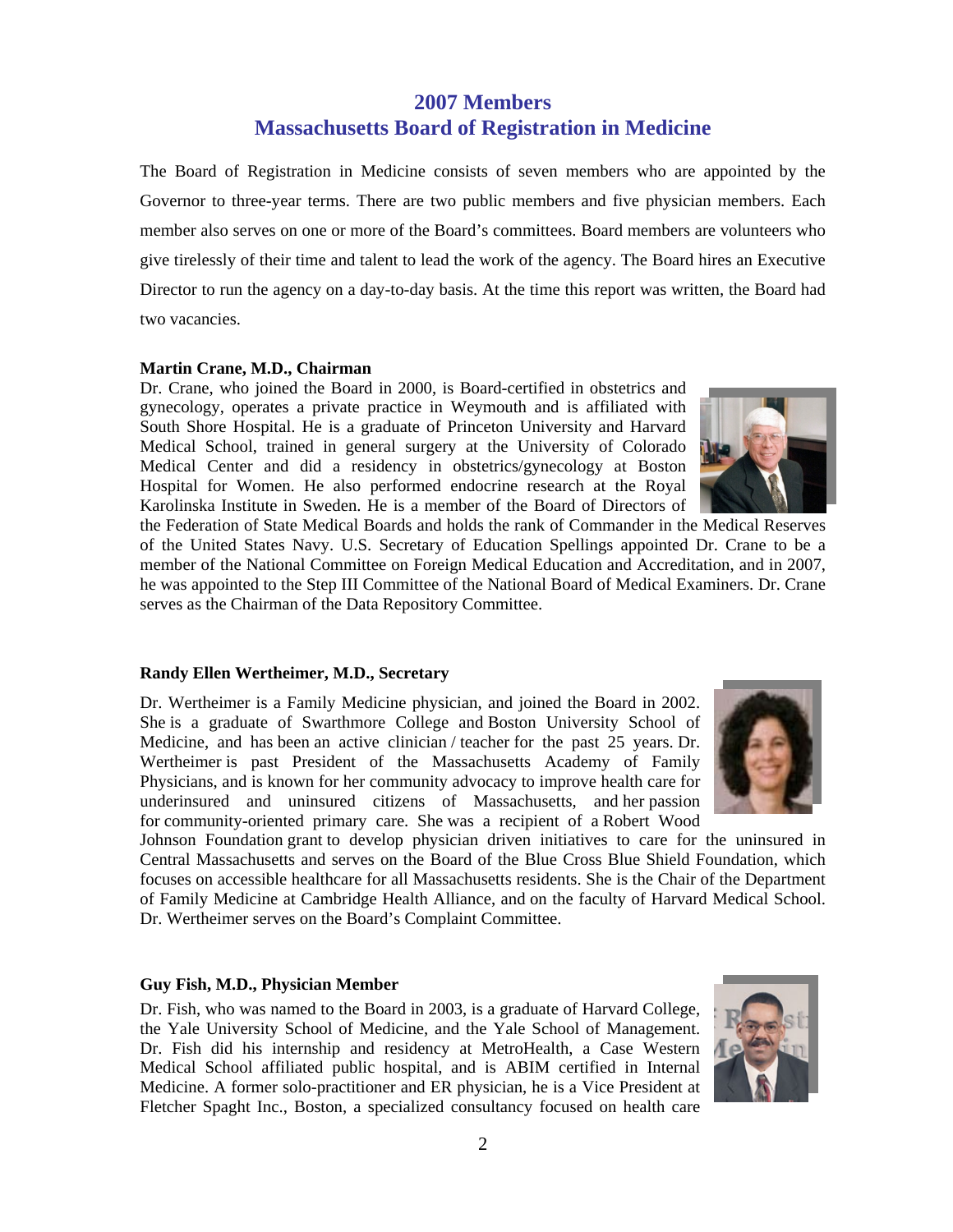technologies and innovation, with personal interests in health care policy, biotechnology and finance issues. Research projects completed include *The Economic Rationale for Cultural Competency in Medicine*; and *Magnitude Estimates of Fraud, Waste, and Abuse in U.S. Healthcare*. Dr. Fish serves as the Chairman of the Board's Licensing Committee.

#### **Peter Glenn Paige, M.D., Physician Member**

Dr. Paige was appointed to the Board in 2006. He is a Board-certified Emergency Medicine Physician, and a graduate of SUNY Health Science Center Medical School in Syracuse, NY. Dr. Paige completed his residency at the University of Massachusetts Medical Center in Worcester. He is Vice-Chair of the Department of Emergency Medicine and Clinical Associate Professor at UMass Memorial Medical Center. He is very active in the community and was named Volunteer of the Year by the American Heart Association, Northeast



Affiliate, for his hard work as Chairman of the Worcester Heart Ball. Dr. Paige is also Chairman of the Children's Injury Prevention and Pediatric Trauma fundraiser. He serves on the Board's Complaint Committee.

#### **John B. Herman, M.D., Physician Member**

Dr. Herman is Associate Chief of the Department of Psychiatry at Massachusetts General Hospital, and Associate Professor of Psychiatry at Harvard Medical School. He is Medical Director for Partners HealthCare Employee Assistance Program. Dr. Herman is Board-certified in psychiatry, and is a Distinguished Fellow of the American Psychiatric Association. A graduate of the University of Wisconsin Medical School, Dr. Herman completed an internship in internal



medicine at Brown University Medical School and a residency in psychiatry at MGH. A member of MGH's Psychiatry Department since 1981, for many years he directed the department's continuing education program and for a decade was Director of Adult Psychiatry Residency Training. He is coeditor of the texts MGH Guide to Psychiatry in Primary Care and MGH Psychiatry Update and Board Preparation. Dr. Herman is past president of the American Association of Directors of Psychiatry Residency Training. Dr Herman joined the Board in 2002. He serves as Chairman of the Board's Patient Care Assessment Committee.

The Board would like to express its great appreciation and gratitude to two members who departed the Board in 2007. Roscoe Trimmier, Esq. and Justice E. George Daher served as the two nonphysician members of the Board for many years, helping to ensure that the Board acted with a deep understanding of the legal issues confronting it, and in the full spirit of due process and fairness to all parties appearing before it. Mr. Trimmier is a prominent attorney in Boston and served as the Vice Chair of the Board. Justice Daher is Chair of the State Ethics Commission, and lent his considerable experience as the former Chief Justice of the Massachusetts Housing Court to the Board's deliberations. Their integrity and dedicated service earned the fondness and respect of the entire Board and staff. The Board looks forward to welcoming two new non-physician members early in 2008.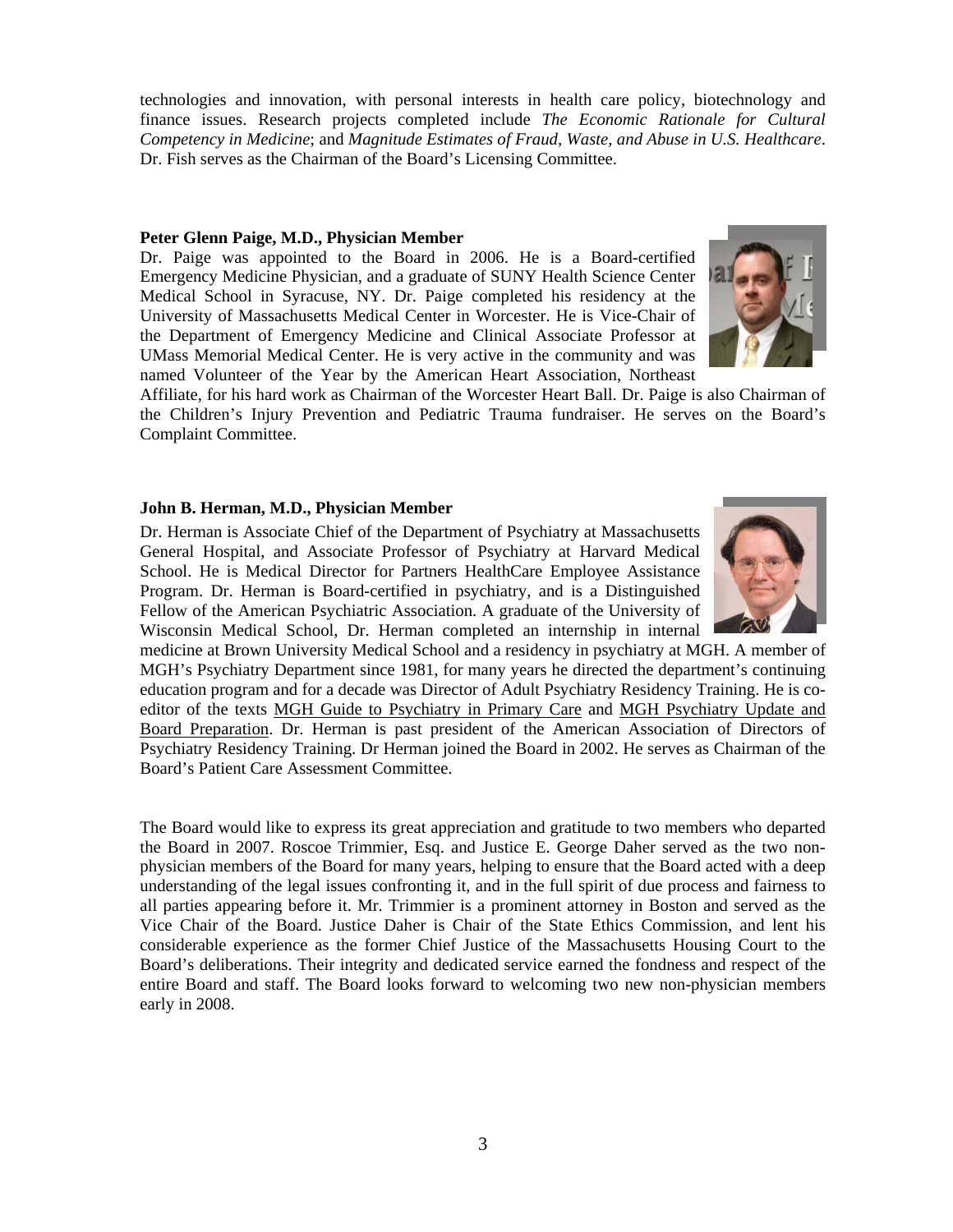# **STRUCTURE OF THE BOARD OF REGISTRATION IN MEDICINE**

The Board consists of seven members who are appointed by the Governor to three-year terms. There are two public members and five physician members. A member may serve only two consecutive terms. Members sometimes serve beyond the end of their terms before a replacement is appointed. Each member also serves on one or more of the Board's committees.

#### **COMMITTEES OF THE BOARD**

#### *Complaint Committee*

The Complaint Committee is comprised of two Board members who meet on a monthly basis to review allegations against physicians. Depending on the nature of the case, the Complaint Committee determines whether disciplinary action is appropriate and makes recommendations to the full Board. The Complaint Committee also resolves all matters that do not rise to the level of disciplinary action. It may issue letters of advice, concern, or warning and/or conduct conferences with physicians to discuss issues regarding a complaint.

#### *Data Repository Committee*

The Data Repository Committee reviews reports about physicians that are received from sources mandated by statute to file such reports. Sources of these reports include malpractice payments, hospital disciplinary reports, and reports filed by other health care providers. Although sometimes similar in content to allegations filed by patients, Data Repository reports are subject to different legal standards regarding confidentiality and disclosure than are patient complaints. The Data Repository Committee refers cases to the Enforcement Unit for further investigation as needed.

#### *Licensing Committee*

The Licensing Committee reviews applications for medical licenses and requests for waivers from certain Board procedures, with candidates for licensure being presented to the full Board. The two main categories of licensure are full licensure and limited licensure. Limited licenses are issued to all physicians in training, such as those enrolled in residency programs.

#### *Patient Care Assessment Committee*

Members of the Patient Care Assessment Committee work with hospitals and other health care institutions to improve quality assurance programs by reviewing Annual, Semi-Annual and Major Incident Reports. These reports describe adverse outcomes, full medical reviews of the incidents,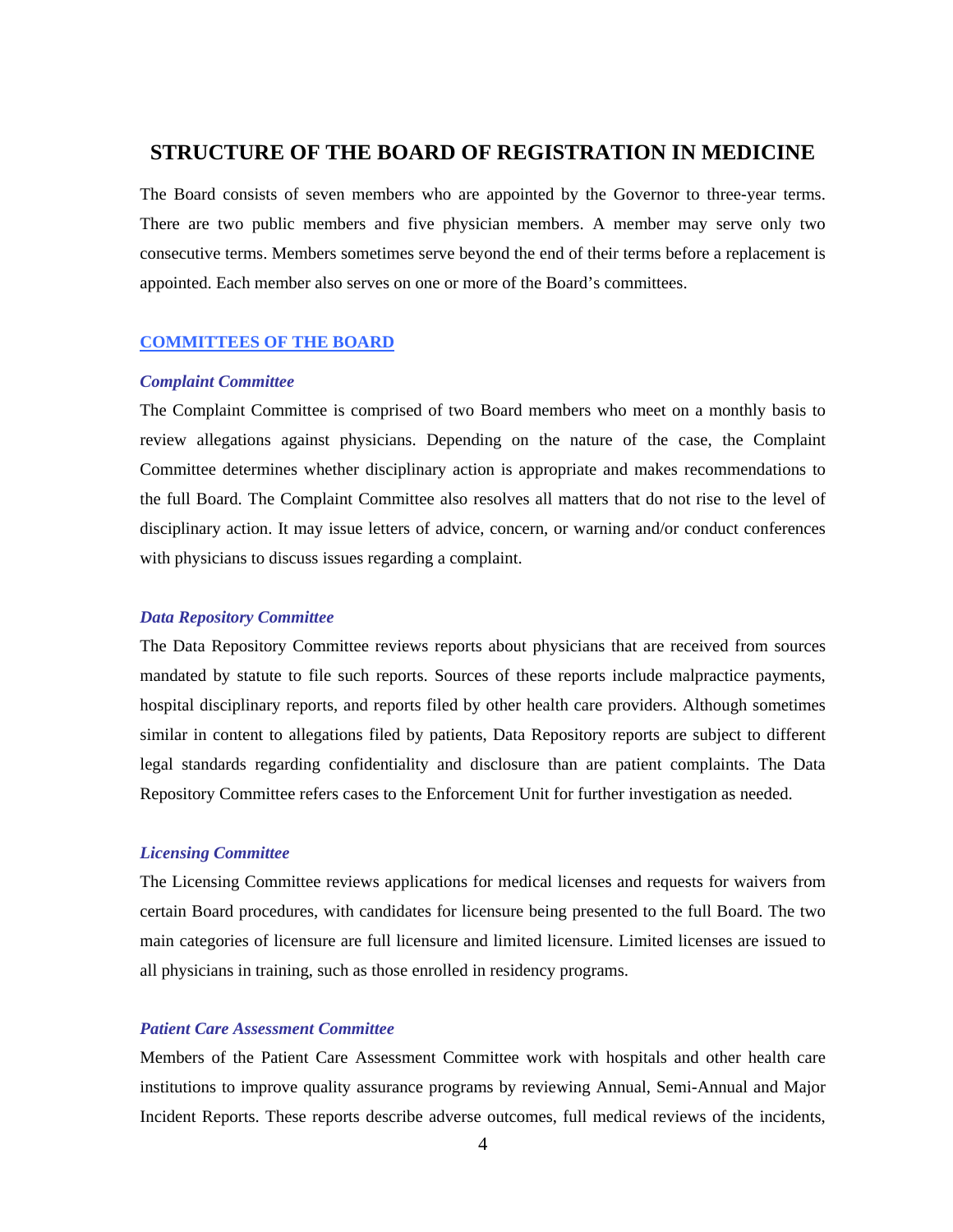and the corrective action plans implemented by the institutions. The plans are part of the Committee's commitment to preventing patient harm through the strengthening of medical quality assurance programs in all institutions. The work of the PCA Committee has become a national model for the analysis of systems to enhance health care quality.

#### *Committee on Acupuncture*

The Board of Registration in Medicine also has jurisdiction over the licensing and disciplining of acupuncturists through its Committee on Acupuncture. The members of the Committee include four licensed acupuncturists, one public member and one member designated by the chairman of the Board of Registration in Medicine.

#### FUNCTIONS AND DIVISIONS OF THE AGENCY

The Executive Director of the agency reports to the Board and is responsible for hiring and supervising the staff of legal, medical and other professionals who perform research and make recommendations to the members of the Board on issues of licensure, discipline and policy. In addition, the Executive Director is responsible for all management functions, budget and contract issues, and public information activities of the Agency. The Executive Director oversees senior staff members who, in turn, manage the various areas of the Agency.

#### *Licensing Division*

The Licensing Staff performs the initial review of all applications for medical licensure to ensure that only competent and fully trained physicians are licensed in Massachusetts. The staff also works with applicants to explain the requirements for examinations and training that must be met before a license will be issued.

#### *Enforcement Division*

The Enforcement Division is mandated by statute to investigate complaints involving physicians and acupuncturists, and to prosecute disciplinary actions. The Enforcement Division operates under the supervision of the Director of Enforcement and is comprised of three units: the Consumer Protection Unit, the Clinical Care Unit and the Disciplinary Unit.

#### *Public Information Division*

Massachusetts continues to lead the nation in the quality and accessibility of information for patients and the general public. Since the launch of the Physician Profiles project in 1996, tens of thousands of Massachusetts residents have found the information they needed to make informed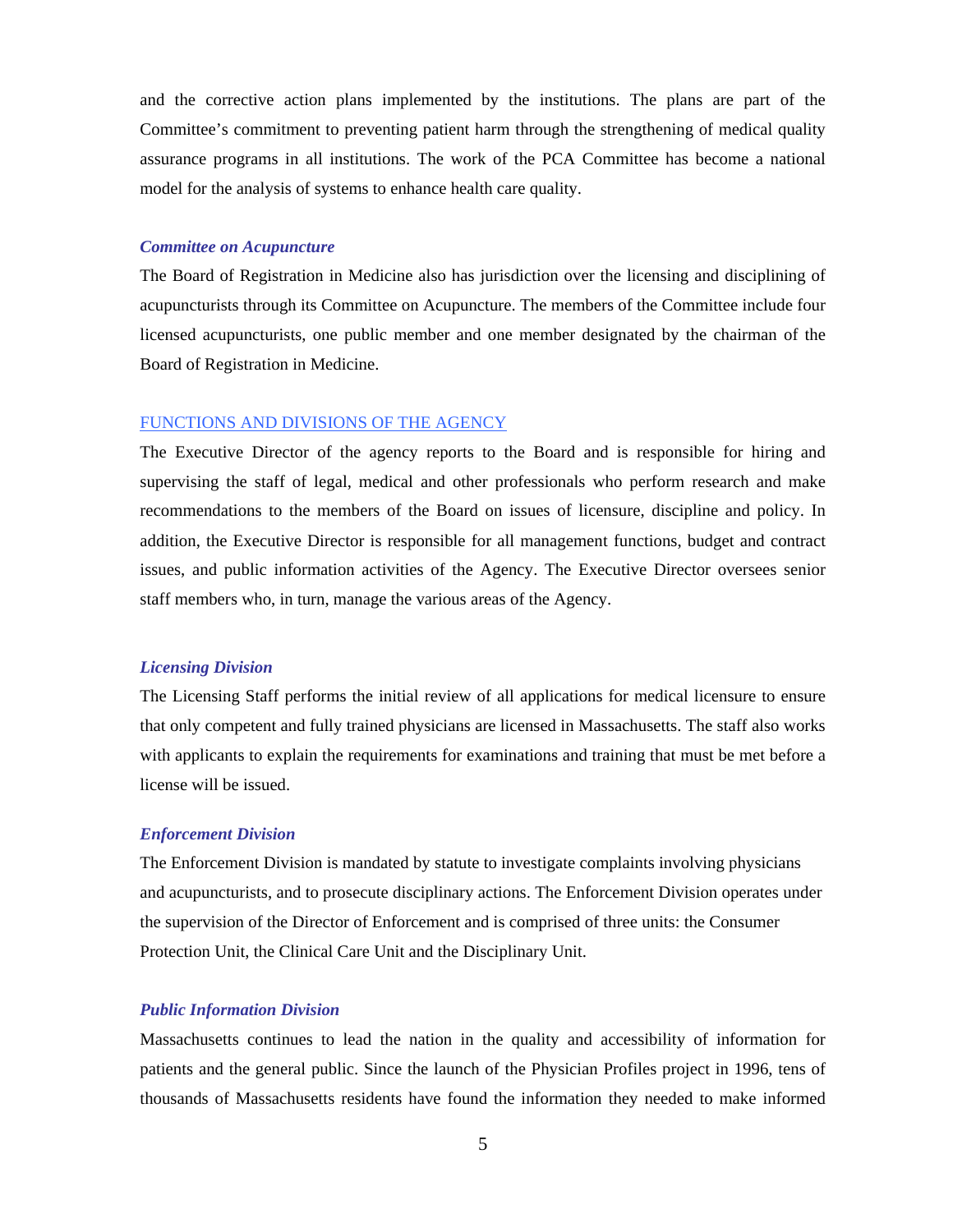health care decisions for their families using this innovative program. In addition to online access to the Physician Profiles, the Board of Registration in Medicine assists consumers who do not have Internet access through a fully staffed Call Center. Employees of the Call Center answer questions about Board policies, assist callers with obtaining complaint forms or other documents and provide copies of requested Profiles documents to callers.

#### *Division of Law & Policy*

The Division of Law & Policy operates under the supervision of the Board's General Counsel. Division Board Counsel act as legal counsel to the Board during adjudicatory matters and advise the Board and staff on relevant statutes, regulations and cases. Additional counsel within the Division work with the Licensing Division, in the Data Repository Unit and in the Physician Health & Compliance Unit.

#### *Patient Care Assessment Division*

The Patient Care Assessment Division is responsible for receiving and evaluating reports from the Commonwealth's hospitals that detail their patient safety programs, and report Major Incidents, defined as any unexpected adverse patient outcomes. The Division works with hospitals to assure that hospital patient safety programs are effective and comprehensive, that hospitals conduct full and competent medical reviews of patient safety incidents, and that hospitals are fully in compliance with reporting and remediation requirements regarding Major Incidents.

#### *Information Technology Division*

The Board is a leader in applying information technology to its functions, and the Information Technology Division is responsible for maintaining the Board's sizeable technology infrastructure, developing and introducing new applications and keeping the Board at the cutting edge of technological innovation. The Division services the entire agency and identifies and fills individual staff needs, responds to emergencies and ensures the continuity of the Board's electronic records by securing them at offsite backup locations, both within Massachusetts and in another state. The Division works with the Commonwealth's Information Technology Division to keep the Board's systems in compliance with Commonwealth standards, and to take advantage of IT opportunities in the broader state government.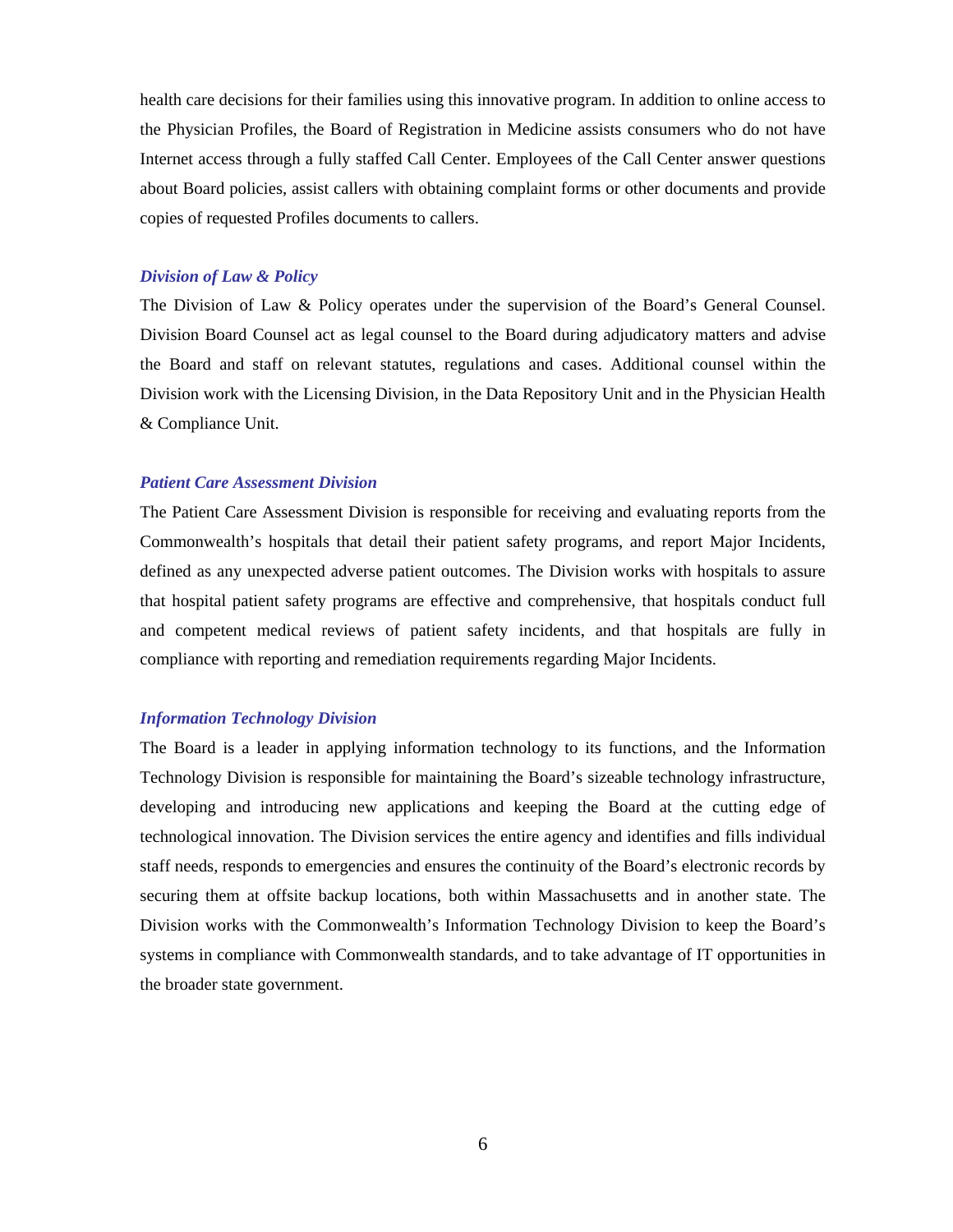# **EXECUTIVE DIRECTOR'S REPORT**

*Nancy Achin Audesse*

The mission statement of the Board of Registration in Medicine has two areas of focus; (1) ensuring that only qualified physicians are licensed to practice and (2) fostering an environment that maximizes the high quality of health care in Massachusetts. The first goal is accomplished through excellence in both the agency's licensing process and its ongoing oversight of physician practice. In 2007, a major focus of the agency was the development and implementation of online physician license renewal to strengthen its ability to act on applications for licensure more efficiently. This complex technological upgrade will keep the Board at the forefront of innovation and service to its physician licensees. Creating an appropriate practice environment to support Massachusetts physicians is of equal importance. The Board has supported this mission through intense improvement efforts in its Patient Care Assessment Division.

The Patient Care Assessment Division (PCA) is the Division of the Board that works with hospitals and other health care facilities to maximize physician commitment to patient safety, medical error reduction, and quality improvement efforts in the facilities. One exciting area of the PCA Division's work is its analysis of adverse events in hospitals to identify risks and to help facilities to remediate these risks. PCA then shares its findings with hospitals and other interested parties. In 2007, PCA reported on several types of adverse events, and worked to improve physician credentialing and peer review processes in Massachusetts hospitals. These two areas of Board focus over the past year are presented in greater detail below, along with the other major items on the Board's agenda.

### *Online License Renewal*

For much of 2007, staff in the Licensing, Legal and Information Technology Divisions worked to develop a system by which physicians can renew their licenses online. The project is nearing completion, and should become fully operational in early 2008. Physicians will have an easier and more convenient way to renew their licenses, Board staff will be able to perform their duties more efficiently and the Board will continue its history of technological innovation and customer service. It will also allow the Board to direct more resources toward other patient safety initiatives and help in the goal of making it easier for various agencies, hospitals and health plans to share information as they seek to be more efficient in protecting the public. Once online license renewal is in place, the Board will work to extend its online licensing services to other areas, such as initial licensing and licensing of residents and fellows.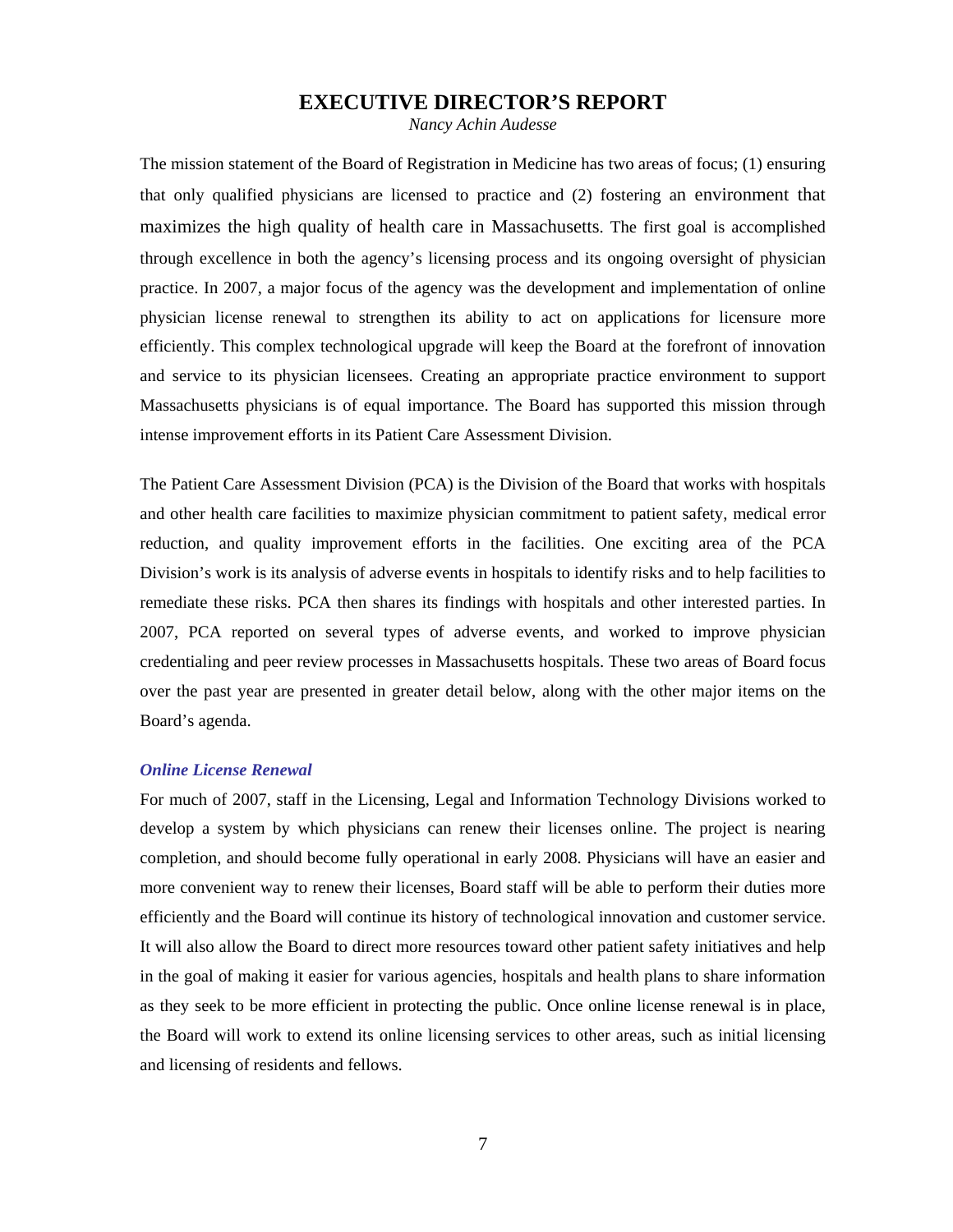In the upcoming years, the Board hopes to use this new technology-based environment to provide services to health care organizations that will lower the administrative costs related to the credentialing of physicians. Each year, hospitals and health plans must secure information about thousands of physicians as part of the process that validates the credentials of the physicians. Surveys of the data requirements of the health plans and hospitals demonstrate that many of the data fields being reviewed by these organizations are already verified and held by the Board of Registration in Medicine. Clearly, there is an opportunity for the Board to reduce the administrative burden on both organizations and facilities through the electronic transmission of this information.

#### *License Portability Project*

The Board is participating in the New England Regional License Portability project to enable physicians to obtain licensure in other states with a minimal amount of duplicative effort by the physician. The increasing demand for telemedicine services and the compelling need for physicians to provide specialized services in states where there is a shortage of physicians and in underserved areas have escalated the need for license portability. The License Portability project was initiated by the Federation of State Medical Boards (FSMB) to develop a centralized data repository for storing biographical, educational, licensure and disciplinary information on each physician.

The master database will facilitate license portability by allowing states to access and share information when a physician applies for licensure in another state and thus simplify and expedite the licensing process. One of the most significant obstacles identified in the sharing of licensing information is that all documents must be digitally scanned for electronic storage in a central data repository. In 2000, the Board initiated scanning of all license applications and other license information which are now stored electronically and readily available for the portability project. The foresight of the Board in technological innovation has been a strong catalyst for progress for the License Portability Project. Due to the leadership of the Massachusetts Board, all other states in the project will use compatible technology, giving Massachusetts physicians a strong advantage in making use of this exciting opportunity.

 In 2007, the policy for the License Portability Grant Program was completed, as well as the compilation of comparison data from participating state Boards to identify any potential barriers in state regulations for the sharing of licensing documents. The technical capacity of each Board has been evaluated for conformity with a centralized data management platform. Interstate information sharing-agreements and performance measures are being developed to validate that the license portability project will reduce the paperwork for physicians eligible to participate in telehealth services.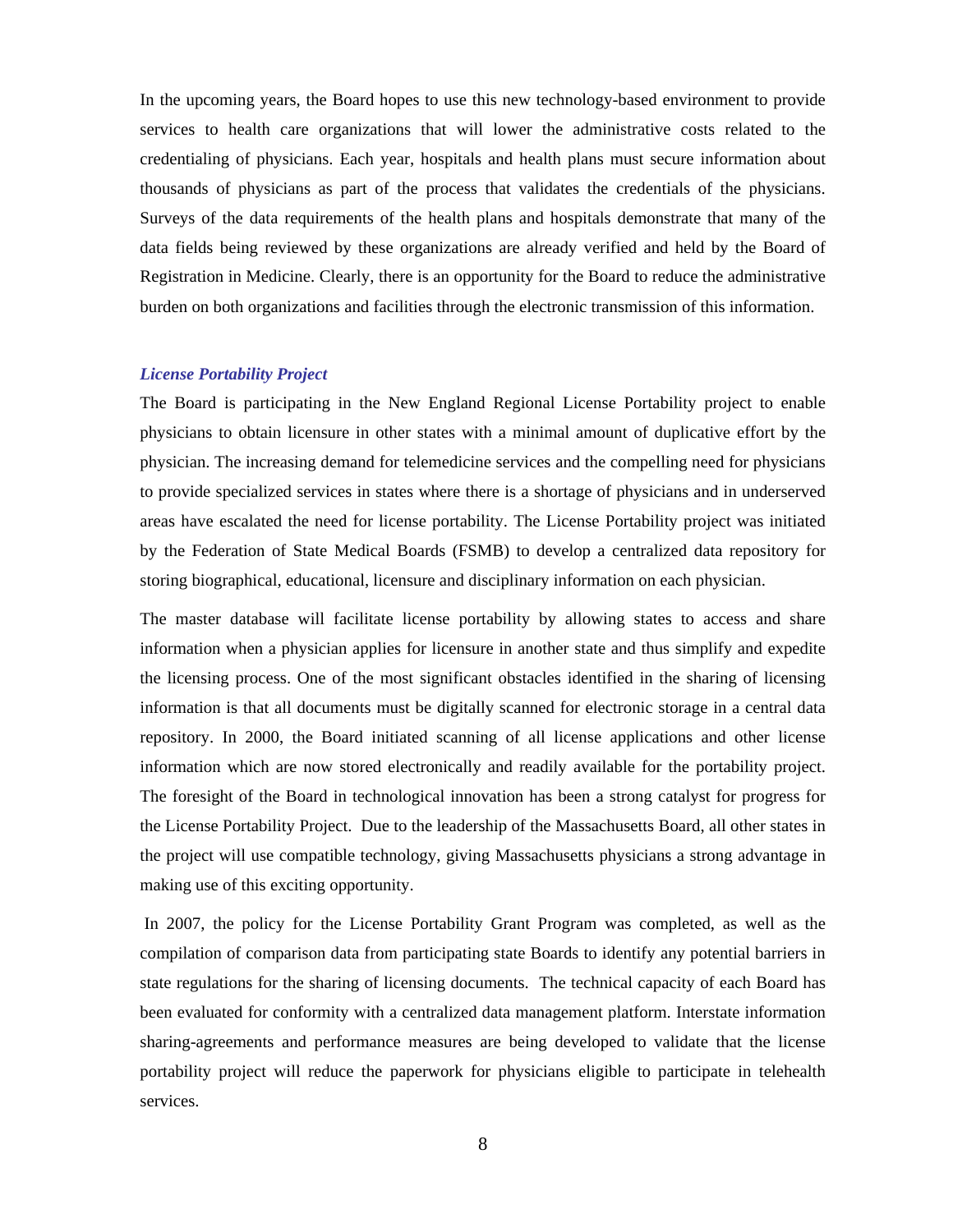#### *Patient Care Assessment*

In 2007, PCA reported on over sedation related to confusion over dosages of morphine and hydromorphone; delayed recognition of epidural abscesses following epidural anesthesia; and complications associated with conversion from laparoscopic to open surgical procedures. PCA is also working to improve health care facility peer review and credentialing processes so as to assure that credentialed health care providers are practicing competently and safely.

#### *Credentialing Expert Panel*

The Patient Care Assessment Division has the mandated responsibility for overseeing the credentialing process for hospitals, health plans and nursing homes. PCA exercises its authority by reviewing adverse event reports, and semi-annual and annual reports of quality indicators. By examining these reports and communicating with health care facility leadership, PCA determined that the credentialing process in many hospitals is inadequate to identify and deal with physicians whose practices are substandard. Accordingly, in late 2006, the Board created an Expert Panel on Credentialing that was charged with developing criteria and methods by which hospitals can improve their credentialing process to assure staff competence.

The Panel has met regularly and expects to complete its work in early 2008. The expectation is that the Panel will develop a standardized framework that includes specifications for credentialing that all health care facilities would be required to meet. One of the recommendations for a credentialing structure is to use the set of six domains of competency endorsed by ACGME, JCAHO, and the FSMB. These are Patient Care, Medical Knowledge, Practice-Based Learning and Improvement, Interpersonal and Communication Skills, Professionalism and Systems-Based Practice.

The Panel conducted a survey of health care facilities to understand the spectrum of credentialing criteria. From this feedback and work being done at the national level, the Panel has developed specific criteria for primary (initial) and secondary (continuing) credentialing.

#### *Medical Spa Task Force*

In 2006, legislation sponsored by Senator Joan M. Menard was passed that created a task force to examine issues surrounding the operation of so-called medical spas. This relatively new type of business enterprise presents a host of challenges to regulators charged with protecting patient safety. Medical spas can offer services from traditional hair and nail care to more complex procedures such as tissue filler injections and laser skin treatments. Like most states, Massachusetts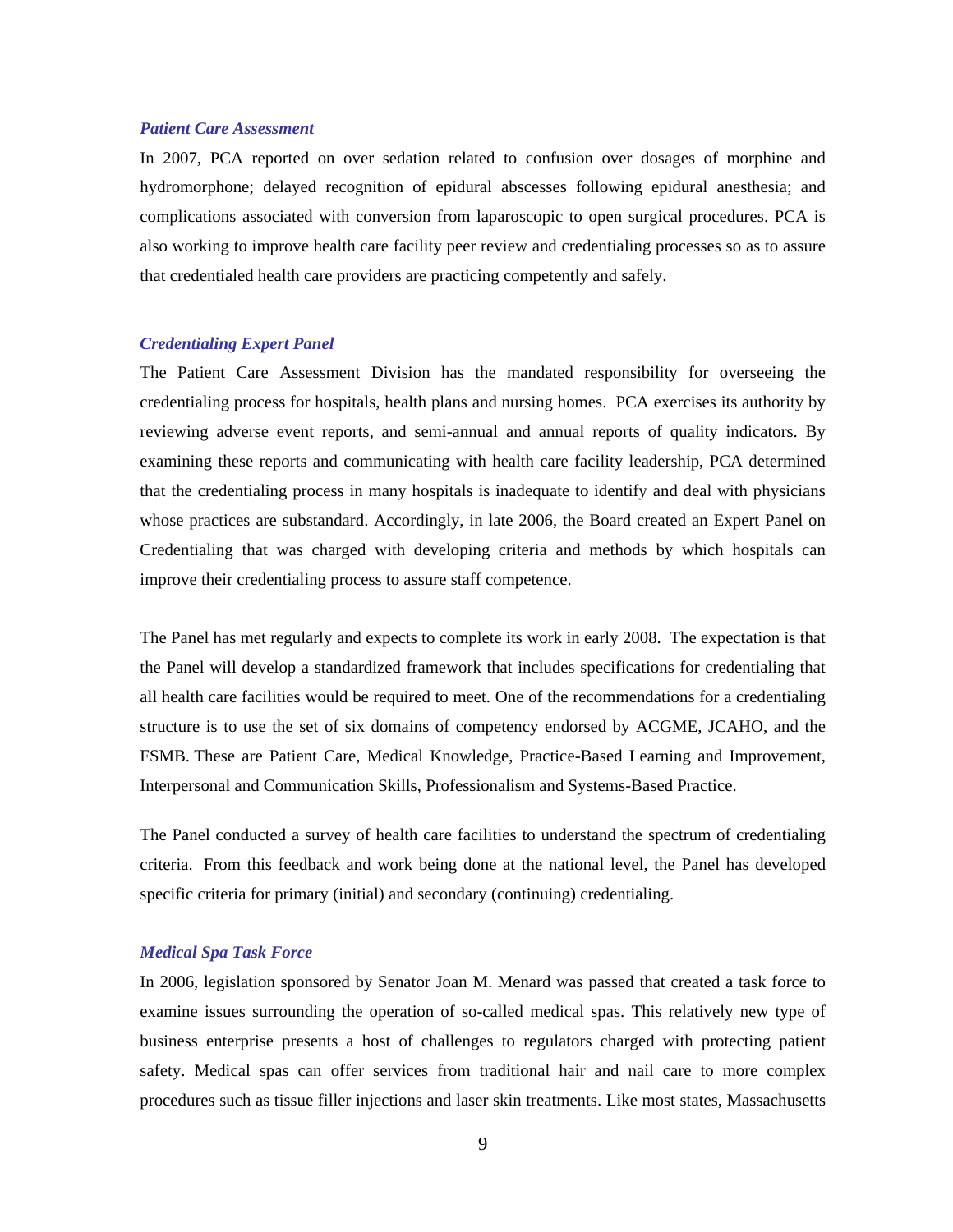has no comprehensive regulatory structure in place to address the special challenges and potential risks of medical spa treatments, the manner in which such treatments are performed and supervised, or where such treatments take place. The Task Force consists of representatives of the Boards of Registration in Medicine, Nursing and Cosmetology, legislators, physicians, nurses, an electrologist and other medical and public health experts, and worked throughout 2007 to develop recommendations for legislation to be presented to the Legislature. The Task Force final report is due in March 2008.

#### *Distinguished Service Award*

In 2007, Rose Foss, the Board's Director of Physician and Acupuncture Licensing was presented with an award by the Federation of State Medical Boards. Ms. Foss was recognized by the Federation for her outstanding service to the Massachusetts Board of Registration in Medicine, and for her contributions to the field of medical licensure and discipline. Ms. Foss is considered by many to be one of the nation's leading experts on physician licensing and credentialing. Her tireless work on behalf of the Massachusetts Board of Registration in Medicine has greatly elevated the reputation of the Commonwealth among health care regulators.

#### *Improvements to Physician Profiles*

Massachusetts was the first state in the nation to offer detailed information about its licensed physicians online. The "Physician Profiles" program went live in 1997, and provides consumers, health care facilities, insurers and others the opportunity to review physician information with online convenience. Today nearly every state offers some online capacity, but Massachusetts remains a leader. In 2006 *Public Citizen*, a national non-profit consumer group, ranked the Massachusetts Profiles program third in the nation for the quantity, quality and accessibility of physician information online.

Never content to accept less than the top ranking, the Board upgraded its Profiles website and related online services for consumers in 2007 by expanding the data fields to provide even more detailed information about physicians. The upgrade made it easier for consumers to search for a physician using multiple criteria. Multiple physician specialties and subspecialties are now listed instead of just one. Similarly, listing unlimited hospital affiliations, insurance plans accepted and translation services offered is now possible. Another feature new in 2007 is posting the public documents regarding Board physician disciplinary actions, which consumers can now access and download from the Board's website. In 2008, another new functionality, made possible by listing all of a physician's specialties, will be added: medical malpractice payments will be more accurately attributed to the specialty in which the payment was made.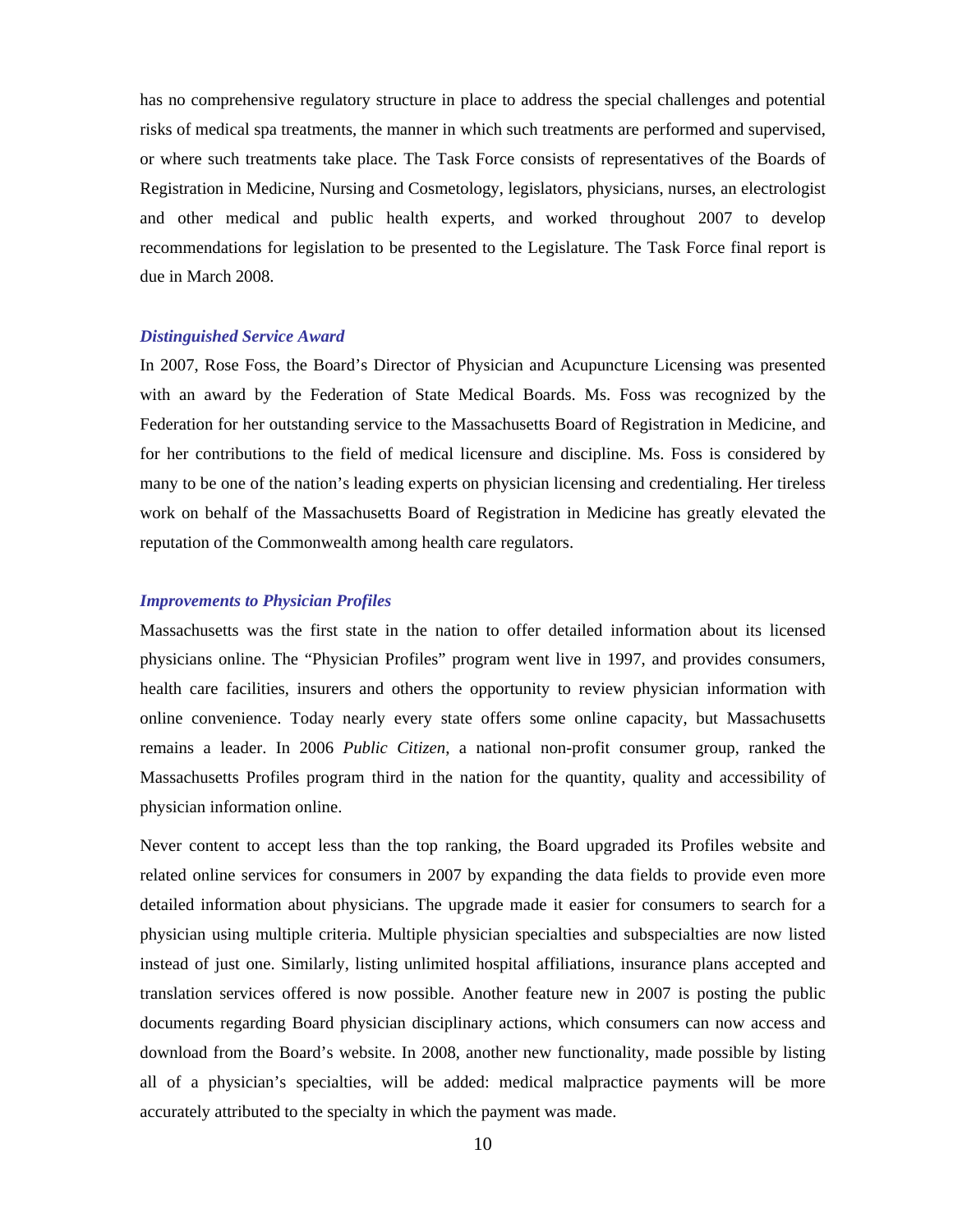#### *Clinical Skills Assessment*

The Board is committed to ensuring patient safety and quality health care delivery through robust clinical skills assessment. It is critical that a means is developed to assess the clinical skills of not only of new doctors, but of physicians coming into the state from elsewhere, who have been away from practice for an extended period or who may have had multiple medical malpractice payments or other problems. It is a vital part of the future of patient protection, and the Board intends to occupy a central place in the evolution of this new and exciting regulatory program.

In 2004, the National Medical Board of Examiners began requiring all new physicians to pass a clinical skills exam, but there are only five locations nationwide where such physicians may take the test. The closest one to Massachusetts is in Philadelphia. The Board remains committed to convincing the National Medical Board of Examiners to add a sixth site – in Massachusetts. Such a site could be used not only for testing new physicians but also for those veteran physicians whose clinical skills may be in question. Massachusetts is an ideal site for such a program as it has a depth of medical schools, teaching hospitals and expertise unmatched in the nation.

#### *Continuity of Government*

State Agencies are responsible for the safety of their employees. They also have a moral and legal obligation to their employees and to the consumers/clients and communities they serve to continue to operate in a prudent and efficient manner, even in the circumstance of an impending or existing threat or actual emergency. In the event of a disaster, the Board has a plan in place to maximize its ability to continue operations subject to limitations on resources, including materials, equipment, and human resources. This plan outlines a comprehensive approach to enable the continuity of essential services during a disaster while ensuring the safety and well-being of employees. It includes the emergency delegation of authority, the emergency acquisition of resources necessary for business resumption, and the capabilities to work at alternative work sites, both in Massachusetts and in another state, until normal operations can be resumed.

#### *Looking to the Future*

In 2008 the Board hopes to promulgate a comprehensive update of its regulations, the first such modernization of the Board's regulatory framework in 20 years. The new regulations will update licensing provisions, address the issue of licensing and credentialing in times of national emergency and consider a new category of medical license: administrative medicine.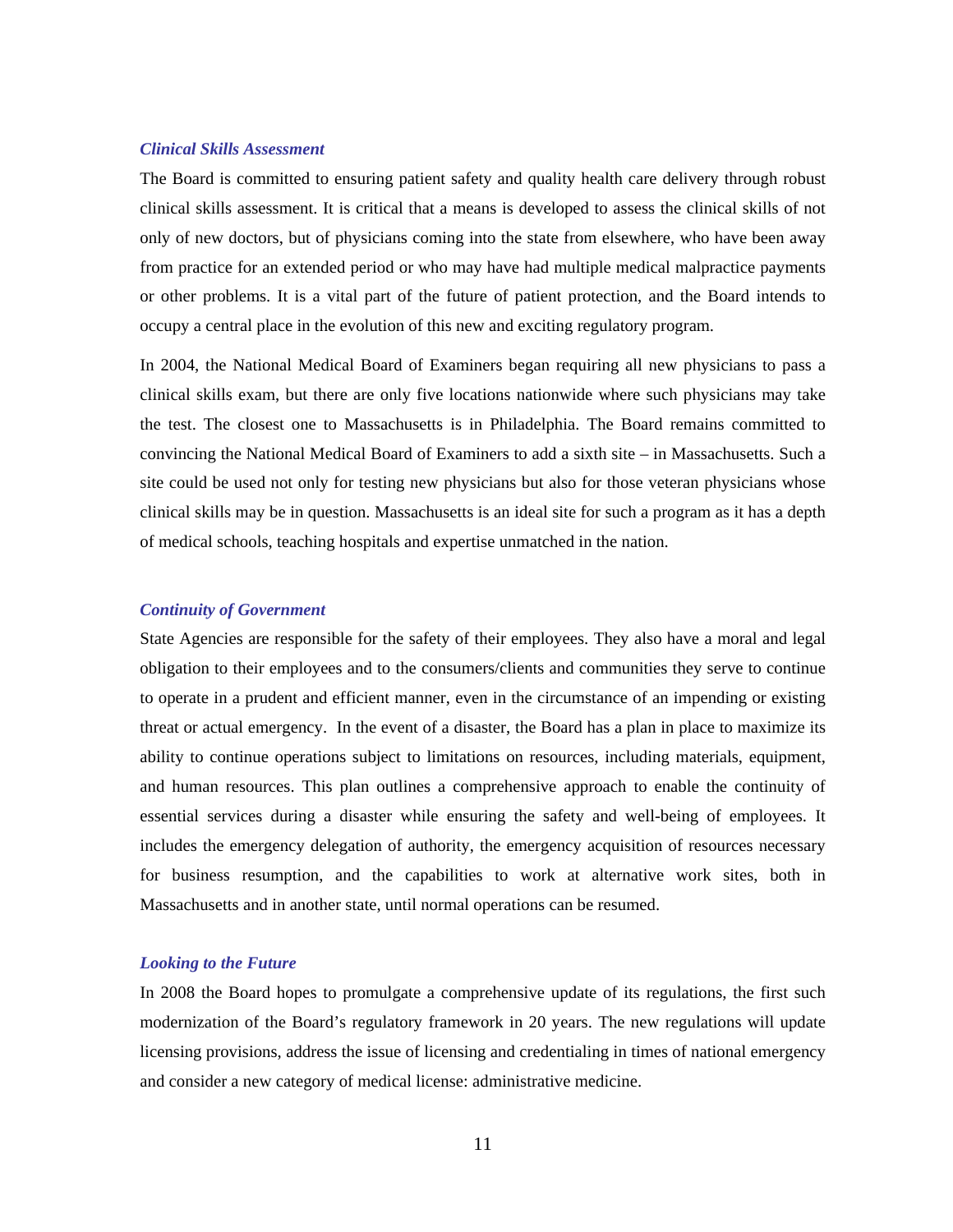In 2008 the Board will issue the third in a series of reports on medical malpractice payment data, adding the years 2004 through 2007 to reports now analyzing data from 1994 through 2003. As the central repository of medical malpractice payment data, received from the courts, insurers and physicians, the Board is in the unique position of being able to provide policymakers with the accurate and complete information necessary to proper decision making on this issue so critical to the medical profession and the public.

The Board will also continue to work closely with the Division of Administrative Law Appeals (DALA) to ensure DALA has sufficient resources to devote to handling the cases referred to it by the Board. In 2007 the number of complaints sent to DALA increased from 16 to 28.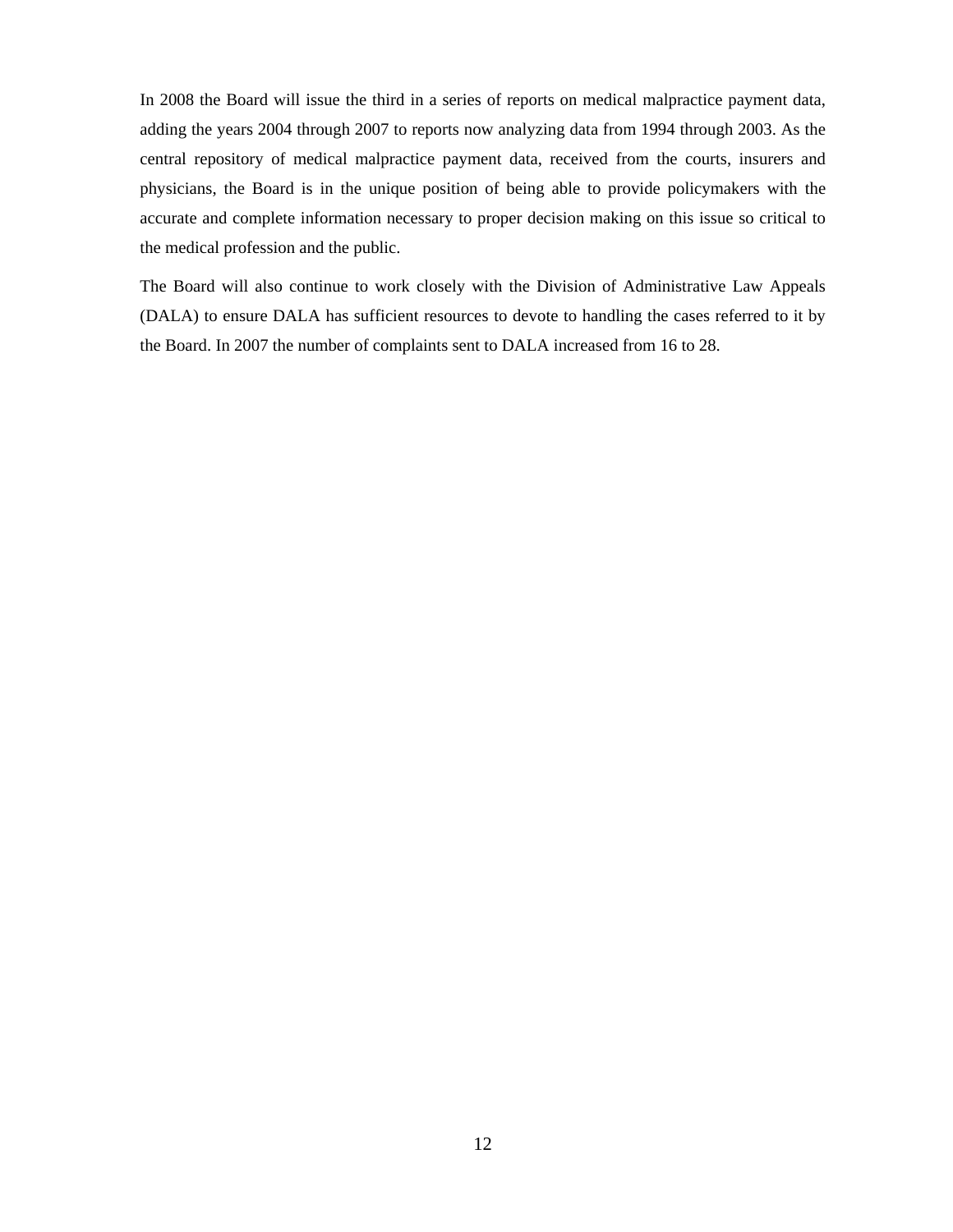# **LICENSING DIVISION REPORT**

*Rose M. Foss, Director of Physician and Acupuncture Licensing* 

The Licensing Division is the point of entry for physicians applying for a license to practice medicine in the Commonwealth and has an important role in protecting the public as the "gatekeepers" of medical licensure. The Division conducts an in-depth review of a physician's credentials, to validate the applicant's education, training, experience and competency. Once complete, the application is reviewed and forwarded to the Board for issuance of a license to

practice medicine in the Commonwealth.

There are three types of licenses: full license, limited license and temporary license. A full license allows a physician to practice medicine independently. A limited license is issued to a physician who is participating in an approved residency or fellowship program under supervision in a teaching hospital. Massachusetts's teaching hospitals have earned a reputation for having the most highly respected training programs in the world. The Licensing Committee and staff work closely with all Massachusetts teaching hospitals to facilitate the licensure of their trainees. The Board also issues temporary licenses to eminent physicians who previously held a faculty appointment in another country or

| <b>Physician Demographics</b>         |                                                                        |  |  |  |  |
|---------------------------------------|------------------------------------------------------------------------|--|--|--|--|
| Total Licensed                        | 30,354 (100%)                                                          |  |  |  |  |
|                                       | Men <b>20,072 (66%)</b><br>Women 10,282 (34%)                          |  |  |  |  |
| Age Groups                            |                                                                        |  |  |  |  |
| <40<br>40-49<br>50-59<br>60-69<br>>69 | 8,194 (27%)<br>8,440 (29%)<br>7,826 (26%)<br>4,217 (14%)<br>1,677 (5%) |  |  |  |  |
| <b>Board Certified</b>                |                                                                        |  |  |  |  |
| Yes<br>Nο                             | 25,556 (84%)<br>4,798 (16%)                                            |  |  |  |  |
| As of January 2008                    |                                                                        |  |  |  |  |

territory, and who are granted a faculty appointment at a medical school in the Commonwealth. Temporary licenses are also granted to physicians for providing "locum tenens" services or for participating in a continuing medical education program in the Commonwealth.

Full licenses are renewed every two years on the physician's birth date, and limited licenses are renewed at the end of each academic year. Before an application for a full, limited or temporary license is forwarded to the Board for approval, the Licensing Division conducts an extensive review of the applicant's credentials. The Licensing Division collects documentation from primary sources that include verification of medical school training, licensing examination scores, postgraduate training, evidence of professional experience and profiles from the Federation of State Medical Boards, National Practitioner Databank and the American Medical Association. In addition to processing license applications, the Licensing Division also provides information and verification regarding a physician's license for state licensing boards, credentialing for privileges at healthcare facilities, managed care plans and consumers.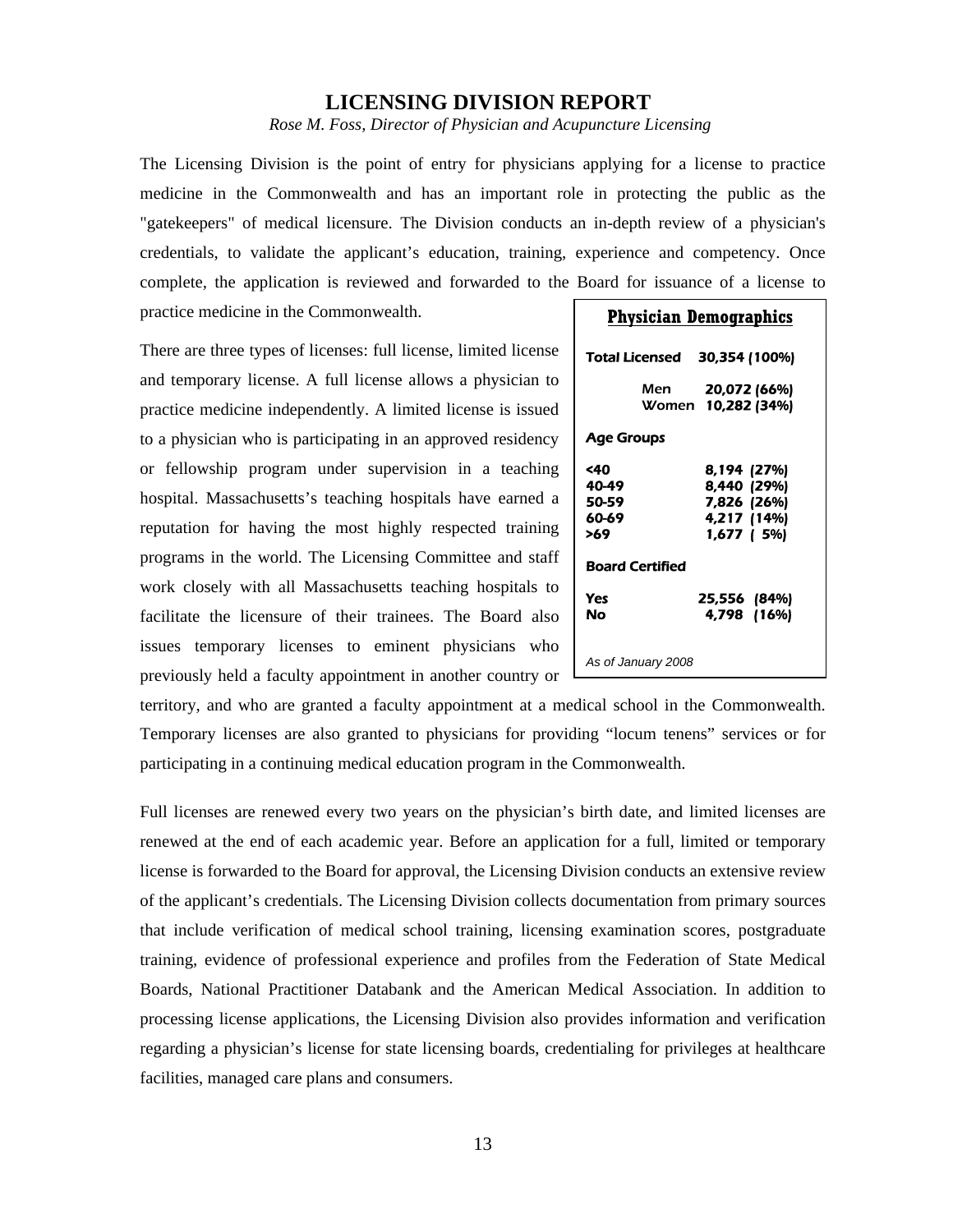| <b>License Status Activity</b> | 2007*  | 2006<br>2005*     |        | 2004   | $2003*$ |
|--------------------------------|--------|-------------------|--------|--------|---------|
| Initial Full Licenses          | 1,950  | 1948              | 1,775  | 1,812  | 1,628   |
| Full Renewals *                | 20,676 | 9,371             | 19,648 | 9,645  | 20,188  |
| <b>Lapsed Licenses</b>         | 204    | 206               | 192    | 113    | 112     |
| Initial Limited Licenses       | 1,629  | 1,587             | 1,549  | 1,521  | 1,476   |
| <b>Limited Renewals</b>        | 2,841  | 2,811             | 2,751  | 2,701  | 2,611   |
| Temporary (initial) Licenses   | 10     | 13                | 21     | 22     | 21      |
| <b>Temporary Renewals</b>      | 13     | 11                | 17     | 6      | 12      |
| <b>Voluntary Non-renewals</b>  | 517    | 320<br>561<br>390 |        | 709    |         |
| Revoked by Operation of law    | 1,090  | 874               | 1,084  | 869    | 848     |
| Deceased                       | 203    | 155               | 265    | 162    | 148     |
| <b>TOTAL</b>                   | 29,133 | 17,296            | 27,863 | 17,241 | 27,753  |

# **Licensing Division Statistics**

 *\*The majority of full licenses are renewed in odd-numbered years.*

From 2006 to 2007, there was no statistically significant change in the number of new full licenses issued. There was a 2.65 % increase in initial limited licenses and a 1.06 % increase in limited renewals as compared with the 2006 licensing statistics. The majority of full licenses are renewed on the odd-numbered years which accounts for the 20,676 licenses renewed in 2007. These statistics indicate a strong, consistent physician population.

#### *Licensing Committee*

The primary role of the Licensing Committee is to ensure that every physician applying for licensure is qualified and competent to practice medicine in the Commonwealth. As a subcommittee of the Board, the Licensing Committee is responsible for reviewing all license applications presenting possible legal, medical, malpractice and competency issues that could be barriers to licensure.

Physicians applying for an initial limited license or renewing a limited license who had competency issues or substandard clinical performance in a training program are reviewed by the Licensing Committee. In such cases, the Licensing Committee customarily interviews the physician and may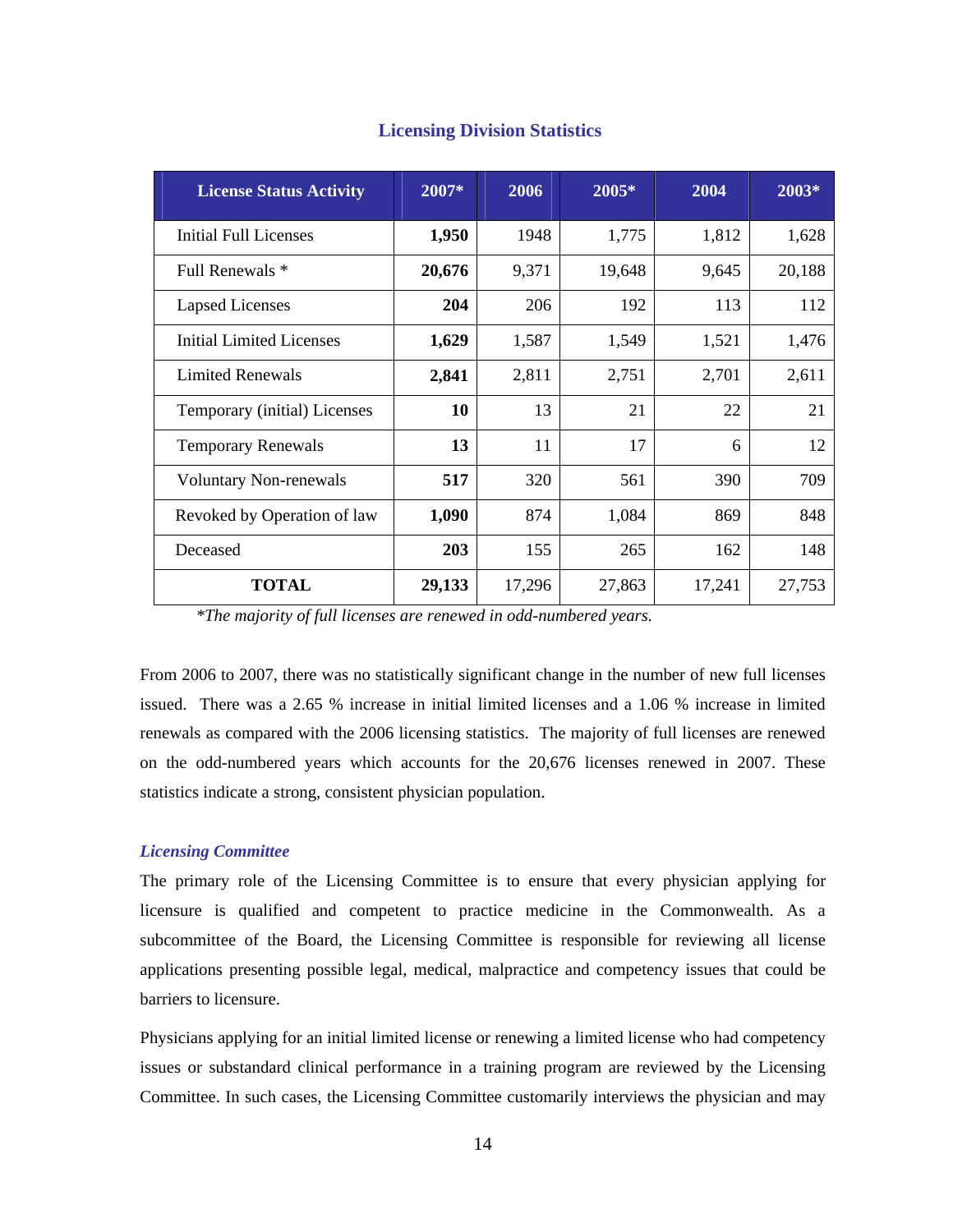invite the program chairperson to attend before making a recommendation on issuance of a limited license to the full Board. The Committee may recommend approval or denial of a limited license, depending on the whether the Committee is satisfied that the physician will be closely supervised by the program director and senior staff in the training program. A recommendation for issuance of the limited license in such cases is usually contingent on a performance monitoring agreement with the physician and the program chairperson to provide regular monthly, bi-monthly or quarterly performance monitoring reports to the Board. Renewal of the limited license is contingent on satisfactory performance monitoring reports over the course of the entire academic year. Performance monitoring agreements are customarily required for the duration of the training program.

| <b>Reviewed</b><br><b>Cases</b><br>by<br><b>Licensing Committee</b> | 2007 | 2006 | 2005 | 2004 | 2003 |
|---------------------------------------------------------------------|------|------|------|------|------|
| Malpractice Issues                                                  | 30   | 29   | 39   | 28   | 35   |
| <b>Competency Issues</b>                                            | 63   | 56   | 78   | 88   | 81   |
| Legal Issues                                                        | 43   | 57   | 53   | 46   | 52   |
| <b>Medical Issues</b>                                               | 31   | 22   | 39   | 42   | 36   |
| th<br>6 Limited Renewals                                            | 28   | 31   | 23   | 33   | 18   |
| <b>Lapsed Licenses</b>                                              | 81   | 59   | 70   | 73   |      |
| Miscellaneous Issues                                                | 97   | 92   | 181  | 127  | 146  |
| <b>Total Cases Reviewed</b>                                         | 373  | 346  | 483  | 437  | 368  |

**Licensing Committee Activity Report**

#### *Licensing Division Survey*

As an ongoing initiative to improve customer services, the Licensing Division randomly surveys newly licensed physicians to identify opportunities for improvement and to expedite the licensing process within the scope of the Board's regulations. Survey responses are tabulated using the Likert Scale from 1–5, with 1 rated as "poor," 2–3 rated as "average" and 4-5 rated in the "excellent" range. In 2007, the Licensing Division mailed approximately 1,900 surveys and received responses from 594 newly licensed physicians. In 2007, there was a 27.2% increase in survey responses and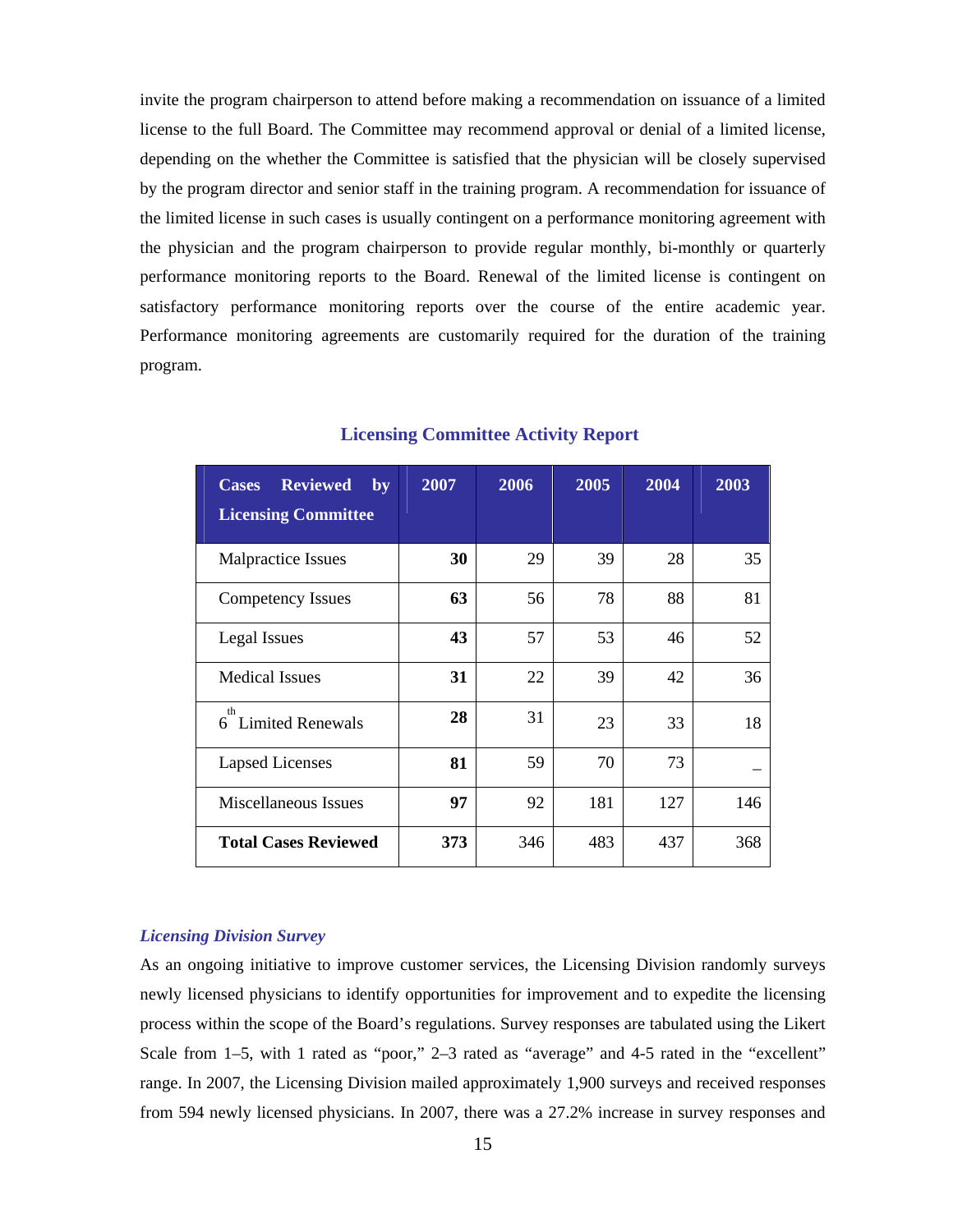the overall average score of the responses was 4.16% which was slightly lower than the 2006 score of 4.20%. In 2006, the licensing process was streamlined but it can still remain challenging for some physicians who have legal, criminal, malpractice or medical issues which require additional information that may significantly delay completion of the licensing process.

The implementation of online renewal services in 2008 will provide vastly improved services to currently practicing physicians. The anticipated efficiencies of the system will allow the Licensing Division to redirect some current resources to more timely completion of initial applications from physicians who wish to come to Massachusetts to practice.

| <b>Survey Questions</b>                                                               | 2007                          | 2006                          | 2005                          | 2004                          |  |
|---------------------------------------------------------------------------------------|-------------------------------|-------------------------------|-------------------------------|-------------------------------|--|
|                                                                                       | <b>Responses</b><br>$(n=594)$ | <b>Responses</b><br>$(n=467)$ | <b>Responses</b><br>$(n=350)$ | <b>Responses</b><br>$(n=445)$ |  |
|                                                                                       |                               |                               |                               |                               |  |
| 1. Was the Licensing staff courteous?                                                 | 4.18                          | 4.33                          | 4.40%                         | 4.41%                         |  |
| 2. Was the staff knowledgeable?                                                       | 4.18                          | 4.11                          | 4.28%                         | 4.42%                         |  |
| 3. Did the staff provide you with the<br>correct information?                         | 4.12                          | 4.17                          | 3.92%                         | 4.35%                         |  |
| 4. Did the staff direct you to the<br>appropriate person to answer your<br>questions? | 4.14                          | 4.17                          | 4.29%                         | 4.52%                         |  |
| <b>Overall average score</b>                                                          | 4.16                          | 4.20                          | 4.22%                         | 4.43%                         |  |

#### **Licensing Division Survey Results**

# **2007 LICENSING DIVISION ACCOMPLISHMENTS**

#### *Regulations Revisions*

The Board's proposed revised licensing regulations will reflect current licensing practices and streamline the overall licensing process. The proposed regulations include extending limited licenses intervals for the duration of the training program with a Board approved quality improvement program. This endeavor will reward training programs that are in compliance with the Board's Patient Care Assessment requirements for oversight and ongoing supervision of residency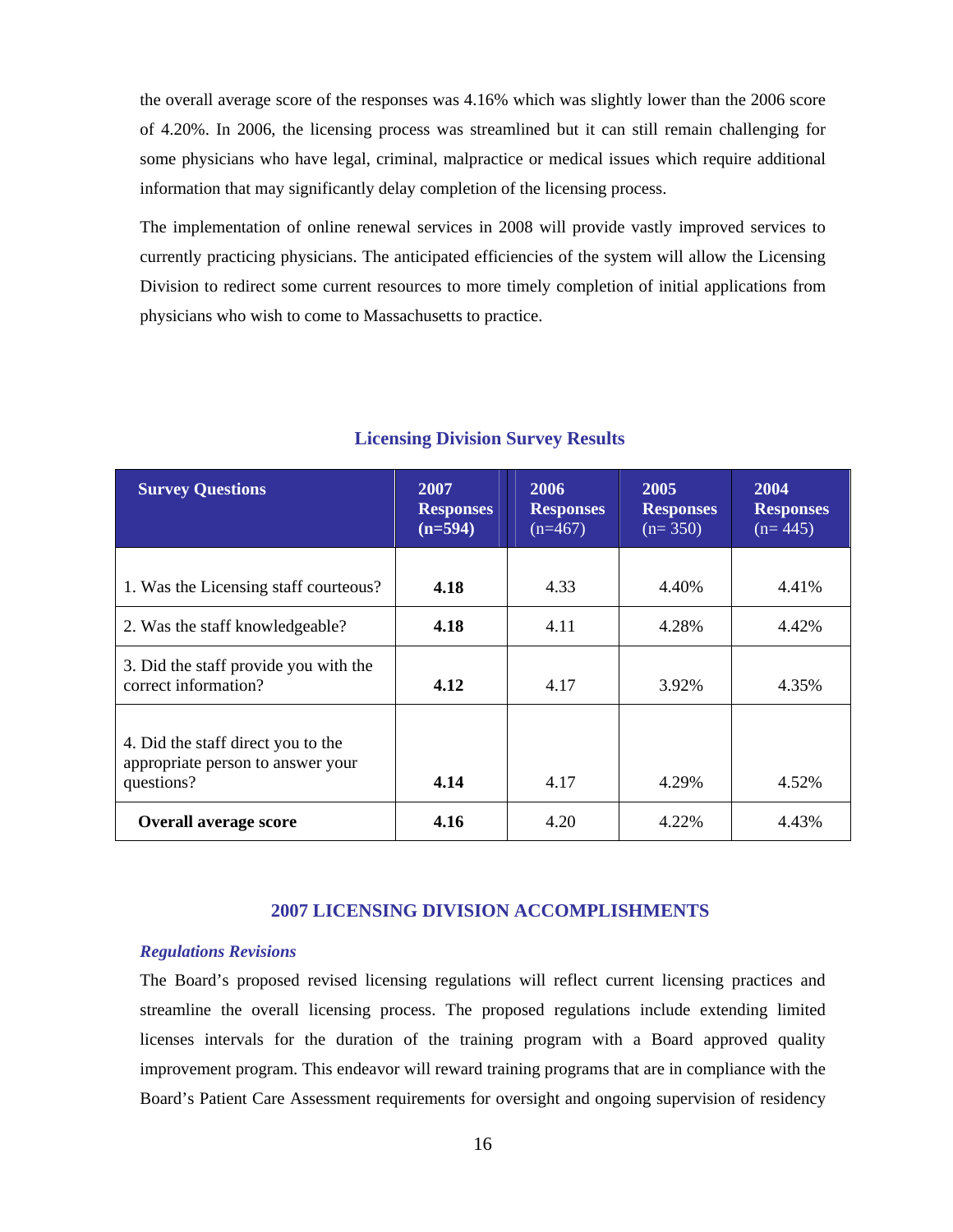training programs to ensure the safe practice of medicine. The postgraduate training requirements for physician's applying for a full license will be increased to two (2) years for U.S. graduates and three (3) years for international medical graduates. Two new categories of full licenses have been added. The first is for volunteer physicians who wish to provide uncompensated medical care in underserved areas. The second new license category is for administrative physicians who require a full license and who will not participate in direct patient care activities.

#### *National Practitioner Identifier (NPI)*

In September of 2005, Board of Registration in Medicine assumed the leadership role in assisting physicians applying for the National Provider Identifier Number (NPI) number. The Health Insurance Portability and Accountability Act (HIPAA) mandated the use of the NPI number which is a unique identifier for health care providers. As of May 23, 2007, health care providers who choose to transmit any health information in electronic form were required to use an NPI number. The Centers for Medicare Services approved the Board of Registration in Medicine as a designated repository for the NPI number. The "designated repository" status authorized the Board to request an NPI number on behalf of any Massachusetts physician. The Board of Registration in Medicine has received recognition from across the nation as the only Board in the U.S. to assist physicians in obtaining an NPI number.

| <b>National Provider Identifier (NPI) Statistics</b> | 2007   |  |  |
|------------------------------------------------------|--------|--|--|
| Authorized Board to apply for NPI Number             | 7,350  |  |  |
| Personally applied for the NPI number                | 13,233 |  |  |
| Applied for NPI number using a third party           | 1,067  |  |  |
| Total number of physician NPI numbers in database    | 21,650 |  |  |

#### *Limited License Workshops*

In 2007, the Licensing Division conducted 5 regional Limited License Workshops for residency program coordinators and administrative staff who serve as the liaisons between the Board and limited licensees. The first Limited License Workshop was held at the Board of Registration in Medicine. Additional workshops were held at Children's Hospital Medical Center, UMass Memorial Medical Center, Lahey Clinic and Baystate Medical Center. An intensive workshop was held at the Board for new program coordinators to provide an in-depth review of the limited license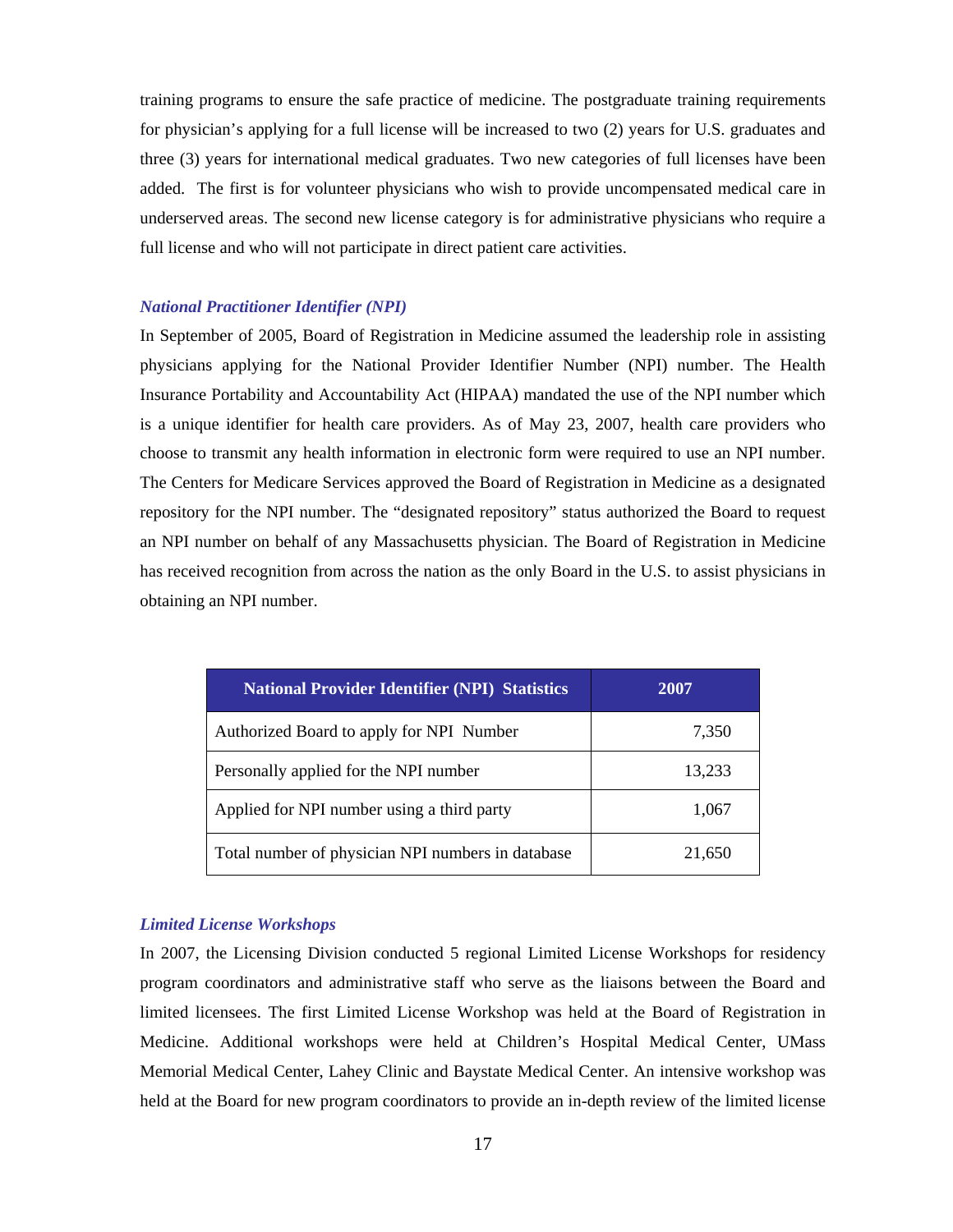requirements. Residency program coordinators in teaching facilities are responsible for ensuring that residents and fellows who staff the Commonwealth's training programs complete the limited license requirements in accordance with Board regulations. The annual Limited License Workshops are crucial in providing information on changes in the limited license process, new forms and procedures.

#### *Massachusetts Systems for Advance Registration (MSAR)*

The Licensing Division assisted the Department of Public Health's initiative to recruit physicians willing to volunteer in the event of a large-scale disaster or a declared public health emergency. A letter from Dr. Martin Crane, Chairman of the Board of Registration in Medicine, and a pamphlet describing the details of the MSAR volunteer initiative were included in the 2007-2008 Renewal Application packets. The recruitment initiative was successful in recruiting 351 physicians volunteers and will continue in 2008.

#### **GOING FORWARD IN 2008**

#### *Criminal Offender Record Information (CORI)*

In 2008, the Licensing Division will begin to implement a system utilizing its certification from the Criminal History Systems Board to access CORI reports. Development of the technology for electronic data transfer is progressing. The Board's initiative to obtain criminal background checks will further expand the Board's continuing mission to protect the safety of the public.

#### *Continuing Medical Education (CME) Auditing*

As a condition for renewal of a full license, the Board requires that a licensee complete 100 hours of CME within the immediate preceding two years, of which 10 hours must be in the area of risk management. The majority of the CME's must relate to the physician's primary area of practice. The Board will begin random auditing of physician renewals to confirm that the CME's are in compliance with the Board's regulations. Physicians who are not in compliance with the Board's CME credit requirements may be subject to disciplinary action.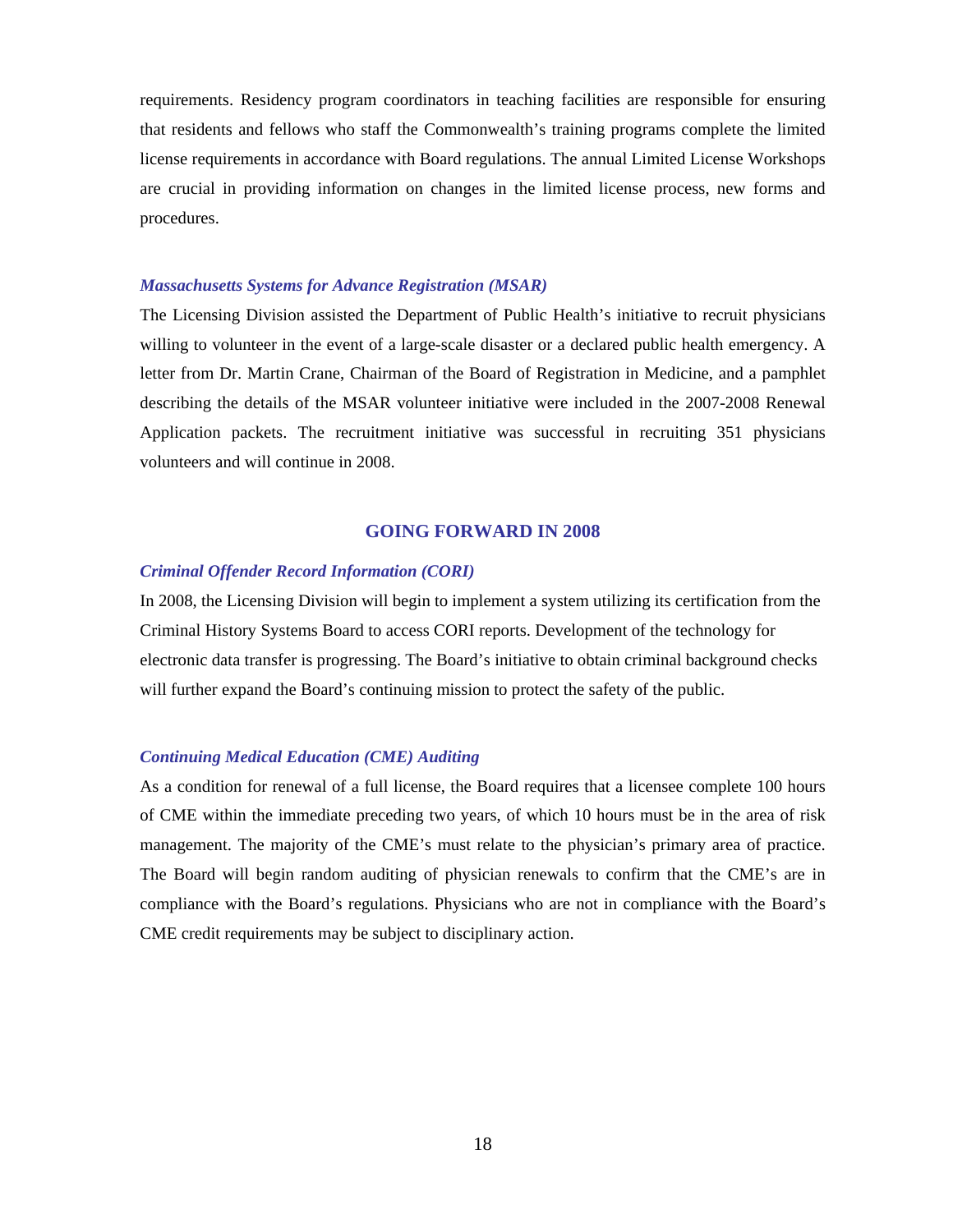### **COMMITTEE ON ACUPUNCTURE**  *Rose M. Foss, Director of Physician and Acupuncture Licensing*

The Board's Committee on Acupuncture is responsible for the licensure and discipline of acupuncturists. Acupuncture originated in China 2000 years ago and is unique in that it is known as one of the oldest and most commonly used practices in the world. In order to ensure that only qualified and competent acupuncturists are approved for licensure, the Board established the Committee on Acupuncture in June of 1987.

In the fall of 2005, acupuncture licensing was integrated into the mainstream licensing of physicians. It is now a component of the Licensing Division under the direction of the Director of Licensing. As a result of this integration, the acupuncture process has benefited by utilizing the processes, procedures and information technology already in use within the Licensing Division. Since that time, significant progress has been made in streamlining and modernizing the acupuncture licensing process.

#### **The Committee on Acupuncture**

The Committee on Acupuncture consists of seven members: a licensed physician member of the Board; a licensed physician who is actively involved in the practice of acupuncture; a public member; and four acupuncture practitioners. The role of the Committee on Acupuncture is to work collaboratively with the Board of Registration in Medicine to regulate the practice of acupuncture. The Committee on Acupuncture establishes the standards for acupuncture licensure and scope of practice, including approval of acupuncture schools, training programs and continuing acupuncture education activities.

# *Committee Members*



**Weidong Lu, Lic.Ac.**  *Chairman* 



**Nancy Lipman, Lic.Ac.** *Vice Chairman* 



**Wen Juan Chen, Lic.Ac.** *Secretary*

> **Amy Soisson, Esq.**  *Public Member*

**John B. Herman, M.D.** *Board of Medicine Member*

**Joseph F. Audette, M.A., M.D.** *Physician Member*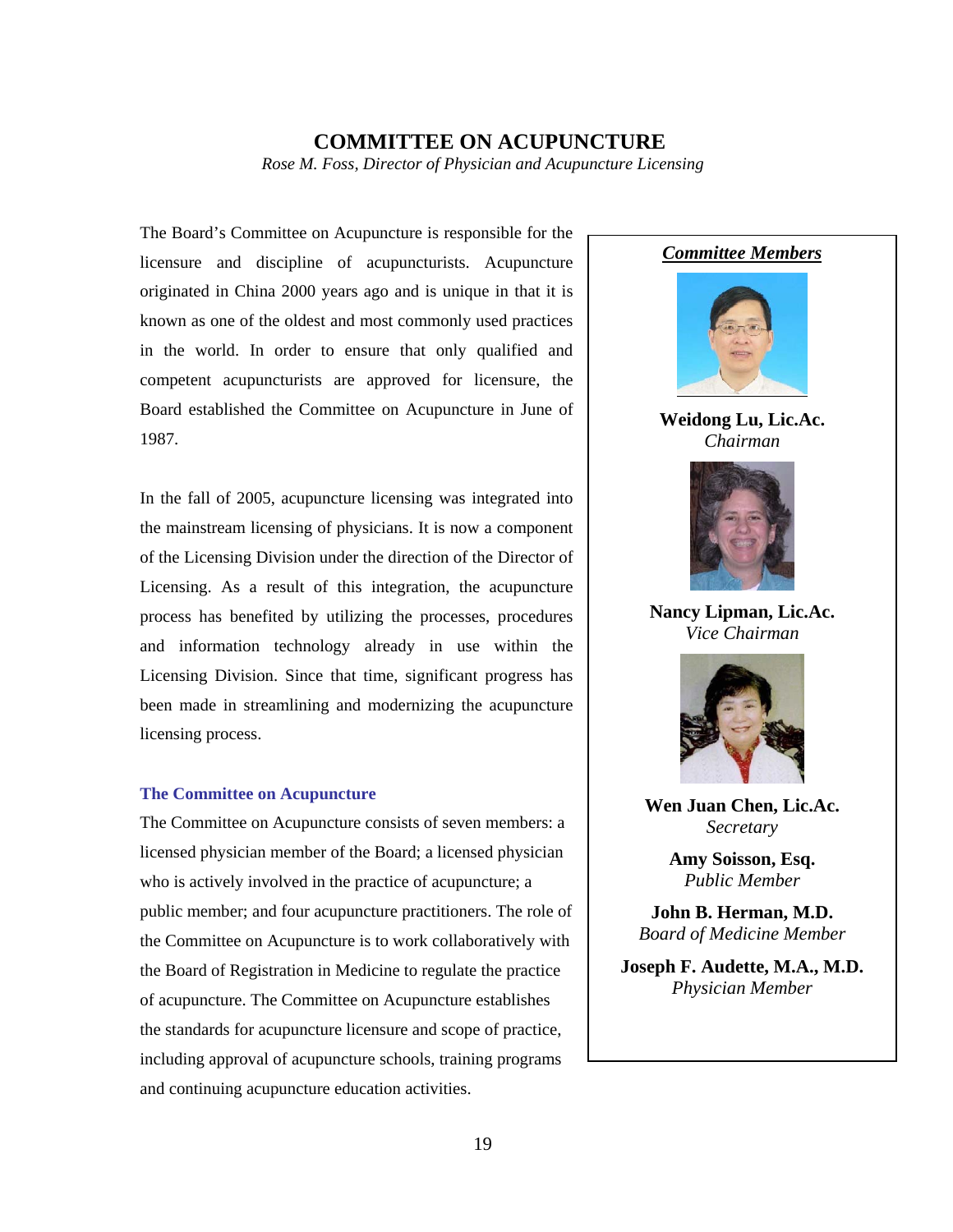The Committee's primary function is to protect the safety of the public by ensuring that applicants applying for licensure to practice acupuncture independently are qualified, competent and possess the education, examination and training requirements established by the Committee. The Committee is also responsible for interpreting the existing laws (M.G.L. c. 112 §§148-162) and regulations (243 CMR 4.00-5.00) relating to the practice of acupuncture and disciplinary process for acupuncturists who engage in misconduct. Meetings of the Committee on Acupuncture are held every three months at the Board of Registration in Medicine and are open to the public.

| <b>License Type</b>           | 2007         | 2006     | 2005                        | 2004           |  |
|-------------------------------|--------------|----------|-----------------------------|----------------|--|
| <b>Initial Licenses</b>       | 50           | 65       | 84                          | 89             |  |
| Renewals                      | 374          | 482      | 348                         | 414            |  |
| <b>Lapsed Licenses</b>        | 1            | 55       | 51                          | 51             |  |
| Temporary (initial) Licenses  | $\mathbf{2}$ | 1        | $\mathcal{D}_{\mathcal{L}}$ | $\Omega$       |  |
| <b>Voluntary Non-renewals</b> | 1            | 5        | $\overline{2}$              |                |  |
| Revoked by Operation of Law   | $\mathbf{0}$ |          | $\Omega$                    | $\mathfrak{D}$ |  |
| Deceased                      | $\mathbf{0}$ | $\Omega$ | $\Omega$                    |                |  |
| <b>TOTAL</b>                  | 428          | 609      | 487                         | 558            |  |

**Committee on Acupuncture License Activity Report** 

Acupuncture licensing and administrative functions are managed as a separate entity under the supervision of the Licensing Division. In addition to providing administrative support to the members of the Committee on Acupuncture, the Licensing Division responds to acupuncture issues raised by the licensees and the public. Legal issues are referred to the Legal Division and disciplinary issues are referred to the Enforcement Division of the Board. In 2007, the Committee on Acupuncture had an increase in disciplinary actions. The annual acupuncture legal activity report is listed below.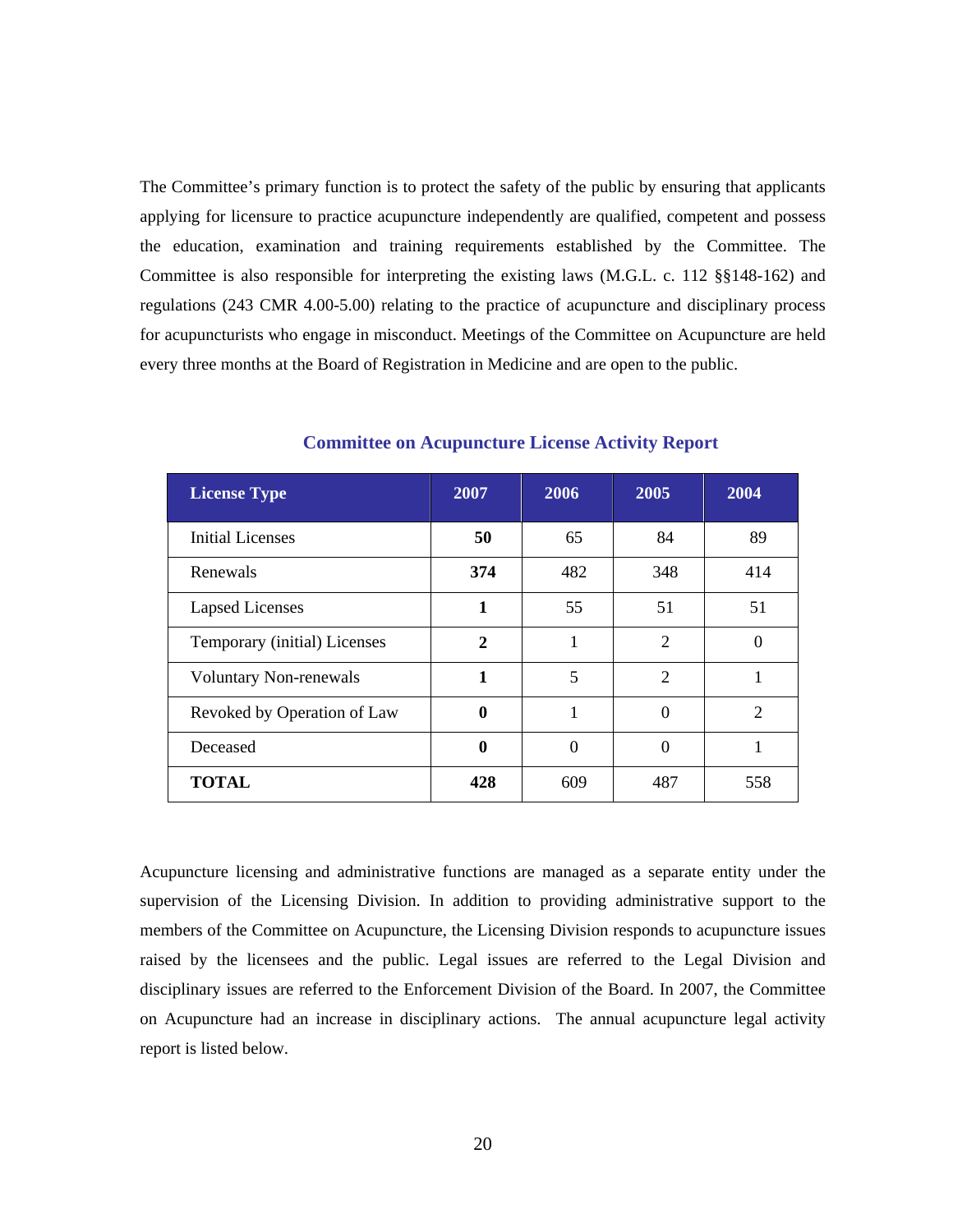| <b>Legal Issues</b>     | 2007         | 2006     | 2005              | 2004 |
|-------------------------|--------------|----------|-------------------|------|
| Denial of License       |              | 0        |                   |      |
| Disciplinary Actions    |              | $\Omega$ |                   |      |
| Letter of Advice        |              |          | 0                 |      |
| Letter of Concern       | $\mathbf{2}$ | 0        | $\mathbf{\Omega}$ |      |
| Letter of Warning       | $\mathbf 0$  |          | $\Omega$          | 3    |
| Closed/No Action        | 2            | 0        | 0                 | 4    |
| <b>Total Complaints</b> | 5            | 3        |                   | 6    |

#### **Acupuncture Disciplinary Actions**

#### **COMMITTEE ON ACUPUNCTURE ACCOMPLISHMENTS**

#### *Plastic Wallet Cards*

Acupuncture paper wallet cards were replaced with the same heavy-duty laminated wallet cards that are issued to physicians. The new plastic wallet cards are durable, more professional and protect the licensing information from being altered. The Board is continuing to explore technologies to include an acupuncturist's photograph on the wallet card for additional security and more positive identification of the cardholder.

#### *Committee on Acupuncture Regulations*

In conjunction with the Board of Registration in Medicine's plan to promulgate the proposed Board regulations, the Committee on Acupuncture (COA) reviewed the current acupuncture regulations and proposed several revisions. The highlights of the proposed acupuncture regulations include requirements for a baccalaureate degree (with an exception for Registered Nurses who have three (3) years of training); raising the education requirements to conform with the Accreditation Commission for Acupuncture and Oriental Medicine (ACAOM) and the number of education hours from 1350 to 1490; requiring all new applicants to be NCCAOM certified in either Acupuncture, Oriental Medicine or Chinese Herbology; increasing the requirements for acupuncturists who use herbs in their practice to complete 10 hours of CAE's in Herbology, and; adding biomedicine to the regulatory definition of acupuncture. Additionally, the COA proposed a Temporary License category for acupuncturists attending education courses in Massachusetts under the supervision of a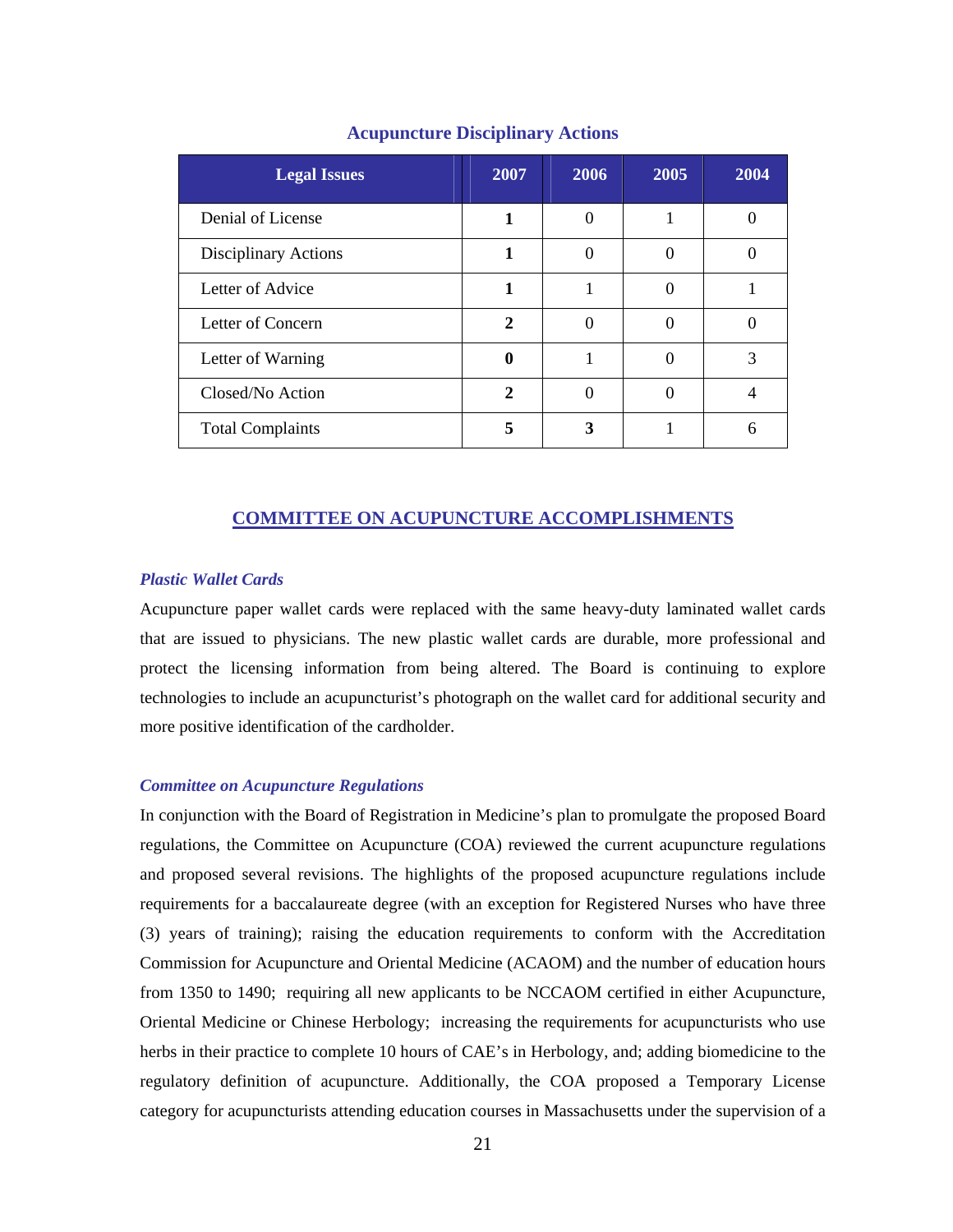licensed acupuncturist. The proposed regulations will be forwarded to the Board in 2008 and will proceed through the regulatory process.

# *Community Outreach*

Board staff presented the first acupuncture workshop at the New England School of Acupuncture for students preparing to apply for licensure to practice acupuncture in Massachusetts. The presentation was well received and will continue as an annual event.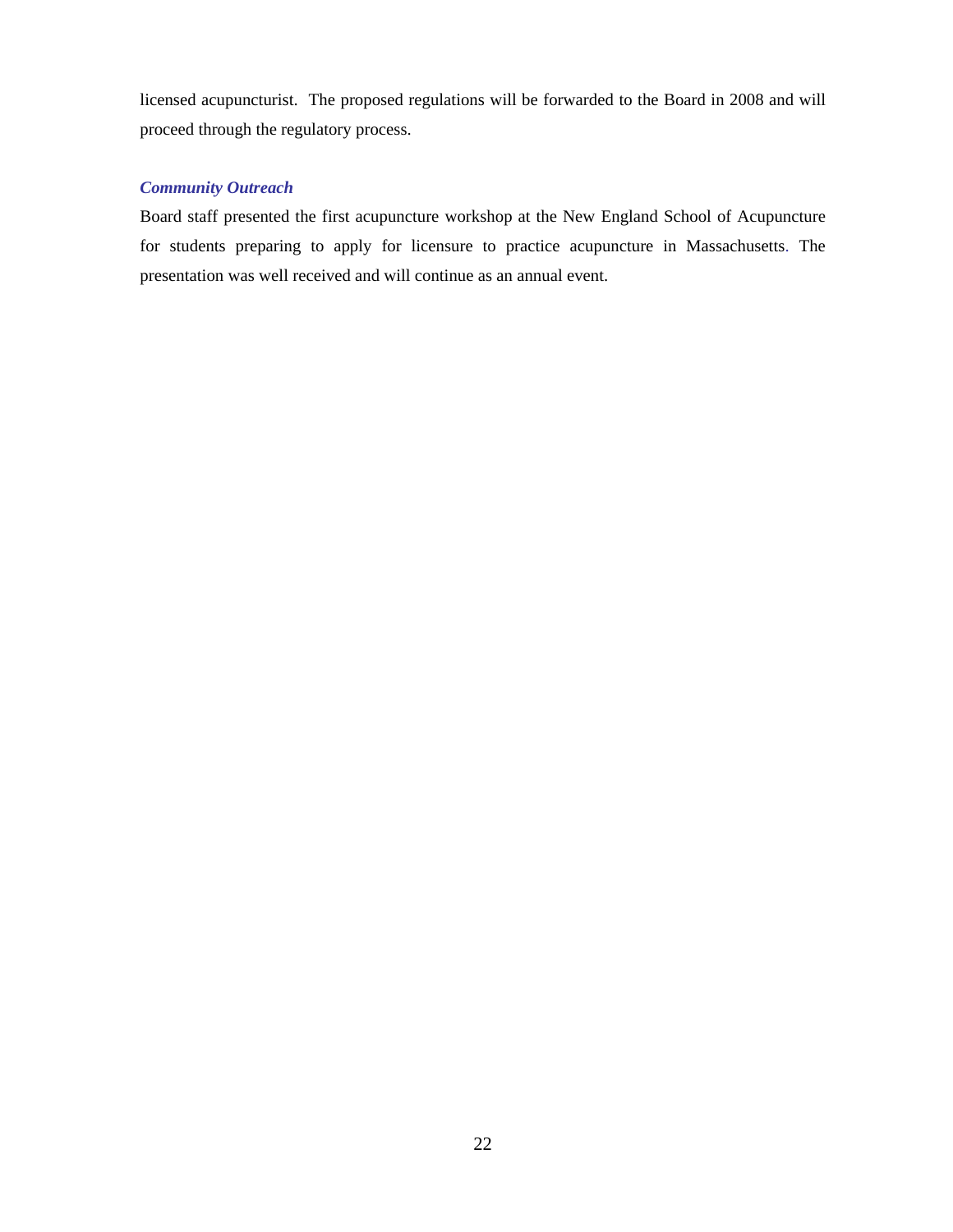# **ENFORCEMENT DIVISION REPORT**

*Barbara A. Piselli, Director*

The Enforcement Division is mandated by statute to investigate complaints and prosecuting disciplinary actions involving physicians and acupuncturists. It strives to pursue complaints efficiently and fairly as it assists the Board in executing its public protection mandate. The Division, not surprisingly, is the unit of the Board of Registration in Medicine that generates the most attention by the media, public advocacy groups and others who have an interest in physician conduct and the process by which allegations of misconduct are adjudicated.

The Enforcement Division staff is a group of dedicated professionals committed to fairly investigating complaints and recommending that the Board impose appropriate discipline when the evidence and the law support it. In 2007, the Board disciplined 67 physicians after investigation by the Enforcement Division.

In addition to its investigative and litigation functions, Enforcement staff also work cooperatively with other Board staff throughout the agency, participate in the Board's initiatives and are committed to the Board's goals aimed at improving the delivery of health care in the Commonwealth.

The Enforcement Division operates under the supervision of the Director of Enforcement and is comprised of three units: the Consumer Protection Unit, the Clinical Care Unit and the Disciplinary Unit. Each unit plays an essential role in the Division's mission to ensure quality health care for Massachusetts consumers.

#### *Consumer Protection Unit*

The Consumer Protection Unit (CPU) is the first line of review for complaints filed with the Board by consumers. The Unit is staffed by a manager, a consumer protection coordinator and an administrative assistant.

The Unit docketed 758 cases for investigation in 2007, nearly 17% more than the 650 cases docketed in 2006, and the highest number since 2004. In addition to the 758 docketed consumer complaints, the unit received 224 additional communications regarding licensed physicians that were not docketed, as the allegations did not involve conduct within the Board's jurisdiction. These communications, however, were sent to the named physicians for informational purposes.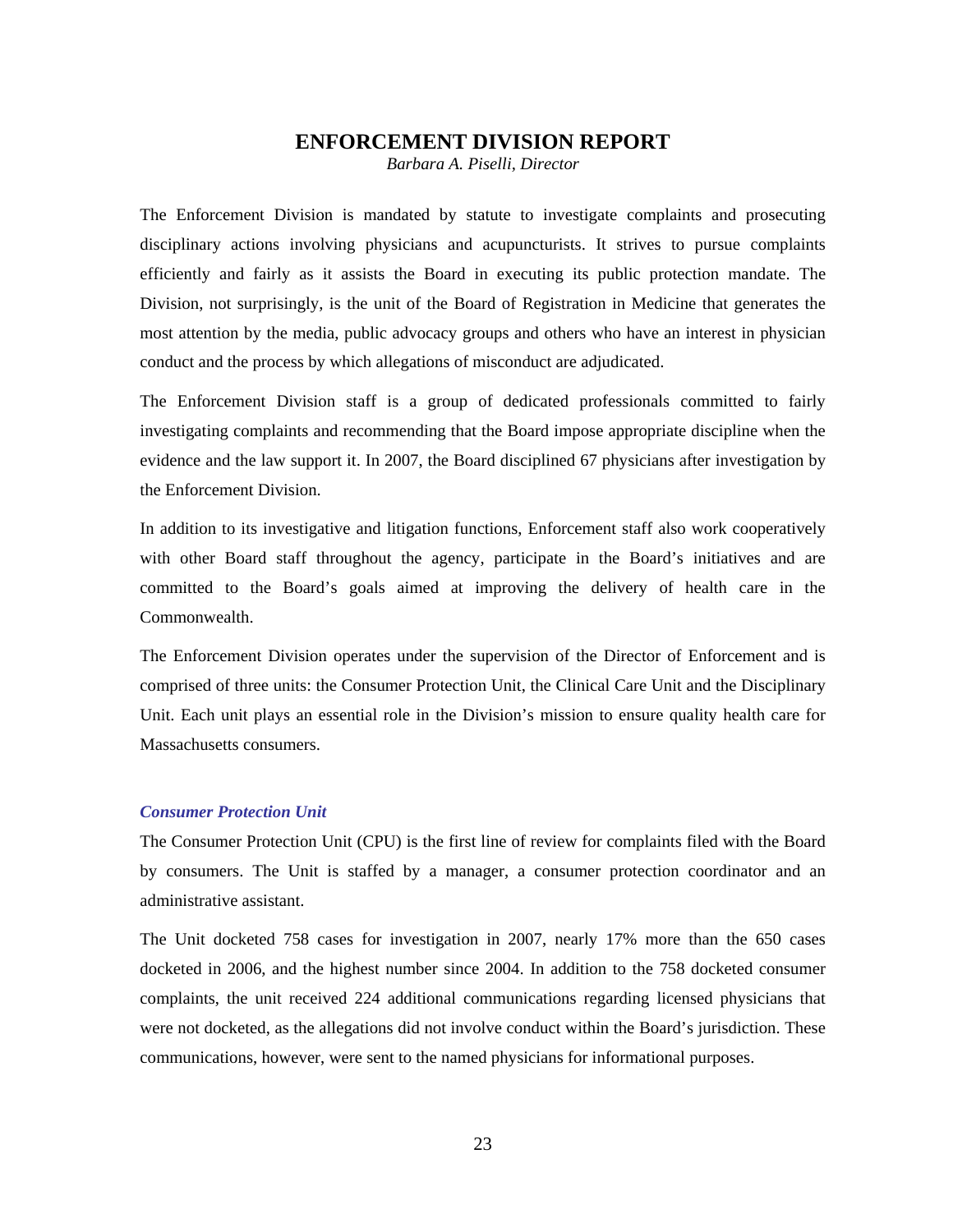| <b>COMPLAINTS</b>   | 2007 | 2006 | 2005 | 2004 | 2003 |
|---------------------|------|------|------|------|------|
| <b>Docketed</b>     | 758  | 650  | 661  | 760  | 650  |
| <b>Closed</b>       | 715  | 678  | 562  | 682  | 673  |
| Pending as of 12/31 | 522  | 479  | 507  | 406  | 328  |

**Docketed Complaints Opened, Closed, and Pending** 

#### *Clinical Care Unit*

The Clinical Care Unit (CCU) investigates complaints that allege substandard care. The CCU is staffed by a Nurse Manager who is an attorney, three nurse reviewers -- all experienced clinicians - and a paralegal. Staff assist in the investigation of cases by obtaining necessary documents, reviewing patient records and physician responses, and interviewing witnesses. They work with Enforcement Division attorneys in the preparation of litigation involving complex substandard care cases. CCU staff also participate in Data Repository Committee meetings and prepare analyses of physicians' medical malpractice histories for the Licensing Committee.

CCU staff is also responsible for recruiting and working with medical experts. These experts review medical records and other relevant evidence in order to provide an opinion regarding quality of care concerns. Physicians who have served as Board experts believe their service contributes to making the practice of medicine safer.

#### *Disciplinary Unit*

The Disciplinary Unit investigates and litigates cases that may result in disciplinary actions being taken against licensed physicians and acupuncturists. The Unit is staffed by attorneys (identified as complaint counsel by statute), a Managing Attorney, investigators, a paralegal and an administrative assistant. Complaints are referred to the Unit by the Data Repository Committee, the Consumer Protection Unit and various other sources. Staff travel throughout the Commonwealth to interview witnesses, gather evidence, and work with local, state and federal law enforcement agencies on coordinated investigations. In 2007, each investigator was assigned approximately 60 cases.

At the conclusion of each investigation, complaint counsel advises the Complaint Committee with regard to the need for disciplinary action based on the evidence gathered, the relevant professional standards identified, the law and Board precedent. The Complaint Committee then determines whether disciplinary action is appropriate, and makes recommendations to the full Board. The Complaint Committee also resolves matters that are not serious enough to warrant discipline, often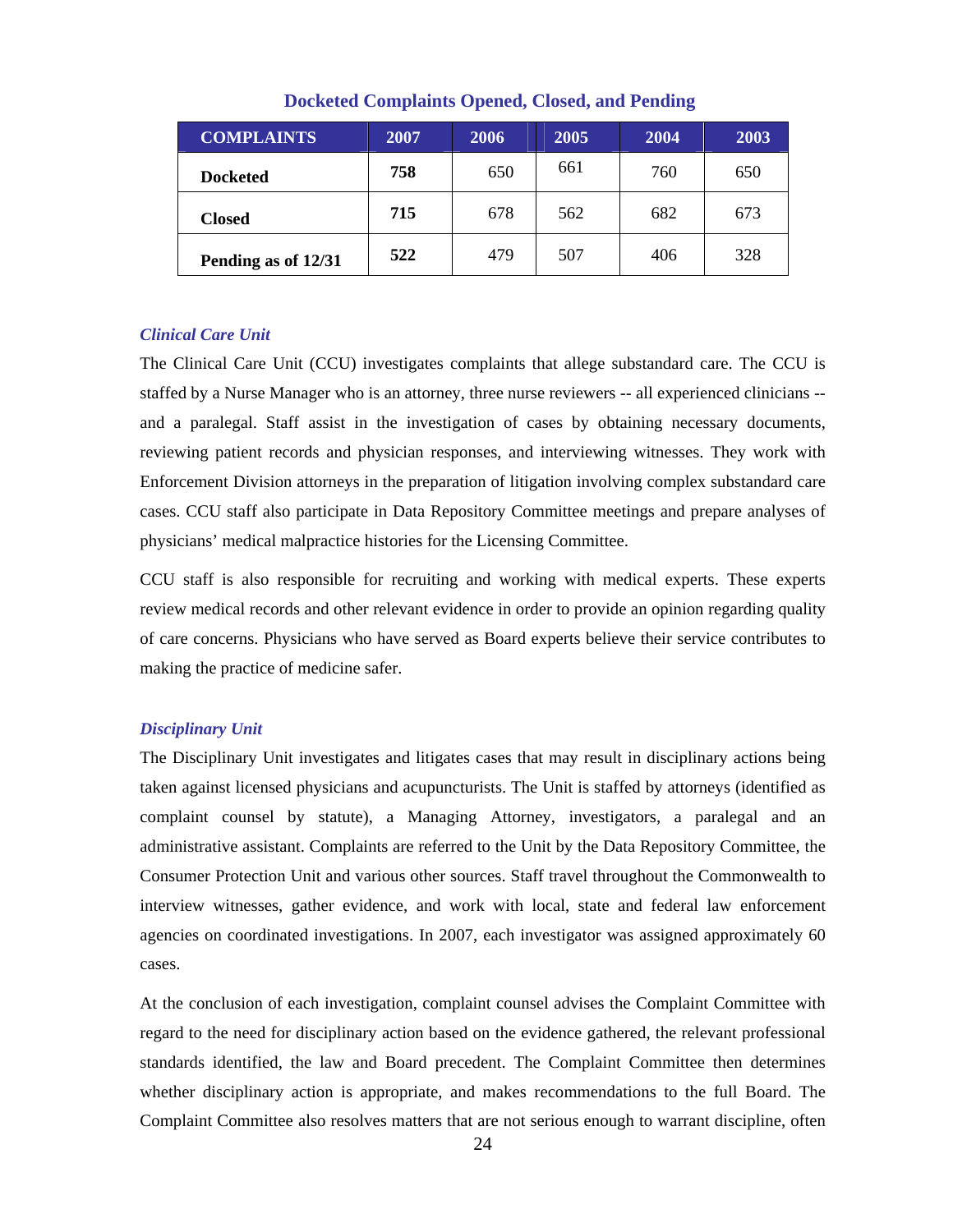taking informal actions such as issuing letters of advice, concern or warning, and/or conducting conferences with physicians.

| <b>Category</b>          | 2007 | 2006 | 2005 | 2004 | 2003 |
|--------------------------|------|------|------|------|------|
| <b>Closed</b>            | 443  | 403  | 384  | 462  | 440  |
| <b>Letter of Advice</b>  | 73   | 59   | 48   | 37   | 63   |
| <b>Letter of Concern</b> | 56   | 37   | 27   | 45   |      |
| <b>Letter of Warning</b> | 52   | 67   | 29   | 24   |      |

#### **Complaint Committee Non Disciplinary Actions**

Complaint counsels are also responsible for all litigation, such as drafting pleadings, negotiating consent orders and presenting cases for summary suspension, as well as all legal advocacy at administrative hearings before the Division of Administrative Law Appeals (DALA). DALA hearings often involve complex issues of law and fact, numerous witnesses and multiple hearing dates. Later in the process, if appropriate, the team coordinates with victims of physician misconduct to facilitate their submissions of victim impact statements.

Additionally, the Director of Enforcement is a Special Assistant Attorney General, which enables the Enforcement Division to initiate actions in the Superior Court to enforce the Board's investigative subpoenas, and subpoenas issued to compel the appearance of witnesses at hearings. The Division has successfully utilized this tool for compliance in the past and will continue to do so.

#### *Disciplinary Actions*

#### *Types of Disciplinary Actions*

There are a variety of ways to resolve a case if the Board determines disciplinary action is appropriate. One way is for the matter to be resolved through a Consent Order or negotiated settlement. Such a resolution eliminates the need for protracted litigation and evidentiary hearings. In 2007, 31 physicians entered into such Consent Orders. These actions are public and disciplinary, and reportable to the Federation of State Medical Boards, the National Practitioners Data Bank, and the Healthcare Integrity and Protection Data Bank.

If a settlement cannot be negotiated, the Board issues a Statement of Allegations and the matter is referred to DALA for a full evidentiary hearing on the merits. Twenty-eight cases were referred to DALA in 2007, 15 decisions were returned, and 31 cases were pending at DALA as of December 31, 2007. Once the evidentiary hearing is completed, the DALA Administrative Magistrate issues a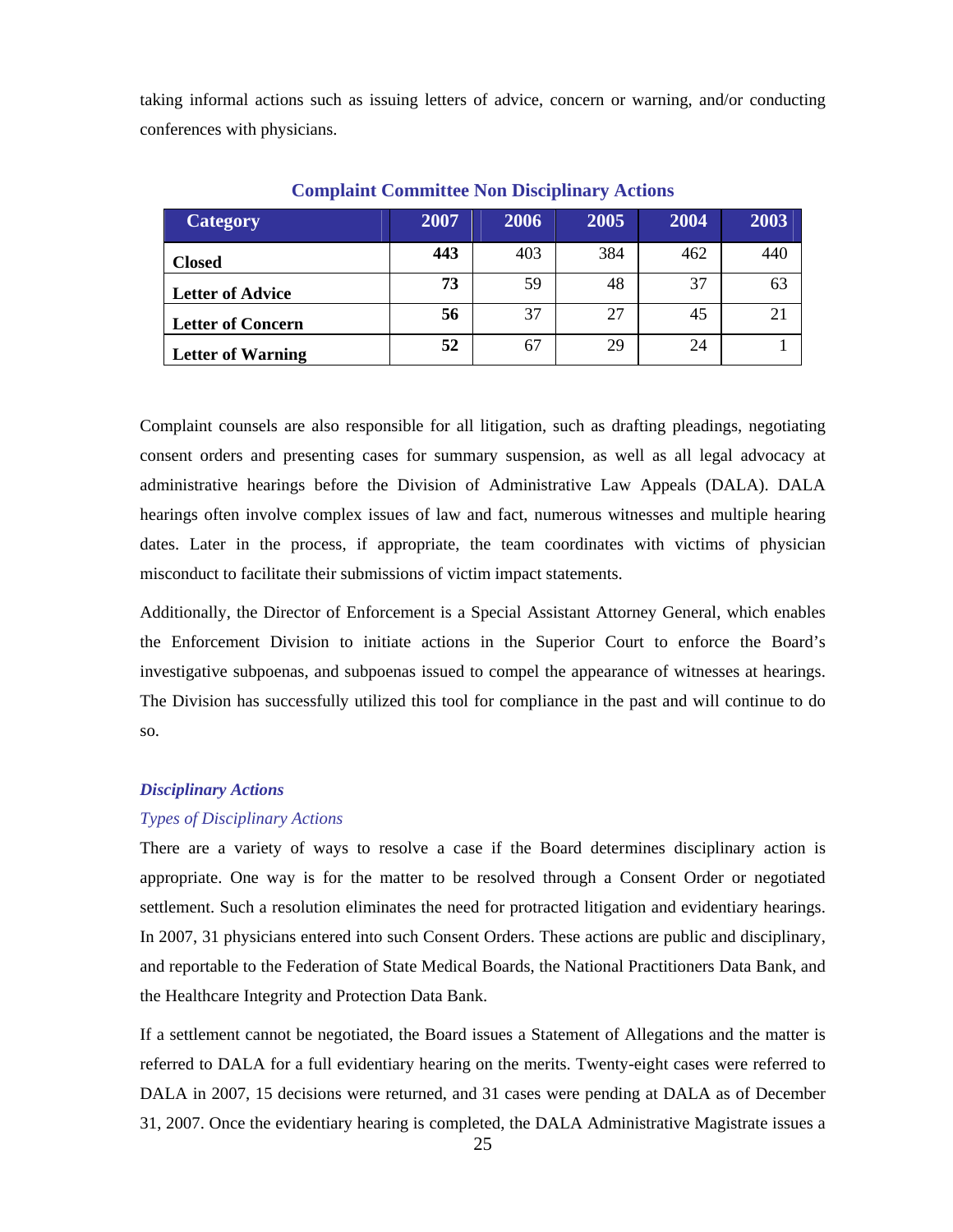Recommended Decision to the Board, containing facts and conclusions of law only. When the Board receives the Recommended Decision, it considers the recommendation and issues a Final Decision & Order that may include disciplinary action. Disciplinary actions may include revocation, suspension, censure, reprimand, restriction, resignation, denial or restriction of privileges or denial or restriction of the right to renew a license. The Board may also impose fines, which are deposited directly in the Commonwealth's General Fund and do not support Board operations. The Board, not the DALA Administrative Magistrate, determines the type of disciplinary action to impose. A full listing of Board disciplinary actions can be found on pages 27 and 28.

| <b>CATEGORY</b>                                                                    | 2007 | 2006 | 2005 | 2004 | 2003 |
|------------------------------------------------------------------------------------|------|------|------|------|------|
| <b>Doctors Disciplined</b>                                                         | 67   | 76   | 69   | 77   | 60   |
| <b>Statements of Allegations Issued</b>                                            | 59   | 57   | 58   | 60   | 36   |
| <b>Summary Suspensions</b>                                                         | 4    |      | ς    | C    |      |
| <b>Voluntary Agreements Not to Practice</b><br>(Disciplinary and Non-Disciplinary) | 21   | 26   | 25   | 10   |      |
| <b>Voluntary Agreements for Practice</b><br><b>Restriction</b>                     |      | 2    | 8    |      |      |

#### **Disciplinary Actions, Voluntary Agreements and Related Activity**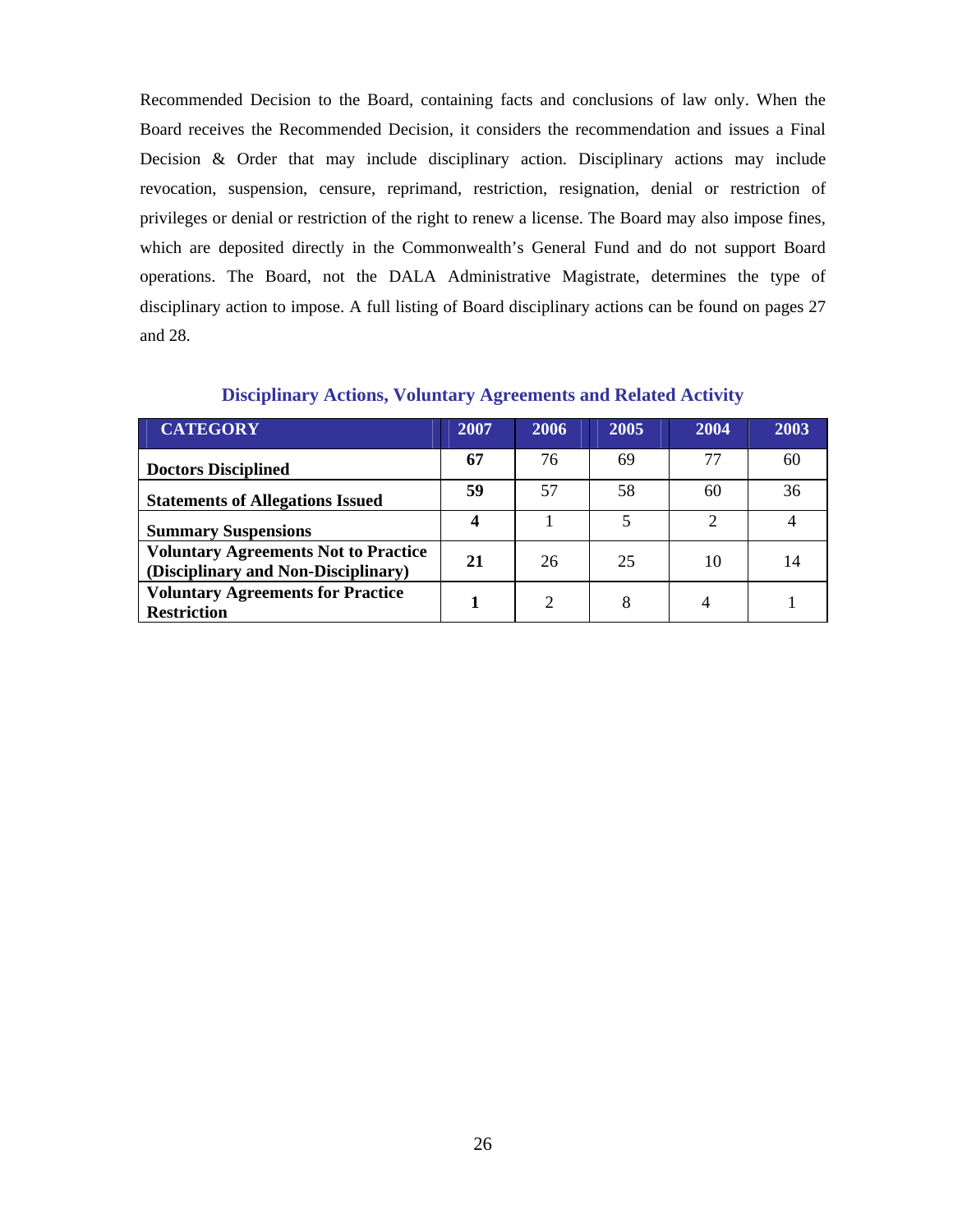#### **DIVISION OF LAW AND POLICY REPORT**

*Brenda A. Beaton, General Counsel* 

The Division of Law and Policy is the agency's legal department, responsible for overseeing compliance with the broad spectrum of the Board of Registration in Medicine's legal obligations, ranging from statutory reporting to adherence to the Commonwealth's laws and regulations and to physicians' compliance with agreements with the Board. The Division also coordinates the disciplinary work of the Board including Statements of Allegations, Consent Orders, Final Decisions and Orders, and Appeals.

In addition to the General Counsel, the Division consists of a managing attorney, a manager of the compliance unit, counsels, paralegals and administrative personnel. All staff provide advice and support to the Board and its committees. For example, Board counsel advise the Board on a variety of issues such as the disposition of adjudicatory matters, ethics considerations, interpretation of laws and regulations, and formulation of policy. Other counsel review and render advice on specific legal issues affecting the agency, while others review and draft regulations, policies and proposed legislation.

#### *Coordination of Adjudicatory Matters*

The Division of Law and Policy maintains the Board's adjudicatory case files, schedules cases to be heard by the Board, prepares its Final Decisions and Orders, and tracks its disciplinary numbers. In 2007, the Board took 72 disciplinary actions against 67 physicians. The Board issued 12 Final Decisions and Orders and entered into 31 Consent Orders. 59 Statements of Allegations were issued, and 28 cases were referred to the Division of Administrative Law Appeals (DALA).

|                | <b>ADJUDICATORY FIGURES</b>                        | 2007 | 2006           | 2005 | 2004                        |
|----------------|----------------------------------------------------|------|----------------|------|-----------------------------|
|                | <b>Total Number of Disciplinary Actions Taken:</b> | 72   | 79             | 73   | 82                          |
| a.             | <b>Consent Orders:</b>                             | 31   | 41             | 30   | 46                          |
| b.             | Final Decision and Orders:                         | 12   | 12             | 17   | 10                          |
| $\mathbf{c}$ . | <b>Summary Suspensions:</b>                        | 4    |                | 5    | $\mathcal{D}_{\mathcal{L}}$ |
| <sub>d</sub>   | Final Decision and Orders                          |      |                |      |                             |
|                | On Summary Suspensions:                            | 3    | $\Omega$       |      |                             |
| e.             | Resignations:                                      | 14   | 10             | 8    | 9                           |
| f.             | Voluntary Agreements (disciplinary only):          | 10   | 13             | 15   | 14                          |
| g.             | Assurances of Discontinuance:                      |      | $\overline{2}$ |      |                             |
| h.             | Suspensions pursuant to violation                  |      |                |      |                             |
|                | of Letters of Agreement (not included in total)    |      | 3              | 0    |                             |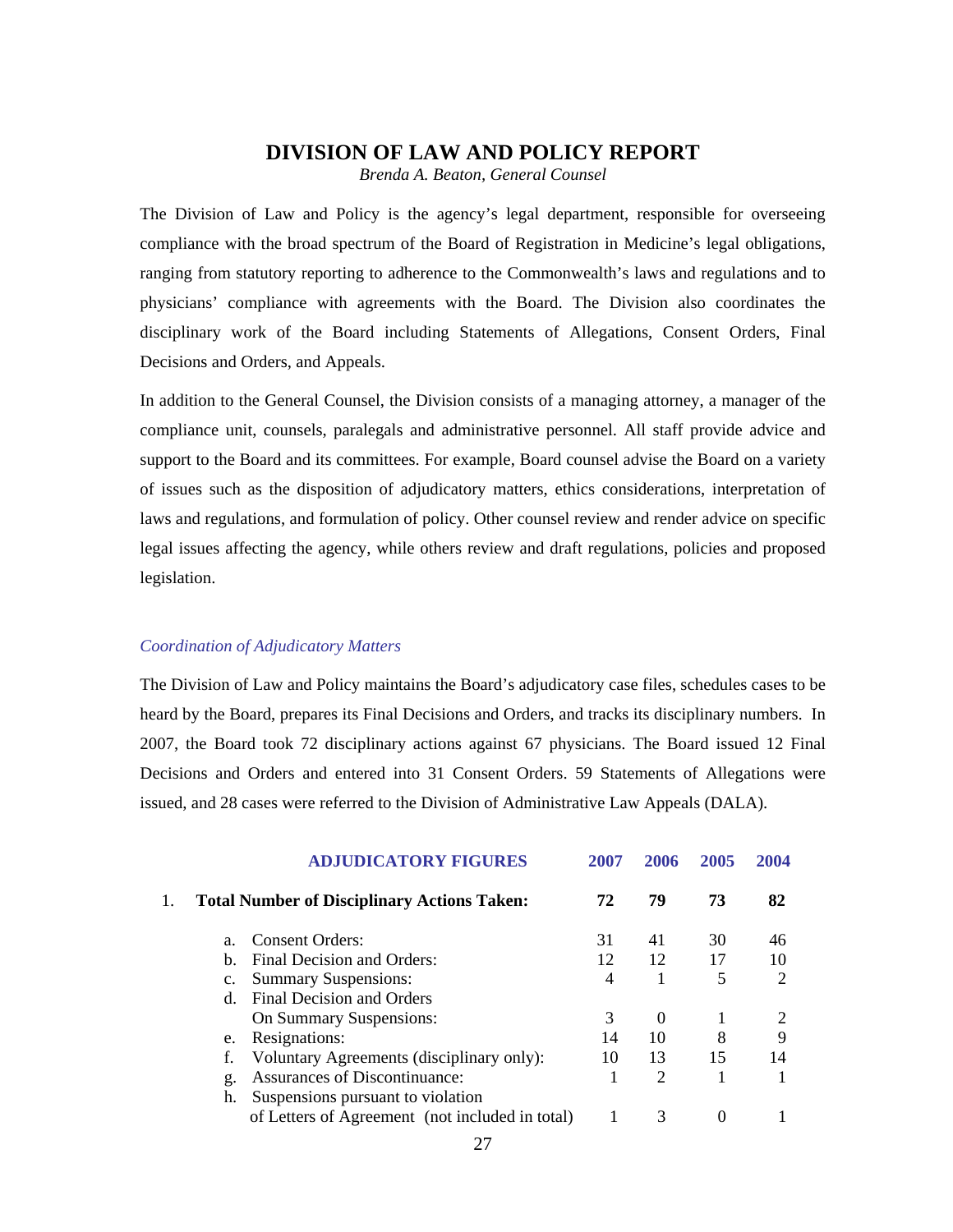| <b>ADJUDICATORY FIGURES CONTINUED</b> |                                                       | 2007             | 2006             | 2005             | 2004             |  |
|---------------------------------------|-------------------------------------------------------|------------------|------------------|------------------|------------------|--|
| 2.                                    | <b>Discipline by Type of Sanction:</b>                |                  |                  |                  |                  |  |
|                                       | Admonishment:                                         | 1                | $\overline{2}$   | $\overline{2}$   | 4                |  |
|                                       | Censure:                                              | $\boldsymbol{0}$ | $\theta$         | $\boldsymbol{0}$ | $\boldsymbol{0}$ |  |
|                                       | <b>Continuing Medical Education Requirement:</b>      | $\mathfrak{2}$   | 4                | 3                | 5                |  |
|                                       | <b>Community Service:</b>                             | $\theta$         | $\overline{0}$   | $\overline{2}$   | $\overline{0}$   |  |
|                                       | Costs:                                                | $\theta$         | $\Omega$         | 1                | $\theta$         |  |
|                                       | <b>Educational Service:</b>                           | $\boldsymbol{0}$ | $\boldsymbol{0}$ | 1                | $\theta$         |  |
|                                       | Fines:                                                | 8                | 15               | 12               | 13               |  |
|                                       | Monitoring:                                           | $\boldsymbol{0}$ | $\boldsymbol{0}$ | 4                | $\Omega$         |  |
|                                       | <b>Practice Restrictions:</b>                         | $\theta$         | 3                | 16               | 15               |  |
|                                       | Probation:                                            | 9                | 17               | 10               | 6                |  |
|                                       | Reprimand:                                            | 15               | 24               | 14               | 18               |  |
|                                       | Resignation:                                          | 14               | 10               | 8                | 9                |  |
|                                       | Revocation:                                           | 12               | 9                | 10               | 10               |  |
|                                       | Summary Suspension - part a:                          | $\overline{4}$   | 1                | 5                | $\overline{2}$   |  |
|                                       | Summary Suspension – part b:                          | $\overline{0}$   | $\theta$         | $\Omega$         | $\theta$         |  |
|                                       | Suspension:                                           | 15               | 31               | 12               | 17               |  |
|                                       | <b>Stayed Suspension:</b>                             | 10               | 16               | 5                | $\overline{7}$   |  |
|                                       | <b>TOTAL PHYSICIANS DISCIPLINED:</b>                  | 67               | 76               | 69               | 77               |  |
|                                       | <b>Total Number of Cases referred to DALA:</b>        | 28               | 16               | 29               | 13               |  |
|                                       | <b>Total Number of Cases Dismissed:</b>               | 3                | $\boldsymbol{0}$ | 3                | 1                |  |
| 5.                                    | <b>Total Statements of Allegations:</b>               | 59               | 57               | 58               | 60               |  |
| 6.                                    | <b>Total Probation Violations/violations of LOAs:</b> | 1                | 3                | $\theta$         | 1                |  |

# *Data Repository Unit*

The Data Repository Unit (DRU) receives and processes statutory reports concerning physicians licensed in Massachusetts. DRU staff members work with the Board's Data Repository Committee (DRC) to review mandated reports to determine which cases or matters should be referred to the Board's Enforcement Division. Mandated reporters include physicians, health care providers, health care facilities, malpractice insurers, and civil and criminal courts.

The DRU also provides information regarding Board disciplinary actions to national data collection systems, and it also ensures that appropriate hospital discipline information is accurately posted on Physician Profiles.

In 2007, the DRU received 6,338 statutory reports. 184 of these reports were forwarded to the Enforcement Division for further investigation, and 11 statutory reports relating to potential impairment issues were forwarded to the Physician Health and Compliance Unit.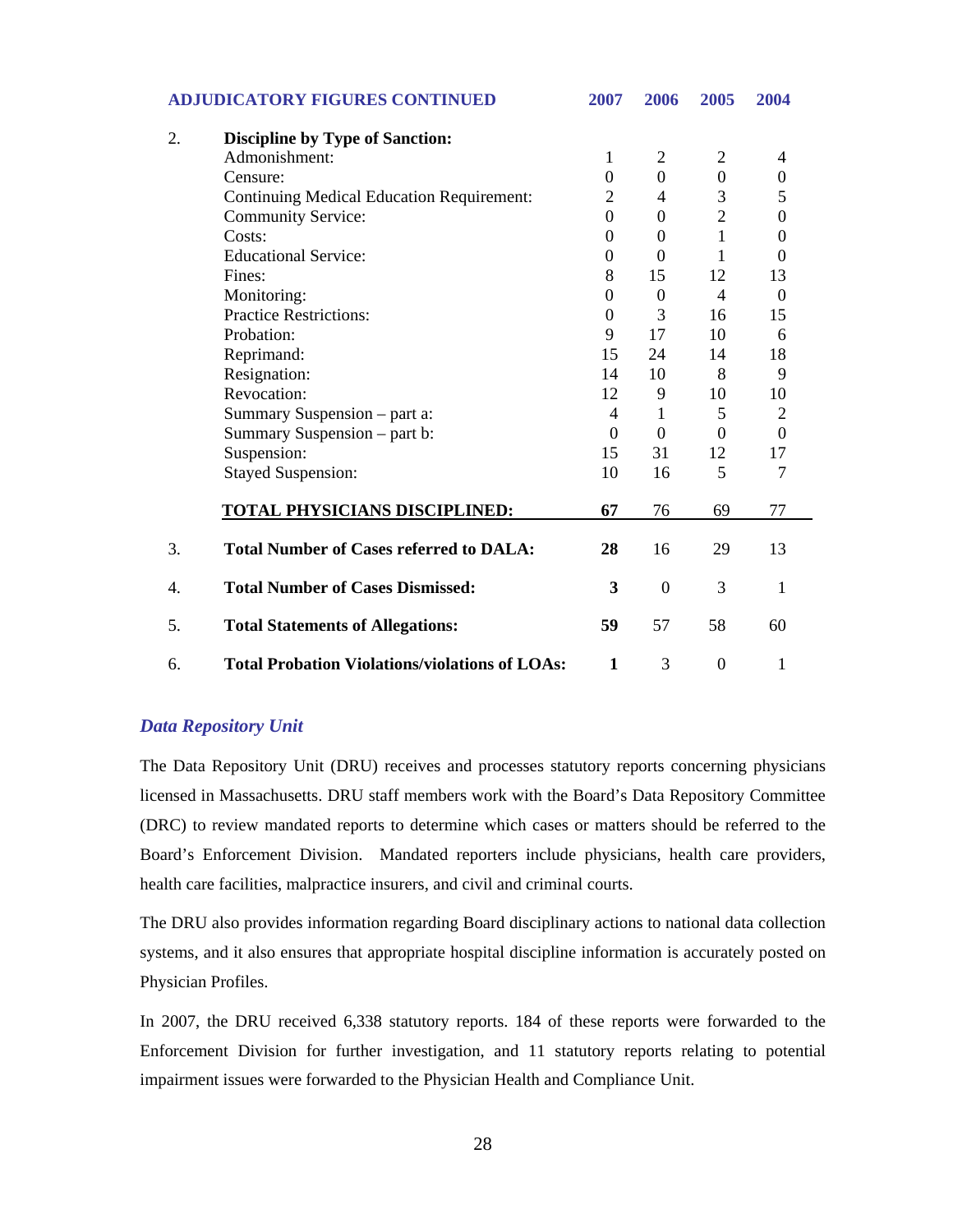The number of reports received annually since 2001 has increased substantially in nearly every category of report. The Board attributes this to the various reporting sources taking seriously the responsibility to inform the Board when they take disciplinary actions against physicians. Even though mandated by law, compliance over the years was inconsistent. Since 2002, however, the number of reports received by the Board increased significantly. More recent figures show a leveling off, but this is to be expected, as reporting compliance has reached near maximum. The remarkably improved reporting gives the Board confidence in DRU's continuing aggressive outreach campaign to educate health care facilities about their reporting requirements, and the strong relationships the Board has made with health care facilities and physicians. Such increased compliance can only help to improve the quality of health care delivered in the Commonwealth.

|                                            | saaanin mamaana Reports Received |          |          |          |       |       |
|--------------------------------------------|----------------------------------|----------|----------|----------|-------|-------|
| <b>TYPE OF REPORT</b>                      | 2007                             | 2006     | 2005     | 2004     | 2003  | 2002  |
| Renewal "yes" answers – malpractice        | 3,143                            | 919      | 3,173    | 1,146    | 3,401 | 866   |
| Court Reports – malpractice                | 818                              | 727      | 962      | 995      | 912   | 780   |
| Court Reports – criminal                   | 4                                | $\Omega$ |          | $\Omega$ |       | 5     |
| <b>Closed Claim Reports</b>                | 867                              | 977      | 854      | 981      | 988   | 811   |
| <b>Initial Disciplinary Action Reports</b> | 137                              | 155      | 138      | 170      | 141   | 106   |
| <b>Subsequent Disciplinary Action</b>      |                                  |          |          |          |       |       |
| Reports                                    | 82                               | 115      | 172      | 198      | 148   | 117   |
| <b>Annual Disciplinary Action Reports</b>  | 1,002                            | 678      | 602      | 632      | 580   | N/A   |
| Professional Society Disciplinary          |                                  |          |          |          |       |       |
| Actions                                    | 3                                | 5        | $\theta$ | 3        | 5     |       |
| 5d (government agency) Reports             | 245                              | 116      | 139      | 99       | 57    | 38    |
| 5f (peer) Reports                          | 31                               | 57       | 68       | 58       | 32    | 37    |
| <b>ProMutual Remedial Action Reports</b>   | 1                                | 4        | 3        | 8        | 5     | 3     |
| Self Reports (not renewal)                 | 5                                | 4        | 8        | 12       | 10    |       |
|                                            |                                  |          |          |          |       |       |
| <b>TOTAL</b>                               | 6,338                            | 3,757    | 6,120    | 4,302    | 6,280 | 2,765 |

**Statutorily Mandated Reports Received** 

*Note: Physicians file renewal applications bi-annually. 2003, 2005 and 2007 were major renewal years.* 

#### *Data Repository Unit Highlights*

3,143 Physician License Renewal Applications were reviewed by the DRC pursuant to M.G.L. c. 112 §2.

137 Health Care Facility Initial Disciplinary Action Initial Reports (HCFD-1) were submitted by health care facilities pursuant to M.G. L. c. 111 §53B. These reports are required by law and are submitted in response to disciplinary actions taken against physicians, as defined by 243 CMR 3.02. Eighty-two Health Care Facility Disciplinary Action Subsequent Reports (HDFD-2) were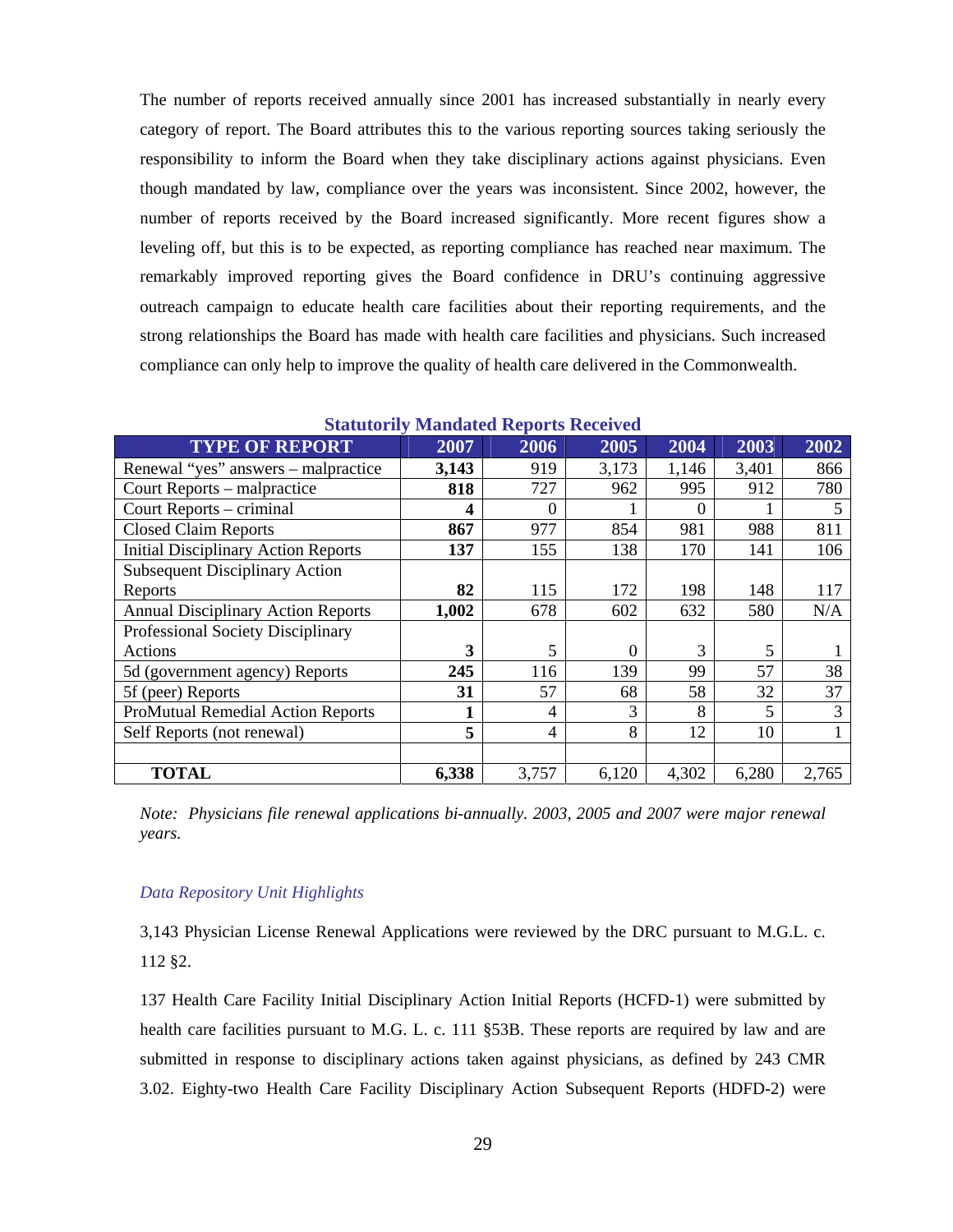submitted by health care facilities. Such reports follow up on Initial Reports, when the discipline is of an ongoing nature, such as physician practice monitoring.

1,002 Annual Disciplinary Action Summary Reports (HCFD-3) were received from hospitals, clinics and nursing homes. These reports are collected by the DRU pursuant to M.G.L. c. 111 § 53B and §203, and summarize the disciplinary actions taken by the facility during the past year.

245 reports of physician violations of M.G.L. c. 112 §5 or Board regulations were filed by other government agencies pursuant to M.G.L. c.112 §5D in 2007. The Department of Public Health files the majority of these reports, which involve the investigation of major adverse events that occurred at health care facilities.

31 Peer Reports of physician violations were submitted by mandated health care providers in 2007, pursuant to M.G.L. c. 112 §5F. In 2002, the DRU began focusing on educating health care providers about their "5F'' or peer reporting obligations. As a result, there has been a marked increase in the number of reports filed in subsequent years.

- 5 physicians filed self-reports in 2007, compared to 2001 when no such reports were filed. These were self-reports that were not made in the context of license renewal.
- In 2007, 3 reports of disciplinary actions taken by professional medical associations pursuant to M.G.L. c. 112 §5B, were filed.

Medical malpractice insurers submitted 867 Closed Claim Reports in 2007 pursuant to M.G.L. c. 112 §5C. This continues a relatively consistent decline in the number of these reports. The Board sees this mirrored in malpractice payment data showing a continuous drop in the number of malpractice payments made annually since 2001.

The courts filed 822 reports, a significant drop from the 977 reports received in 2006, but this tends to be a dynamic figure, rising and falling in various years, as the chart indicates on page XXX indicates.

#### *Direct Referrals of Statutory Reports*

The Data Repository counsel, in accordance with the DRC policy, review statutory reports and determine whether certain reports should be referred to other Board units.

In 2007, The DRU referred 184 reports directly to the Enforcement Division for investigation, based on DRC procedure. Direct referrals include, but are not limited to, reports of physicians who already have an open complaint pending with the Enforcement Division, reports of physicians who had been disciplined by a licensing Board in another state and reports that contain such serious allegations that a summary suspension may be needed. The DRU forwarded 11 reports to the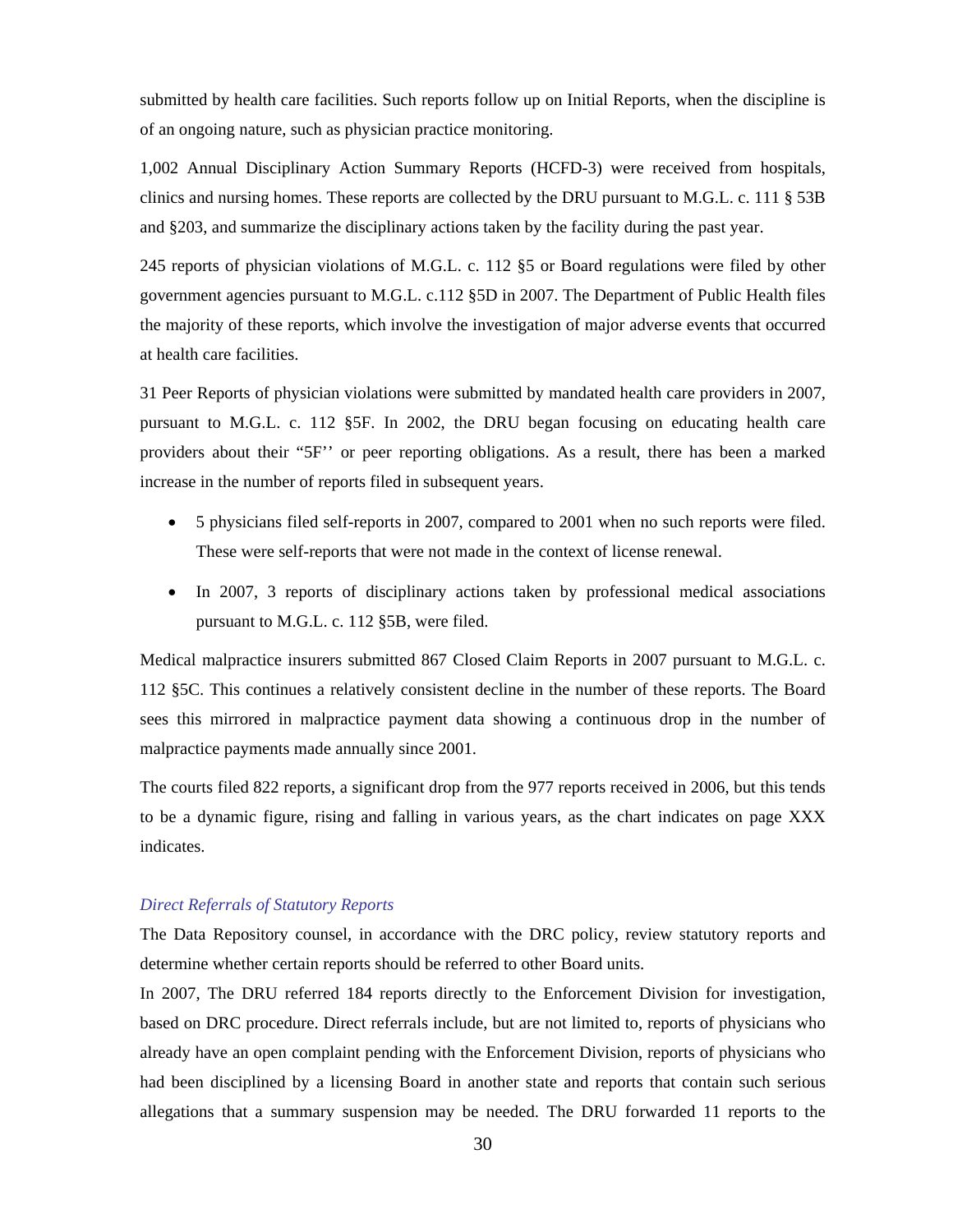Physician Health and Compliance Unit, 6 reports to the Licensing Division and 238 reports to the Patient Care Assessment Unit.

#### *Reporting Board Actions*

In 2007, the DRU made a total of 311 reports of formal Board actions to the Federation of State Medical Boards (FSMB), the National Practitioners Data Bank (NPDB), and the Healthcare Integrity and Protection Data Bank (HIPDB). All formal Board actions are reported to the FSMB, and all but probation modifications are reported to the other two organizations. The DRU reported 124 actions to the FSMB, 97 actions to the HIPDB and 90 actions to the NPDB.

#### *Physician Profiles*

During the year, the DRU assures the accuracy of the malpractice payment, hospital discipline, and criminal conviction information published on the Physician Profiles. The DRU reviewed and resolved 51 Physician Profiles disputes. The vast majority of these complaints involve physician misunderstandings of the requirements of the Profiles law. While these inquiries do not result in changes to individual Profiles, they provide an opportunity for agency staff to educate physicians about Profiles.

#### *Education and Outreach*

The DRU interprets and enforces the reporting statutes for Board members, staff members, and mandated reporters, such as physicians and other health care providers, health care facilities, medical malpractice insurers, professional medical associations, government agencies, and civil and criminal courts. The DRU also assists those who report with the technical aspects of filing statutory reports and explains and provides the Board's interpretation of the "Profiles Law" to physicians, health care facilities, and other non-consumer interested parties.

#### *Physician Health and Compliance Unit PHC Case Presentations*

The PHC Unit prepares and presents cases to the Board, serving as the agency's primary resource related to physician health. In 2007, the PHC Unit presented 73 matters to the Board.

PHC staff works closely with the Licensing Committee and reviews the licensing files of applicants who disclose problems that might affect the ability to practice, including mental health, chemical dependency, physical disability or behavioral issues. In 2007, the PHC Unit brought 49 license applications before the Licensing Committee for full review. The PHC Unit also appears before the Board's Complaint Committee to present confidential monitoring agreements, as well as any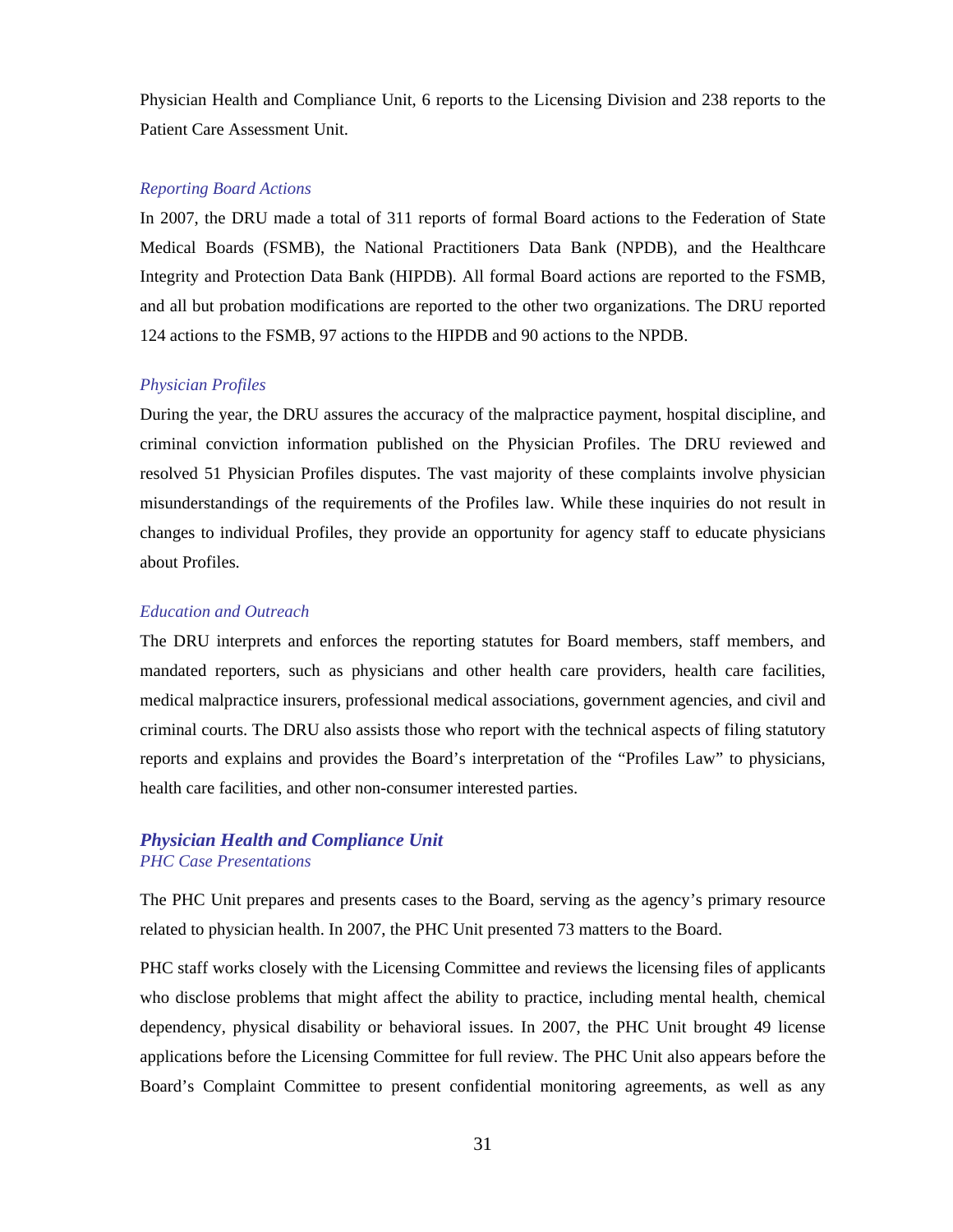amendment or termination of these agreements. In 2007, 27 such matters were heard by the Complaint Committee.

Physicians who may be having problems in these areas are brought to the PHC Unit's attention in a

number of ways, from self-reporting to noncompliance reports by PHS, or by disclosures on license applications that result in review of a physician's history. PHC Unit staff follow up on any report of impairment by requesting additional documentation and interviewing the physician. PHC interviewed 17 physicians in 2007, and reviewed a total of 35 license renewal applications.

The Board has designated one of its members to serve as the liaison to the PHC Unit. PHC staff work closely with the Board designee with regard to any report of

| <b>Physician Health &amp; Compliance Statistics</b><br>2007 |     |  |  |  |
|-------------------------------------------------------------|-----|--|--|--|
| <b>Total Physicians Monitored</b>                           | 116 |  |  |  |
| <b>Behavioral Health</b>                                    | 9   |  |  |  |
| <b>Mental Health</b>                                        | 14  |  |  |  |
| <b>Chemical Dependency</b>                                  | 30  |  |  |  |
| <b>Clinical Competence</b>                                  | 15  |  |  |  |
| <b>Boundary Violations</b>                                  | 17  |  |  |  |
| <b>Behavioral &amp; Mental Health</b>                       | 6   |  |  |  |
| Substance Use/Mental Health                                 | 11  |  |  |  |
| Other                                                       | 14  |  |  |  |
| Cases Presented to the Board                                | 73  |  |  |  |
| <b>Cases Presented to Licensing Committee</b><br>49         |     |  |  |  |

impairment or medical condition to determine what recommendations might be made to the full Board. In addition, the PHC Unit has been providing support to the Board's Chair in his role as an advisor to the Massachusetts Medical Society's Task Force on Establishing a Continuing Medical Education Center for Clinical Skills Assessment.

For many years Board Counsel for the PHC Unit have also worked with the Massachusetts Medical Society's Physician Health Services (PHS) to provide oversight of physicians in health related monitoring programs to ensure compliance of physicians in PHS contracts, and to receive and respond to reports of non-compliance with contracts. The PHC Unit meets monthly with staff from PHS to discuss cases, and also meets quarterly to discuss policy issues. The Unit also engages in educational outreach efforts by having staff speak at hospitals throughout the state, as well as speaking at PHS conferences, such as the *Caring for the Caregivers* program in 2007.

#### *Physician Oversight*

While the PHC Unit came into existence to monitor physicians who were being treated for chemical dependency, the unit now monitors physicians for a variety of health reasons, as well as for clinical competency. PHC Unit staff actively monitors physician compliance with all Board agreements by ensuring that all required reports are filed in a timely fashion. In addition, reports of violations of Board agreements are acted upon immediately. While the Board believes that remediation of any medical condition or impairment is possible, patient safety is paramount. If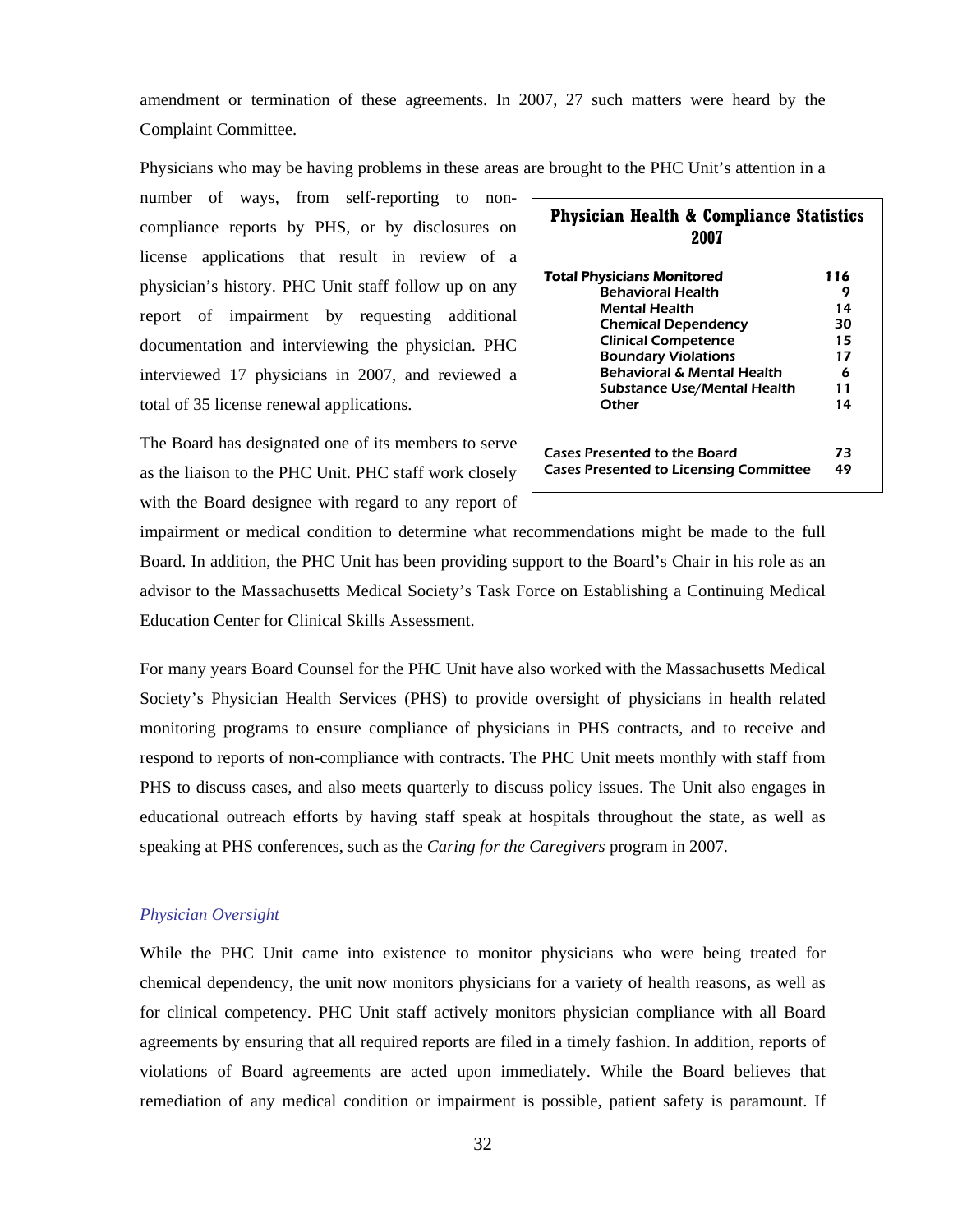physicians do not abide by their agreements, the Board will take action as it deems appropriate. A total of 4 physicians were found to be in violation of their agreements in 2007, and were removed from practice.

A total of 116 physicians were being monitored by PHC in 2007, either confidentially or under a public Probation Agreement with the Board. Of the total, 14 were monitored for mental health reasons, 30 for chemical dependency and 26 for behavioral health issues, including boundary violations. Another 15 physicians were monitored for clinical competency. There were 11 physicians monitored for dual diagnoses of mental health and chemical dependency issues, and 6 physicians were monitored for both mental health and behavioral health issues.

#### *Public Information*

The Division also answers legal information requests from the public, separate from requests for basic information about the Board made to the Public Information Division. In 2007, the Division of Law and Policy responded to 1,752 requests. These were referred to the Attorney of the Day, a service by the Board where each day an attorney and a paralegal are assigned to answer questions by telephone or other means regarding legal information and interpretations of Board regulations, policies, decision and other matters.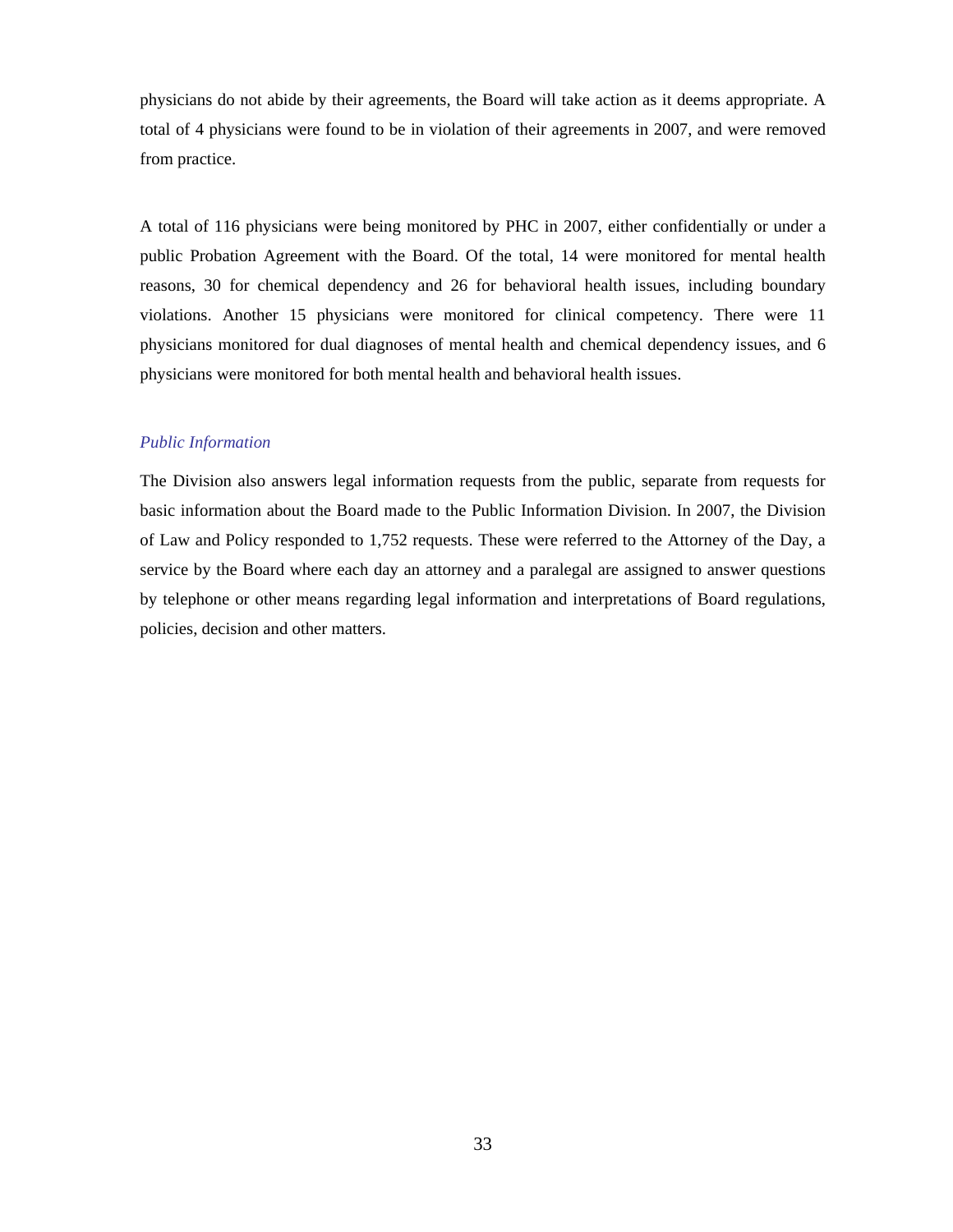# **PATIENT CARE ASSESSMENT DIVISION REPORT**

*Stancel M. Riley, M.D., Director* 

The Patient Care Assessment (PCA) Division's mission is to provide patients with safe, effective and efficient care by encouraging physicians' and health care facilities' efforts in establishing cultures of safety. The PCA Division accomplishes this goal through mandated oversight of quality programs and through review of confidential reports.

Since the Medical Malpractice Act of 1986 was written, the face of patient quality and safety has changed. With the Institute of Medicine's reports of 1999 and 2001, *To Err is Human* and *Crossing the Quality Chasm,* there has been unprecedented interest in identifying and devising strategies for improvement practices. The PCA Division has changed over time as well. Particularly over the last four years, the Division has carefully considered how it can effectively and efficiently serve health care facilities' needs to make a difference in patient care.

#### *Overview*

 $\overline{a}$ 

Since 1986, the Board has required both physicians and health care facilities to be engaged in quality improvement and patient safety programs as a condition of licensure. Known as the PCA Program, hospitals are required to have a formal plan for collecting, reviewing and reporting quality measures to the PCA Division. Safety and Quality Review (SQR) reports are submitted quarterly for all unexpected deaths, major disabilities or complications which occur to patients undergoing treatment in the facility.<sup>[1](#page-37-0)</sup> Semi-annual and annual reports from hospitals keep the PCA Division apprised of quality measures and occurrence screens.

Confidentiality is the basis for reporting to PCA; names of physicians, patients and others involved in the event are not included, and the reports are not shared with other Board Divisions. Reports to PCA are confidential and protected by Massachusetts law from public disclosure in the same way records of health care facilities' peer review committees are protected. The rationale for these confidentiality protections is that limitations on public disclosure foster honest and open discussion of cases by those involved at the facility and promote better and more candid reporting to the PCA Division. Regardless of the confidentiality protections applicable to the PCA Program, however, health care providers and facilities are responsible for fully informing patients and their families when a medical error or other unanticipated complication occurs.

<span id="page-37-0"></span><sup>&</sup>lt;sup>1</sup> SQR reports were formerly called Major Incident Reports, as "Major Incident Report" is the regulatory term used to describe the reports that hospitals are required to submit to the PCA Division. The rationale for the change in name is that "Safety and Quality Review" better reflects the content of these reports.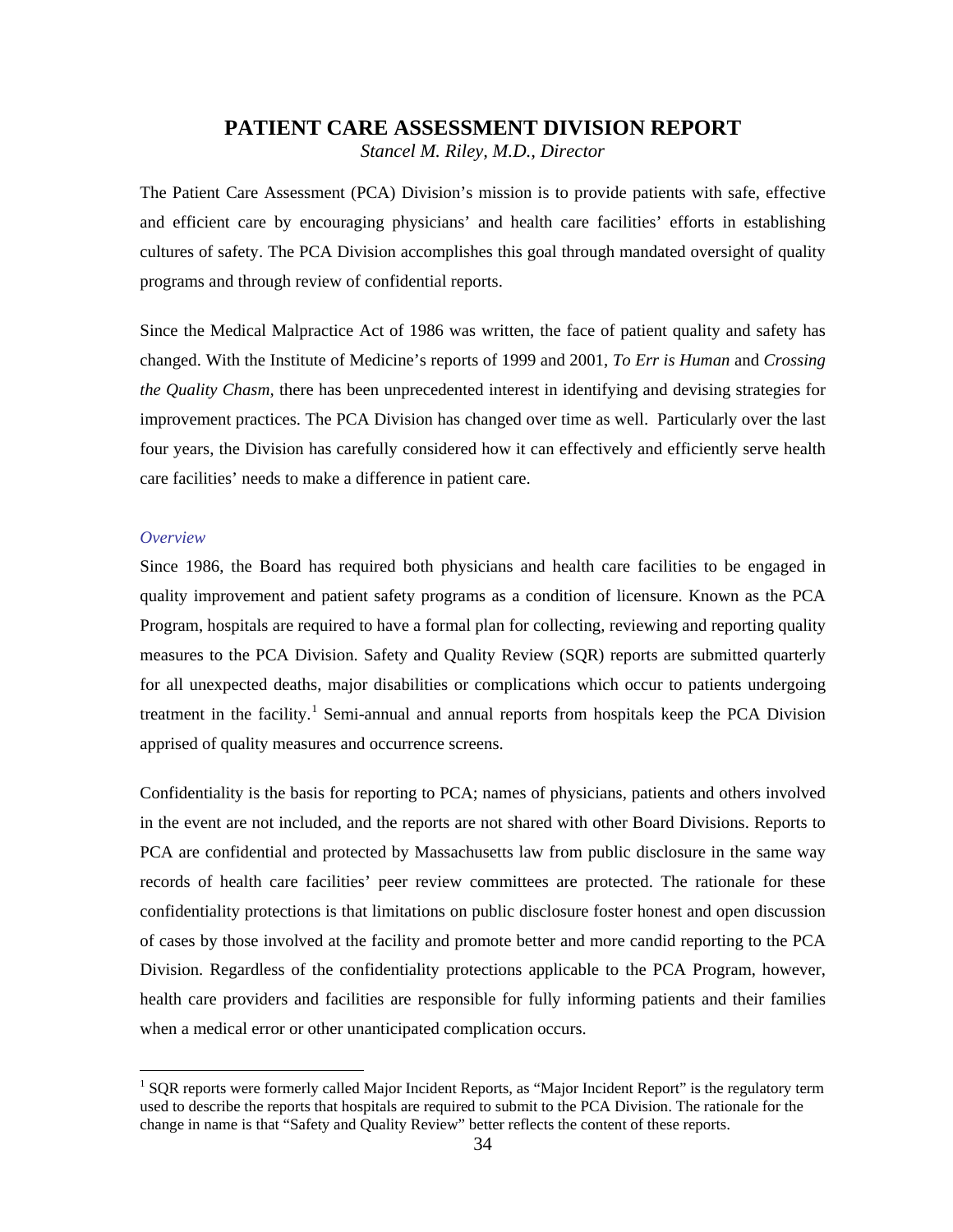The Board's PCA program is intended specifically for health care facilities. There are other reporting systems in the Commonwealth designed for the public. Private citizens can file complaints with the Department of Public Health if they have concerns about the medical care they received at a DPH licensed health care facility and if they have specific concerns about a physician they can file a complaint with the Board's Consumer Protection Unit.

#### *Structure*

The PCA Division and its governing PCA Committee are responsible for assuring that health care facilities have quality and patient safety programs that conform to the Board's PCA regulations. The PCA Committee is comprised of Board members, representatives from the Board of Registration in Nursing and the Board of Registration in Pharmacy, and volunteer physicians from several specialties. The Committee meets regularly to review health care facilities' SQR, semiannual and annual reports and to issue yearly follow-up reports back to institutions. These reports are not punitive. Rather, the aim is to provide unique out-of-institution insight about reported events and trends. The PCA Division is actively working to make this feedback from the Committee useful to facilities, with fewer detailed responses required.

The PCA Division is committed to developing a more "user-friendly" system to better serve the goal of promoting patient safety. It will be one that provides valuable comments to facilities for use in their own internal patient safety and quality improvement activities. The Division's aim is to receive and tabulate SQR reports; analyze the data to identify trends; and recommend changes in healthcare practices and procedures.

#### *Accomplishments*

In 2007 the PCA Division made several changes designed to address areas the Division believes needed improvement. Changes in the process of reviewing SQR reports were initiated. Each report is now read by a physician before going to quality analysts. The turn-around-time for all reports back to hospitals was identified as another opportunity for improvement. SQR turn-around is now at one month, whereas before 2007 it was 13 months. During 2007, the PCA Committee reviewed and discussed the SQR reports, semi-annual and annual reports submitted by all 98 hospitals (66 acute care and 32 rehabilitation, long-term care and specialty hospitals). In total, the PCA Committee reviewed 919 SQRs, 98 annual reports and 196 semi-annual reports. The Committee made recommendations to all of these facilities concerning how to improve their quality and patient safety systems.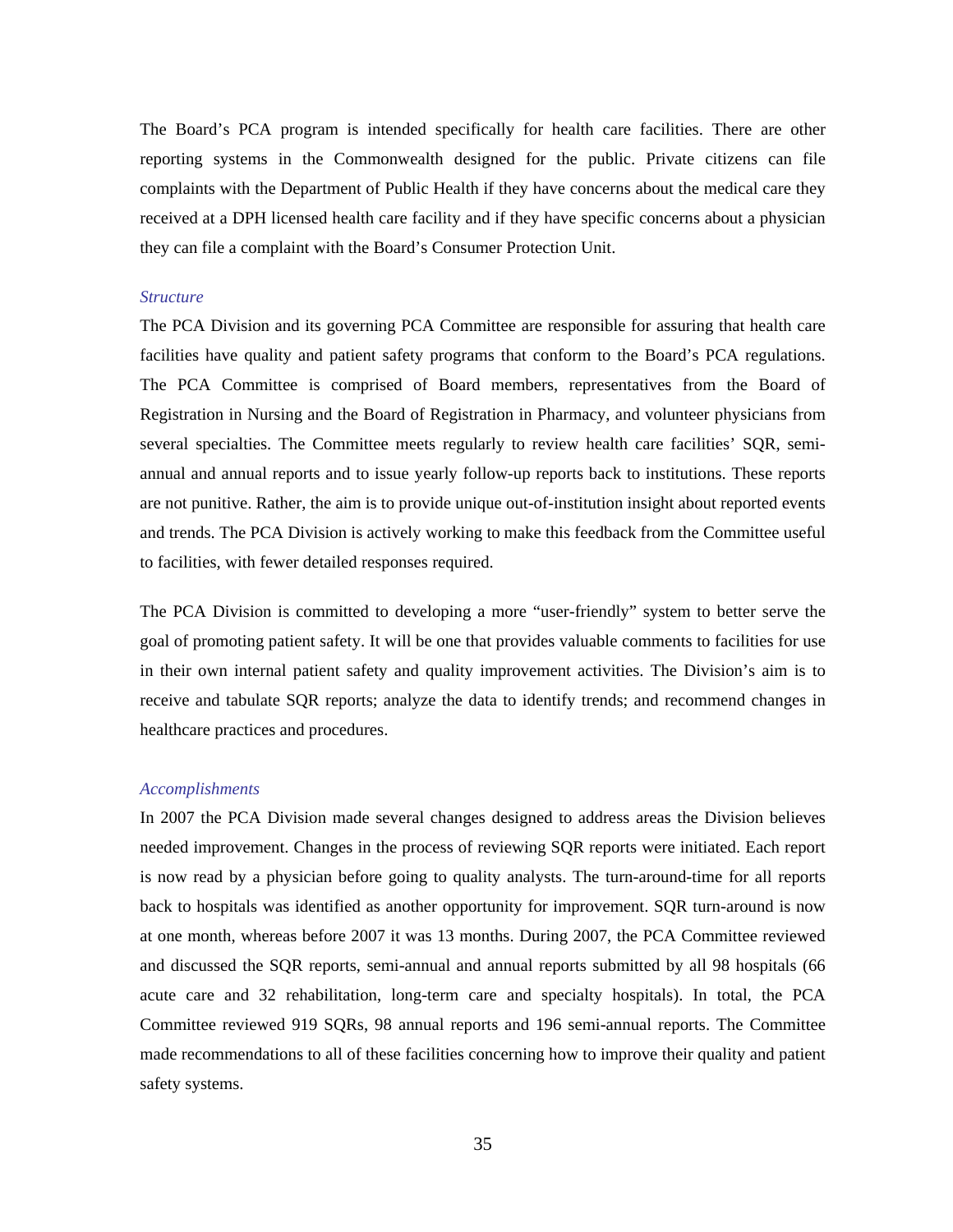The PCA Division has also emphasized establishing relationships with health care facilities. During the year, PCA Division staff and Committee members visited 41 hospitals to either present programs, or meet one-on-one with hospital leadership to support and explain reporting activities. The PCA Division also revised its facility report forms. They are visually easier to interpret and graphics have been added to facilitate the interpretation of data.

In June 2007, the PCA Division held a Seminar for Rehabilitation and Long Term Acute Care Hospitals that focused on the topics unique to these facilities. Eleven of the nineteen hospitals invited participated in this program. In September, 2007, the Division sponsored a program on the topic of hospital peer review systems. This program, held at the Massachusetts State House, was attended by over 200 participants from throughout the Commonwealth.

The Credentialing Expert Panel continued the work it started in 2006, producing a document and criteria for evaluating physician competency for purposes of health care facility credentialing. This work is being tested at several sites throughout the Commonwealth. The Credentialing Report has also been accepted for presentation at the Federation of State Medical Boards Annual Meeting in 2008.

The results of research conducted on PCA reports will appear in a peer-reviewed scientific paper entitled "Holding Hospitals Accountable for Improved Patient Safety: Confidential Reporting of Major Incidents." The paper was accepted for publication in the *Journal of Medical Licensure and Discipline* and is scheduled to appear in the January 2008 issue.

#### *Trends*

In 2007, the PCA Division received 826 new SQR reports from hospitals. This is a 5.6 % increase over the number of SQR reports received in 2006. (*Table 1, Figures 1 & 2*)

| Year | <b>Maternal Death</b><br>(Type I) | <b>Ambulatory</b><br><b>Procedure</b><br><b>Death</b><br>(Type 2) | <b>Wrong-site</b><br><b>Procedure</b><br>(Type 3) | <b>Unexpected</b><br><b>Death/Disability</b><br>(Type 4) | <b>Total</b> |
|------|-----------------------------------|-------------------------------------------------------------------|---------------------------------------------------|----------------------------------------------------------|--------------|
| 2003 |                                   |                                                                   | 22                                                | 443                                                      | 477          |
| 2004 |                                   | 14                                                                | 24                                                | 590                                                      | 634          |
| 2005 | 10                                | 21                                                                | 31                                                | 744                                                      | 806          |
| 2006 |                                   |                                                                   | 27                                                | 733                                                      | 782          |
| 2007 |                                   | 14                                                                |                                                   | 764                                                      | 826          |

| anı |  |
|-----|--|
|-----|--|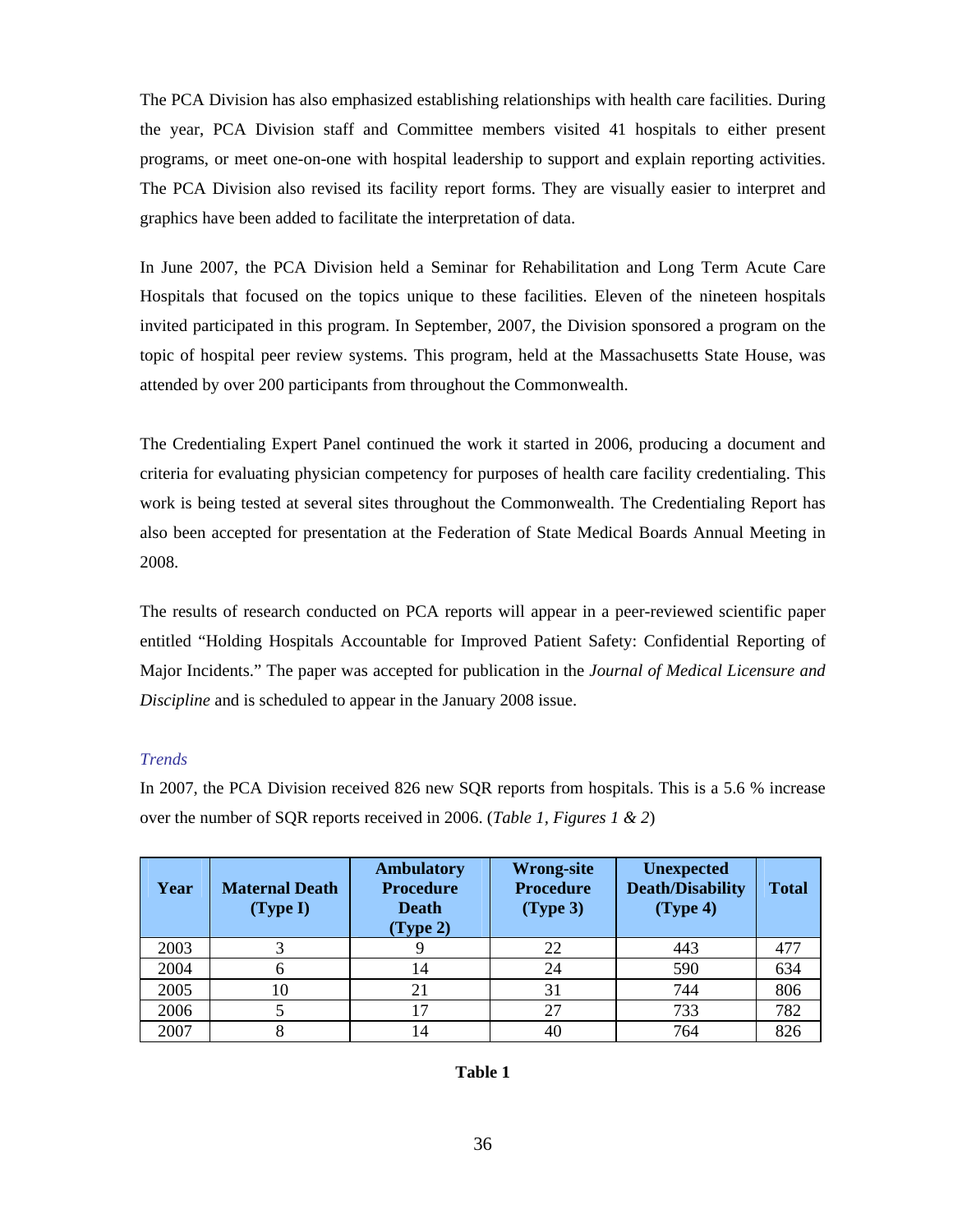







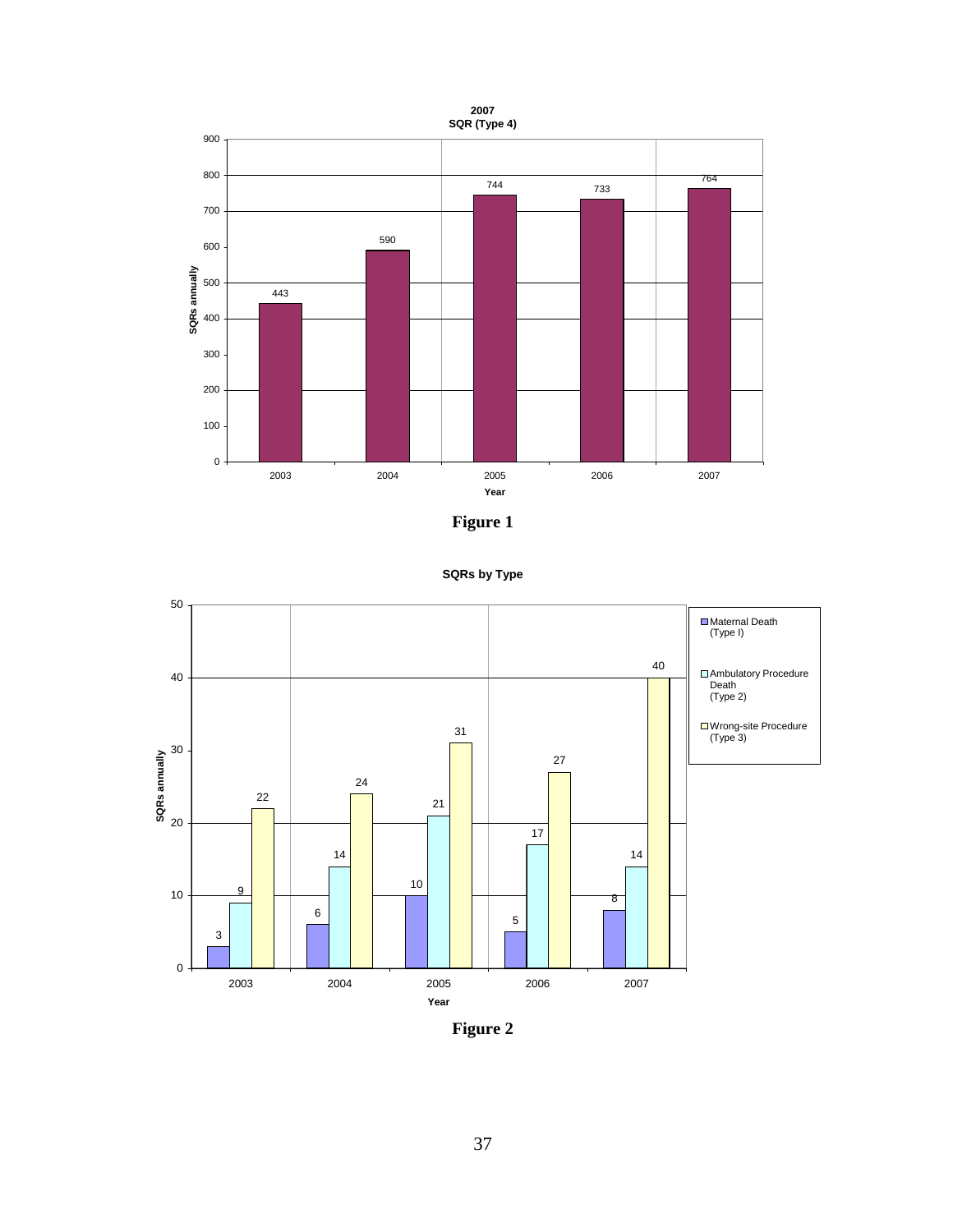State mandatory reporting systems, like PCA, have used compliance by hospitals with regulations as a measure of the responsible agencies effectiveness; essentially, accountability for its facility oversight role. In actuality, compliance with regulations, particularly when there is no incentive, such as significant consequences, is a measure of the good will of the institution and the persuasive ability of the agency.

PCA over 2007 has shown growth in reporting. *(Figure 3)* But in reading the graph, it is important to know that even submitting one report was counted as compliance. For the first time, the number of reports indexed to 100 hospital beds is reported. Since early on, PCA has empirically used 5 to10 reports per 100 beds as the standard. Now with measuring the ratio, the Division will be able to give hospitals their individual indexed ratio and determine what appropriate reporting actually means.



**PCA 2007 Reports Hospital SQR Reporting by Bed Size**

**Figure 3** 

Since the initial publication in 2002 of the National Quality Forum (NQF) endorsed list of *Serious Reportable Events in Healthcare* a number of states and governmental entities have been using this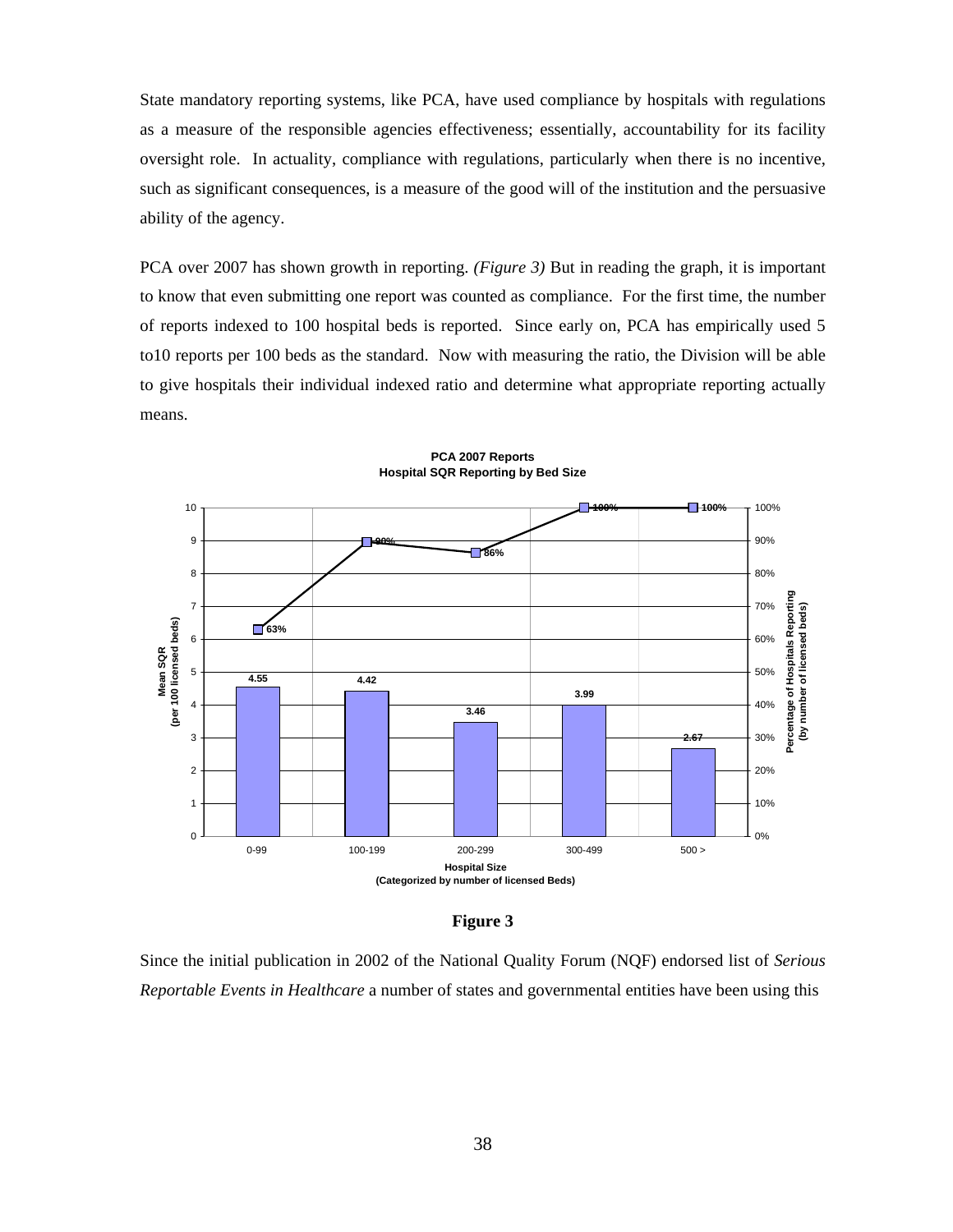list to shape their incident reporting systems.<sup>[2](#page-42-0)</sup> Cognizant of this national movement toward standardization of incident reporting systems and appreciating that Massachusetts health care facilities need unambiguous reporting requirements, the PCA Division has been carefully comparing its SQR reports to the NQF reporting criteria. The Division has determined that 214 (26%) of the 826 SQR reports submitted by hospitals to PCA in 2007 describe events that are on the NQF endorsed list. (*Figure 4, Table 2*) As a comparison, Minnesota's Department of Public Health reported 154 events, most corresponding to SREs, in their January, 2007 report. Of the facilities covered by their law,  $26\%$  reported adverse events.<sup>[3](#page-42-1)</sup>



**Figure 4** 

 $\overline{a}$ 

<span id="page-42-0"></span> $2^2$  The NQF is a not-for-profit public-private partnership organization created to develop and implement a national strategy for health care quality measurement and reporting. www.qualityforum.org. The list, initially published in 2002, was updated in 2006. See *Serious Reportable Events in Healthcare 2006 Update: A Consensus Report.* Washington, DC. 2007.

<span id="page-42-1"></span><sup>&</sup>lt;sup>3</sup> Minnesota Department of Public Health. "Adverse Health Events in Minnesota, Third Annual Public Report." January,2007.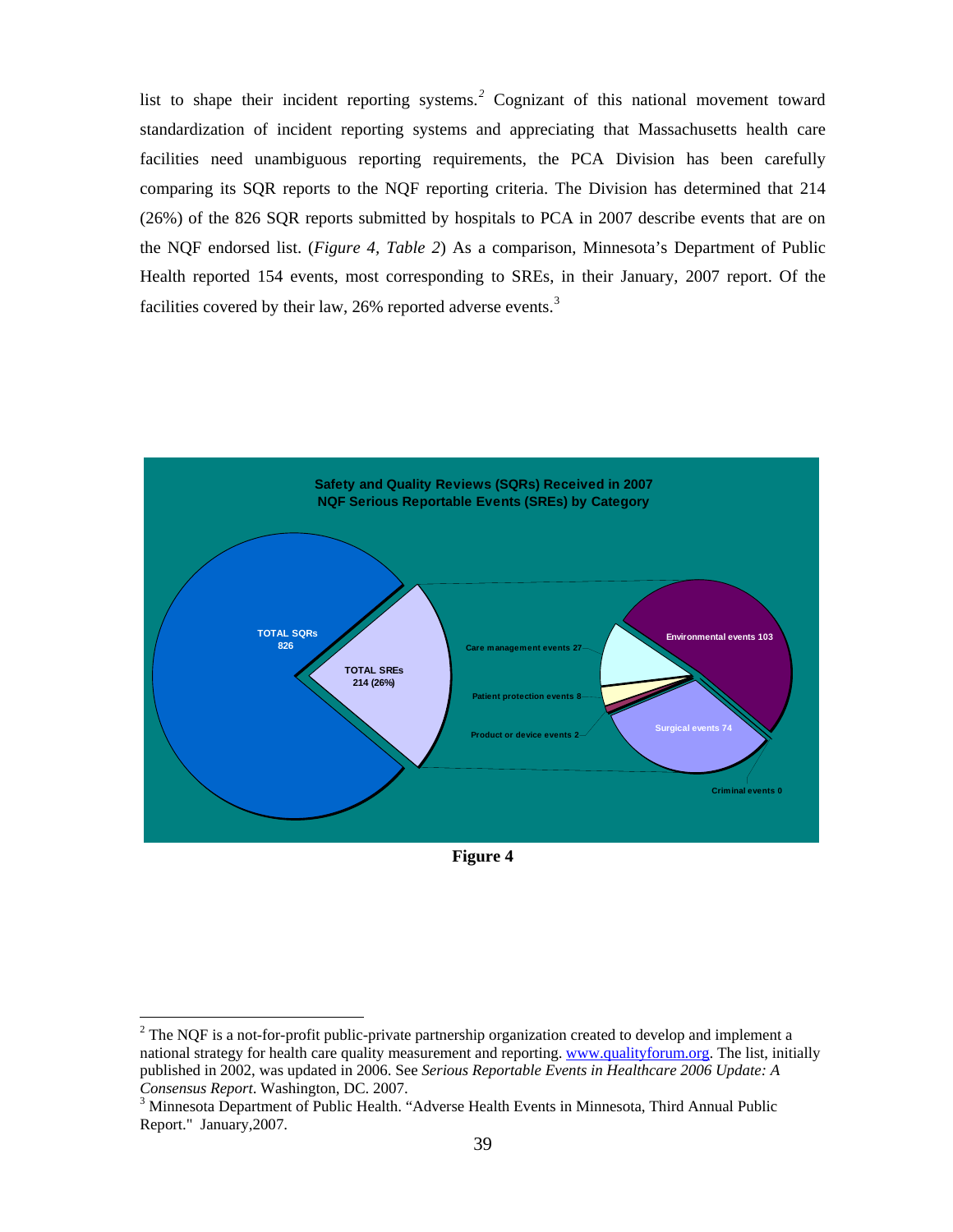| <b>SQRs - NQF Serious Reportable Events in Healthcare</b>                                          |                  |
|----------------------------------------------------------------------------------------------------|------------------|
| <b>1. SURGICAL EVENTS</b>                                                                          | Number           |
| A. Surgery performed on the wrong body part                                                        | 35               |
| B. Surgery performed on the wrong patient                                                          | 3                |
| C. Wrong Surgical Procedure performed                                                              | $\,8\,$          |
| D. Unintended retention of foreign object after surgery                                            | 27               |
| E. Intra or immediately post op death of an ASA Class 1 patient                                    |                  |
| <b>2. PRODUCT OF DEVICE EVENTS</b>                                                                 | Number           |
| A. Death or serious disability associated with contaminated drugs, devices, or other biologics     | $\theta$         |
| B. Death or serious disability associated with the use of a device other than as intended          | $\boldsymbol{0}$ |
| C. Death or serious disability associated with intravascular air embolism                          | $\overline{2}$   |
| <b>3. PATIENT PROTECTION EVENTS</b>                                                                | Number           |
| A. Infant discharged to the wrong person                                                           | $\theta$         |
| B. Patient death or serious disability with patient elopement                                      | $\mathbf{0}$     |
| C. Patient suicide, or attempted suicide resulting in serious disability                           | 8                |
| <b>4. CARE MANAGEMENT EVENTS</b>                                                                   | Number           |
| A. Patient death or serious disability associated with medication error                            | $12(8D*)$        |
| B. Patient death or serious disability associated with hemolytic reaction due to administration of | $\theta$         |
| blood products                                                                                     |                  |
| C. Maternal death or serious disability associated with labor and delivery                         | $12(8D*)$        |
| D. Death or serious disability associated with hypoglycemia                                        | 3                |
| E, Death or serious disability associated with hyperbilirubinemia                                  | $\boldsymbol{0}$ |
| F. Stage 3 or 4 pressure ulcers acquired after admission                                           | $\boldsymbol{0}$ |
| G. Death or serious disability associated with spinal manipulative therapy                         | $\boldsymbol{0}$ |
| H. Artificial insemination with the wrong donor sperm or egg                                       | $\Omega$         |
| <b>5. ENVIRONMENTAL EVENTS</b>                                                                     | Number           |
| A. Death or serious disability associated with an electric shock                                   | $\theta$         |
| B. Wrong gas delivered through an oxygen line                                                      | $\boldsymbol{0}$ |
| C. Death or serious disability associated with burn incurred while in health care facility         | $\Omega$         |
| D. Death or serious disability associated with a fall                                              | $99(20D*)$       |
| E. Death or serious disability associated with use of restraints                                   |                  |
| <b>CRIMINAL EVENTS</b>                                                                             | Number           |
| A. Impersonating a licensed health care professional                                               | $\theta$         |
| B. Abduction of any age patient                                                                    | $\boldsymbol{0}$ |
| C. Sexual Assault                                                                                  | $\boldsymbol{0}$ |
| D. Death or significant injury of patient or staff from physical assault (battery)                 | $\overline{0}$   |
| $\ast$ D = death<br>Table 2                                                                        |                  |

Through better collection of data from SQRs, the PCA Division can now begin to analyze and compare its reports to other sources and use its data to identify trends and share lessons learned. For example, PCA requires hospitals to submit reports describing wrong site procedures, which include all surgical and diagnostic procedures performed on the wrong organ, extremity or body part. This year PCA noted an increase in wrong site events. Hospitals reported 38 events compared to 27 in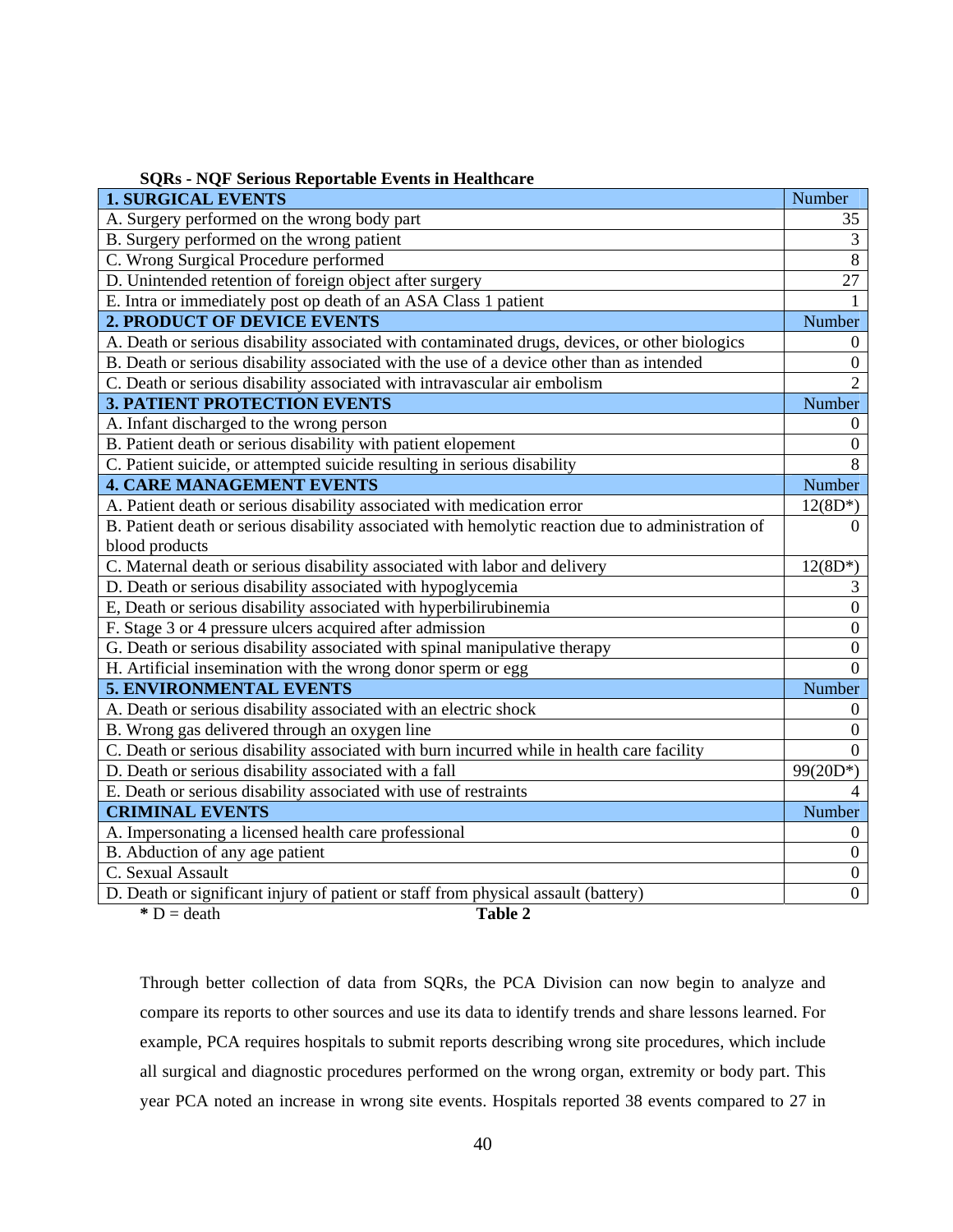2006. This may reflect a greater awareness of the problem or more candid reporting, rather than an actual increase in occurrences. The NQF includes wrong site surgery on its list of *Serious Reportable Events in Healthcare*. The Joint Commission requires reporting of wrong site surgery as a sentinel event. Despite the Joint Commission implementing the Universal Protocol™ for preventing wrong site surgery in 2004, there seems to be no reduction in the frequency of wrong site surgical events reported to their database or to state reporting systems, such as Pennsylvania.<sup>[4](#page-44-0)</sup> Currently, there is a national debate about how best to prevent this problem. From the beginning the Board and the PCA Division recognized that wrong site surgery was an important event to measure. This year wrong site surgery can be compared with other kinds of events of national interest. The PCA Division will continue to track these events and participate in the national dialogue with a goal toward identifying more effective preventive strategies.

Preventing patient falls has become an important initiative in patient safety. The Joint Commission includes reducing both patient harm and absolute number of events in their 2008 National Patient Safety Goals, and the NQF includes falls with death or serious disability on its list of *Serious Reportable Events in Healthcare*. For many institutions, falls account for either the second or third most common adverse event. Usually this means about 10-15% of all events collected by reporting systems. Depending on how serious disability or harm is defined, about 1% of falls fit this definition. This is empirical data PCA has received from several facilities.

In 2007, the PCA Division received 118 SQR reports describing patient falls with injury or death, accounting for 14% of all SQR reports received (118/826). Falls associated with death occurred in 17% (20/118) of these reports. Of the deaths, 30% (6/20) were from subdural hematomas or intracranial hemorrhage, and of this category, 83% (5/6) of the patients were being treated with anticoagulants. Fall with fracture accounted for 84% (99/118) of the reported SQRs, most commonly hip fractures (60/91). Toileting was a significant contributing factor in 35% (41/118) of fall events; confusion was a factor in 31% (37/118) of patients. Medications were identified as significant contributors to falls in 12% of reports, and 61% (72/118) of patients who fell had been assessed as at risk for falls. Not surprisingly, less than 18% (21/118) of falls were witnessed. As with the wrong site procedure data, PCA will be sharing its findings and participating in efforts to not only prevent patient falls, but to have adequate assessment and treatment procedures in place in the event that a fall occurs.

 $\overline{a}$ 

<span id="page-44-0"></span><sup>&</sup>lt;sup>4</sup> Pennsylvania Patient Safety Reporting System. Patient Safety Advisory. "Dong the 'Right' things to Correct Wrong Site Surgery". PA-PSRS Patient Safety Advisory, Vol. 4, No. 2, June, 2007.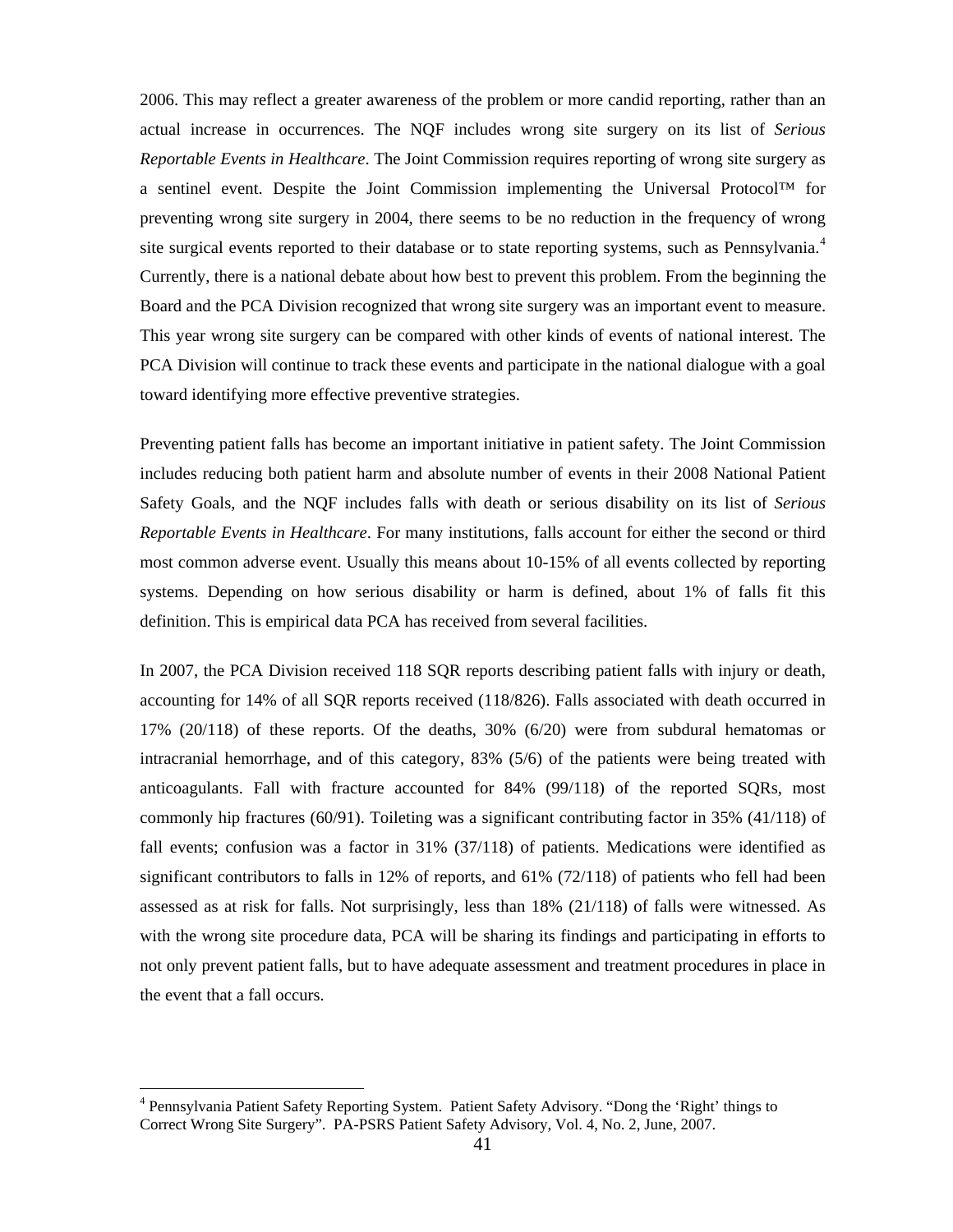The PCA Division will be reviewing more of its 2007 data in the coming months, focusing particularly on SQR reports involving endoscopic perforations, fetal demise and neonatal injury, maternal mortality and retained foreign bodies.

#### *Goals for 2008*

The PCA Division will continue its quarterly newsletter *First* and showcase best practices and solutions to issues which health care facilities have found to be effective. A new addition to the newsletter will be a "box score" highlighting the types of events reported in the previous quarter.

The Credentialing Expert Panel will continue to meet. It will collect data from the testing sites and plans to report the results in a national publication. During the last months of 2007 a Subcommittee of the Credentialing Panel met to address the issue of non-affiliated physician providers and how best to insure their competence. This group will continue to grapple with this difficult problem throughout 2008.

Because medical errors involving trainees is a topic of national concern, the Medical Training and Education Task Force will reconvene. Having completed its initial work in 2006 and submitted a report to the Board, the members will again be asked to meet and address on-going concerns of the PCA Committee.

In visits with PCA Division staff throughout the state, hospital Chief Medical Officers expressed the desire to have a colloquium where in a small group setting they could discuss their special problems and needs. The PCA Division will facilitate bringing this group together on a regular basis.

The hospital PCA Coordinator Workshops will begin again. Since they were last held in 2006, there have been many new individuals hired or selected to serve in this important role. Workshops are tentatively planned for March and May of 2008.

Following the Rehabilitation and Long Term Acute Care Hospital Workshop in June of 2007, the PCA Committee noted a significant improvement in SQRs submitted by these institutions. PCA plans a focused training event to discuss issues unique to these facilities.

Health care facilities have continually asked about the inter-relationship of Board divisions. PCA plans to participate with representatives from other Board divisions in developing a forum for the leadership of hospitals to come, learn and ask questions about how the Board works.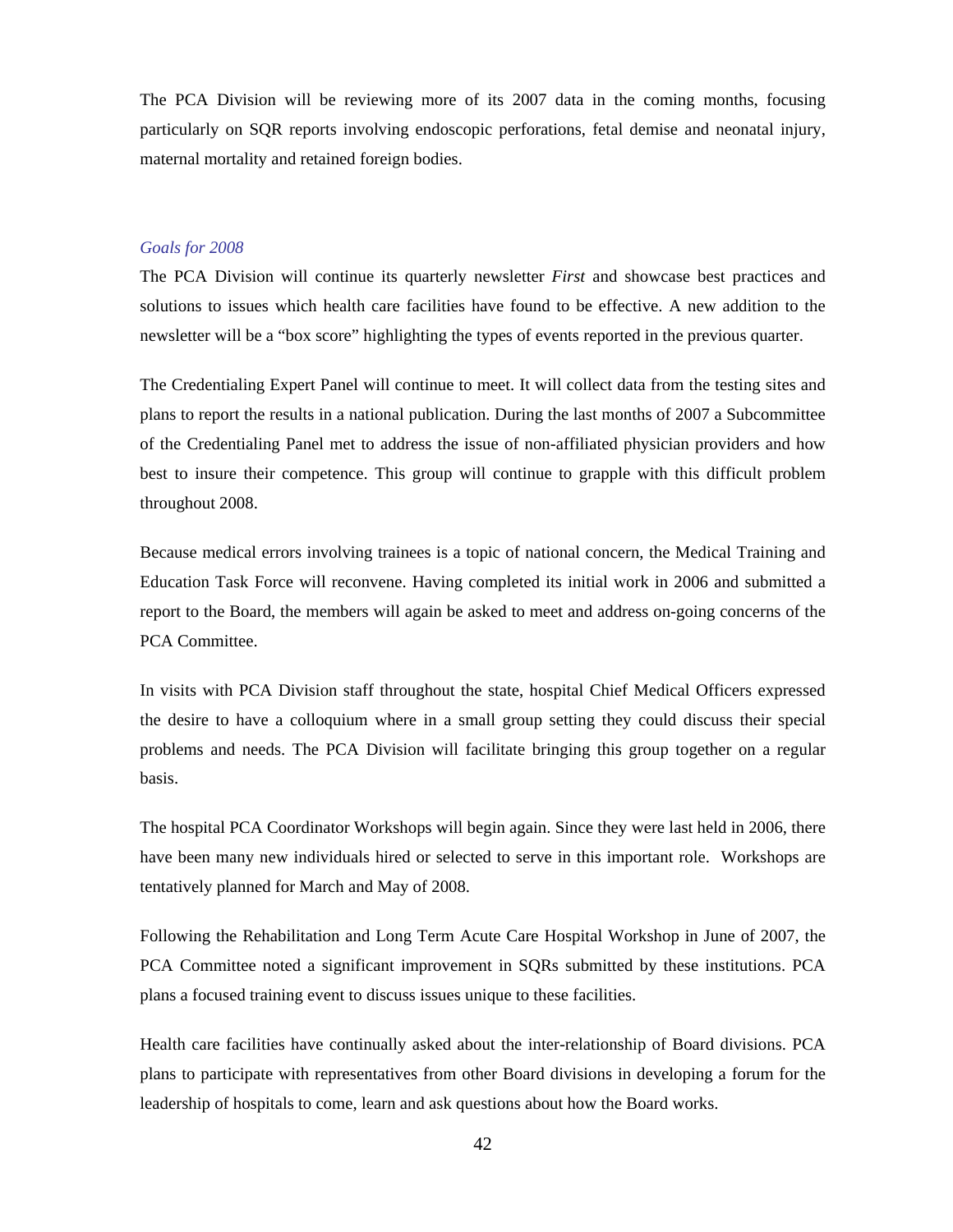During 2008 the PCA Division will be setting a research and development agenda. One important area that the Division wants to examine closely is in consolidating its database of events so it is easily searchable to allow for better identification of lessons learned from aggregate facilities' experiences.

Finally, the PCA Division on behalf of the Board will be collaborating with the Massachusetts Health Care Cost and Quality Council and other governmental agencies on establishing goals for improving the quality of medical care provided to the citizens of the Commonwealth. Representatives from the PCA Division have already met with senior division heads in the Department of Public Health and the Betsy Lehman Center to discuss strategies for collecting and reporting data on the NQF's *Serious Reportable Events in Healthcare* and Hospital Standardized Mortality Rate (HSMR) and other validated measures of mortality rate. The PCA Division will participate in organizations dedicated to improving quality of patient care, such as the Coalition for the Prevention of Medical Errors, Health Care for All's Quality Committee, and the Institute for Healthcare Improvement.